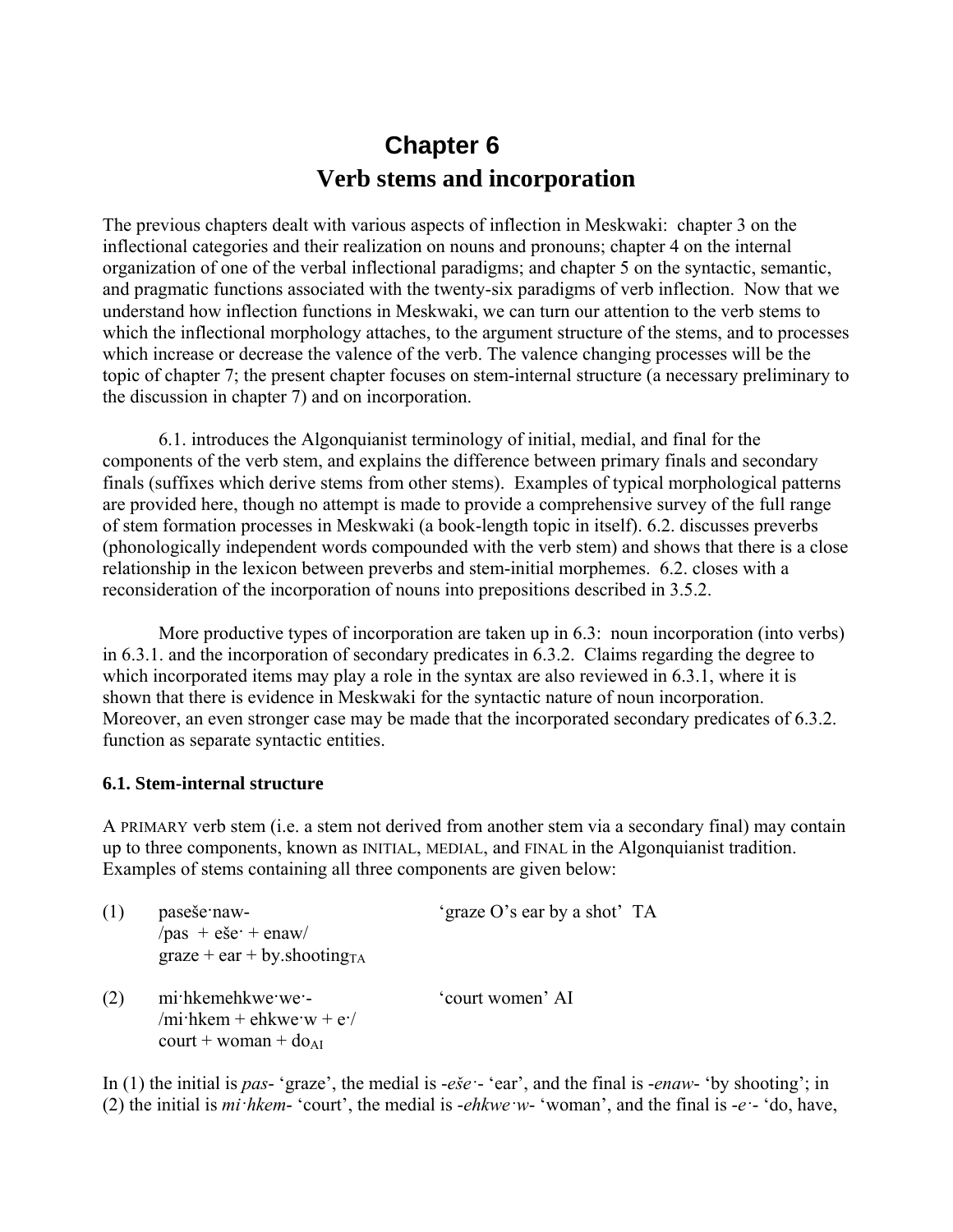be'. The medial position of verb stems is used for incorporated nouns and classificatory elements, which will be discussed in detail in 6.3.1. The final morpheme of the stem determines the stem class (4.1): Animate Intransitive (AI), Inanimate Intransitive (II), Transitive Animate (TA), or Transitive Inanimate (TI). This is indicated in (1) and (2) by the subscripted label on the gloss of the final morphemes.

Primary verb stems may also be composed of an initial plus a final, with no medial morpheme:

| (3) | se kesi-<br>$\sqrt{\text{se} \cdot \text{k} + \text{es} \cdot \text{k}}$<br>fright + stative <sub>AI</sub> | 'be frightened' AI               |
|-----|------------------------------------------------------------------------------------------------------------|----------------------------------|
| (4) | se kim-<br>$\sqrt{\text{se} \cdot \text{k} + \text{im}}$<br>fright + by speech <sub>TA</sub>               | 'frighten O with one's words' TA |
| (5) | mya neka -<br>$/$ mya·n + eka· $/$<br>$bad + dance_{AI}$                                                   | 'dance poorly' AI                |
| (6) | mya šite he -<br>$/$ mya·n + ite·he·/<br>$bad + think, feelAI$                                             | 'feel bad' AI                    |

Some stems cannot be broken down into separate components and are consequently analyzed as containing only an initial morpheme: e.g. *api*- 'sit' AI, *nep*- 'die' AI, *amw*- 'eat' TA. Such stems must be lexically specified for their stem class, since they do not contain a final.

Additional examples of stems containing an initial and a final will be given here to provide a sense of typical stem formation patterns. Many verbs of motion have a final expressing the type of motion and an initial expressing direction or manner. Consider the examples below containing the Animate Intransitive finals -*ose·*- 'walk', *-(i)paho*- 'run', and -*aho*- 'paddle (a canoe)'. (Morpheme-by-morpheme glosses have not been provided since the compounds are transparent.)

|     | a.             | tetepose -   | 'walk in a circle'        |
|-----|----------------|--------------|---------------------------|
|     | b.             | pemose -     | 'walk by'                 |
|     | $\mathbf{c}$ . | ki yose -    | 'walk about' <sup>1</sup> |
|     | $d_{\cdot}$    | tahkamose-   | 'walk across'             |
|     | e.             | ki sa tose - | 'walk with difficulty'    |
| (8) | a.             | tetepipaho-  | 'run in a circle'         |
|     | b.             | pemipaho-    | 'run by'                  |
|     | $\mathbf{c}$ . | ki wipaho-   | 'run about'               |
|     | d.             | anemipaho-   | 'run away'                |

<sup>&</sup>lt;sup>1</sup> The initial in (7c) is  $ki·w-$  'about, around', with dissimilation of *w* to *y*.

<u>.</u>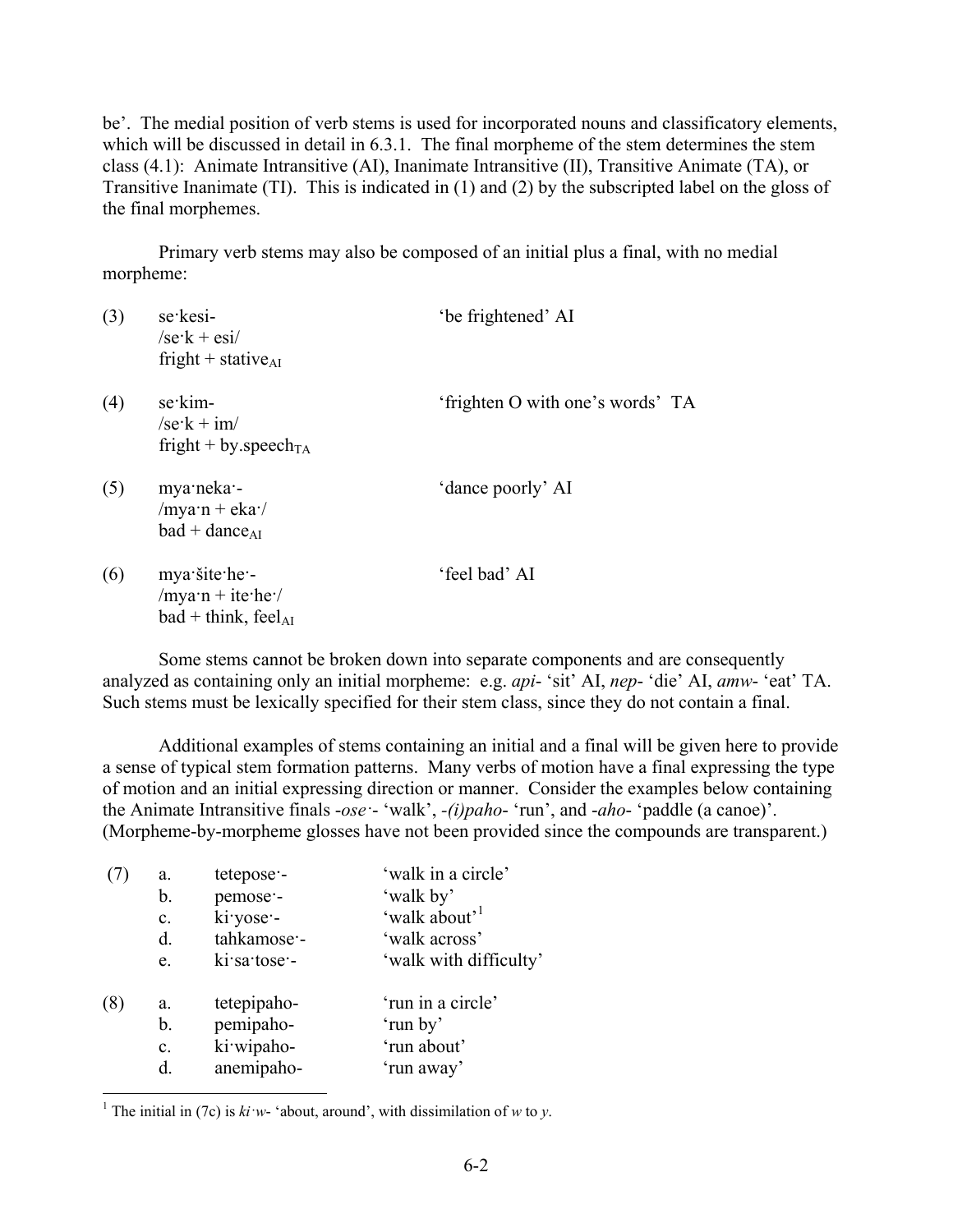| e.                                     | $pi$ ke paho-                                 | 'run to weariness'                                                |
|----------------------------------------|-----------------------------------------------|-------------------------------------------------------------------|
| (9<br>a.<br>b.<br>$\mathbf{c}$ .<br>d. | kekenaho-<br>pemaho-<br>ki waho-<br>pye taho- | 'paddle fast'<br>'paddle by'<br>'paddle about'<br>'paddle hither' |

The above examples are only a small sample of the stems containing -*ose·*-, *-(i)paho*-, and -*aho*-.

Transitive verbs in which the subject causes the object to undergo a change of location or state typically have an initial describing the action or resulting state and a final expressing the instrument of the action. (1) and (4) above are examples of this type; additional examples are provided below.

| (10) | a.             | ki škat-<br>$/ki\dot{s}k + at/$<br>sever + by mouth $_{TI}$                            | 'bite off' TI                     |
|------|----------------|----------------------------------------------------------------------------------------|-----------------------------------|
|      | b.             | ki škeš-<br>$/ki \cdot \check{s}k + e \check{s}$<br>sever $+$ by cutting <sub>TI</sub> | 'cut off' TI                      |
| (11) | a.             | panen-<br>$/$ pan + en $/$<br>miss + by.hand $_{TI}$                                   | 'drop' TI                         |
|      | b.             | panešk-<br>$/$ pan + ešk $/$<br>$miss + by footTI$                                     | 'miss hitting with one's foot' TI |
|      | $\mathbf{c}$ . | panat-<br>$/$ pan + at $/$<br>$miss + by mouthTI$                                      | 'spill while eating' TI           |
|      | d.             | panah-<br>$/pan + ah/$<br>$miss + by.toolTI$                                           | 'miss hitting by tool' TI         |
| (12) | a.             | mi wen-<br>$/mi\cdot w + en/$<br>away + by.hand $_{TI}$                                | 'remove' TI                       |
|      | b.             | mi wešk-<br>$/mi\cdot w + ešk/$<br>away + by.foot $_{TI}$                              | 'kick out' TI                     |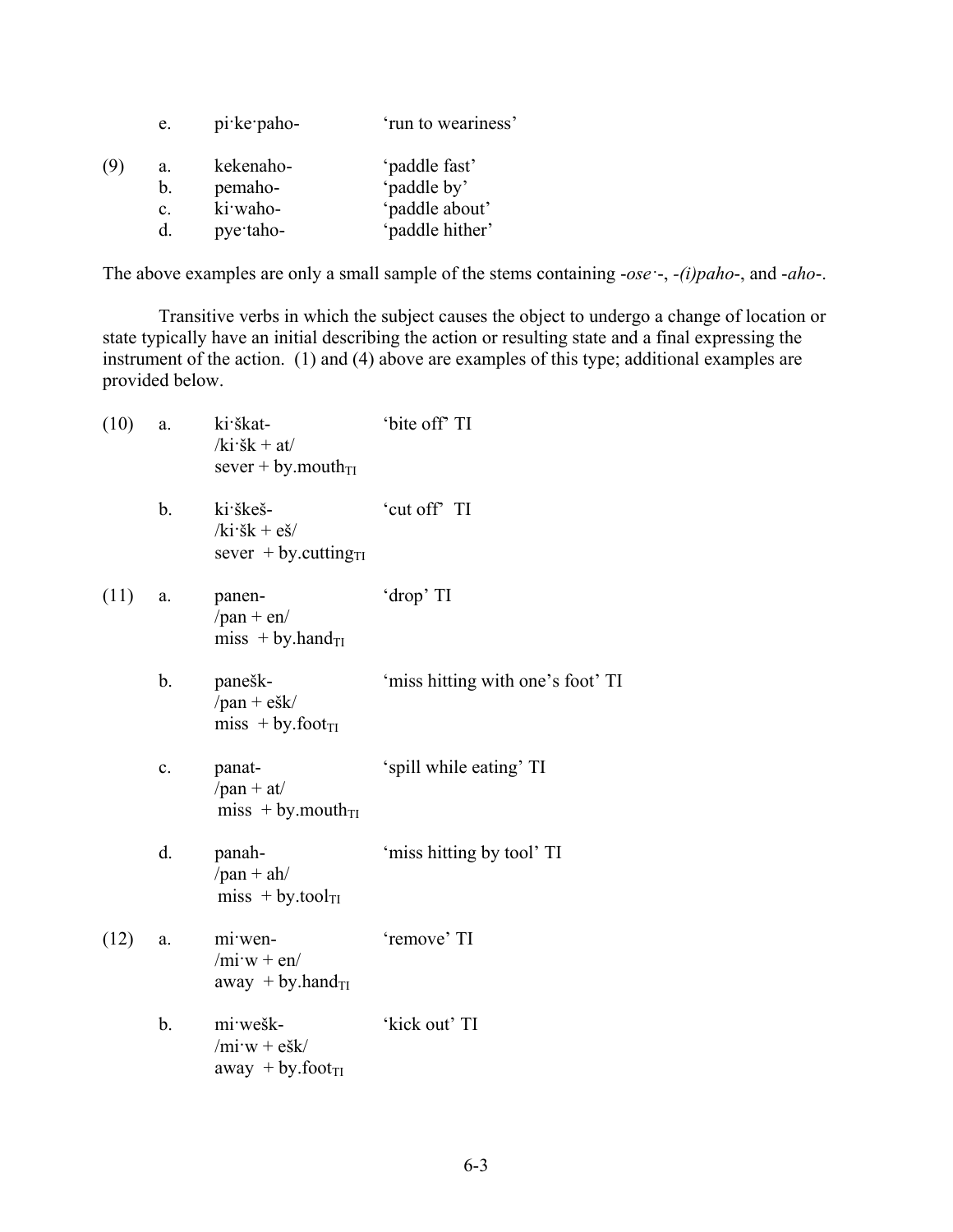c. mi·wa·set- 'blow away' TI  $/$ mi·w + a·set $/$ away + by.blowing $_{\text{TI}}$ 

Again, the examples in (10)–(12) are only a tiny sample of the transitive stems containing instrumental finals.

It is worth pointing out here that none of the three components of the stem is labelled as the 'root' position.<sup>2</sup> The term 'root' refers to the component of the stem which makes the primary contribution to the meaning of the stem, and which is obligatory. In Algonquian verb stems, however, it is difficult to single out any one of the three stem components as consistently functioning as the root. The initial position might be considered a candidate, since every stem is analyzed as containing an initial morpheme, but need not have a medial or a final. Moreover, in some stems the initial makes the primary semantic contribution (e.g. *panen*- 'drop' in (11a)). In other stems, however, it is the final which makes the primary semantic contribution (e.g. the verbs of motion in (7)–(9)), with the initial providing information about manner or direction of the action. Still other stems are compounds of two 'roots'; that is, the initial and final seem to make equal contributions to the semantics of the stem (e.g. *ma·čišin*- 'lie moving' AI, with initial *ma·t*- 'move' and final -*išin*- 'lie'; *wi·wapit*- 'wrap and tie' TI2, with initial *wi·w*- 'wrap' and final -*apit*- 'tie'). As will be seen in 6.2, whether the semantically more important portion of a given stem is realized in initial or final position depends a great deal upon the lexical resources of the morpheme in question.

The primary stems seen in  $(1)$ – $(12)$  may be contrasted with SECONDARY STEMS, which are derived from other stems via suffixation of a SECONDARY FINAL. In many cases the secondary final attaches directly to the input verb stem; in other cases the secondary final attaches to a THEME, which is a stem plus additional morphological material. The structure of secondary stems is shown schematically below:

(13)

1



Nearly all the secondary finals alter the valence of the stem they attach to, as discussed in chapter 7<sup>3</sup> Two examples of secondary finals will be given here to provide a contrast with the primary

 $2^2$  Bloomfield (1946 and elsewhere) used 'root' for the initial position but with no implication that the initial's semantic contribution was greater than the other components.

 $3$  One secondary final does not affect argument structure: the diminutive suffix, discussed in 3.6. (see appendix for inflection of diminutive verbs). Suffixes which derive verbs from noun stems, and those which derive nouns from verb stems, are also considered secondary finals (Goddard 1990c:471–2). See chapter 3, (11)–(12), for examples of nominalizations; denominal verbal suffixes are discussed below in 6.3.1.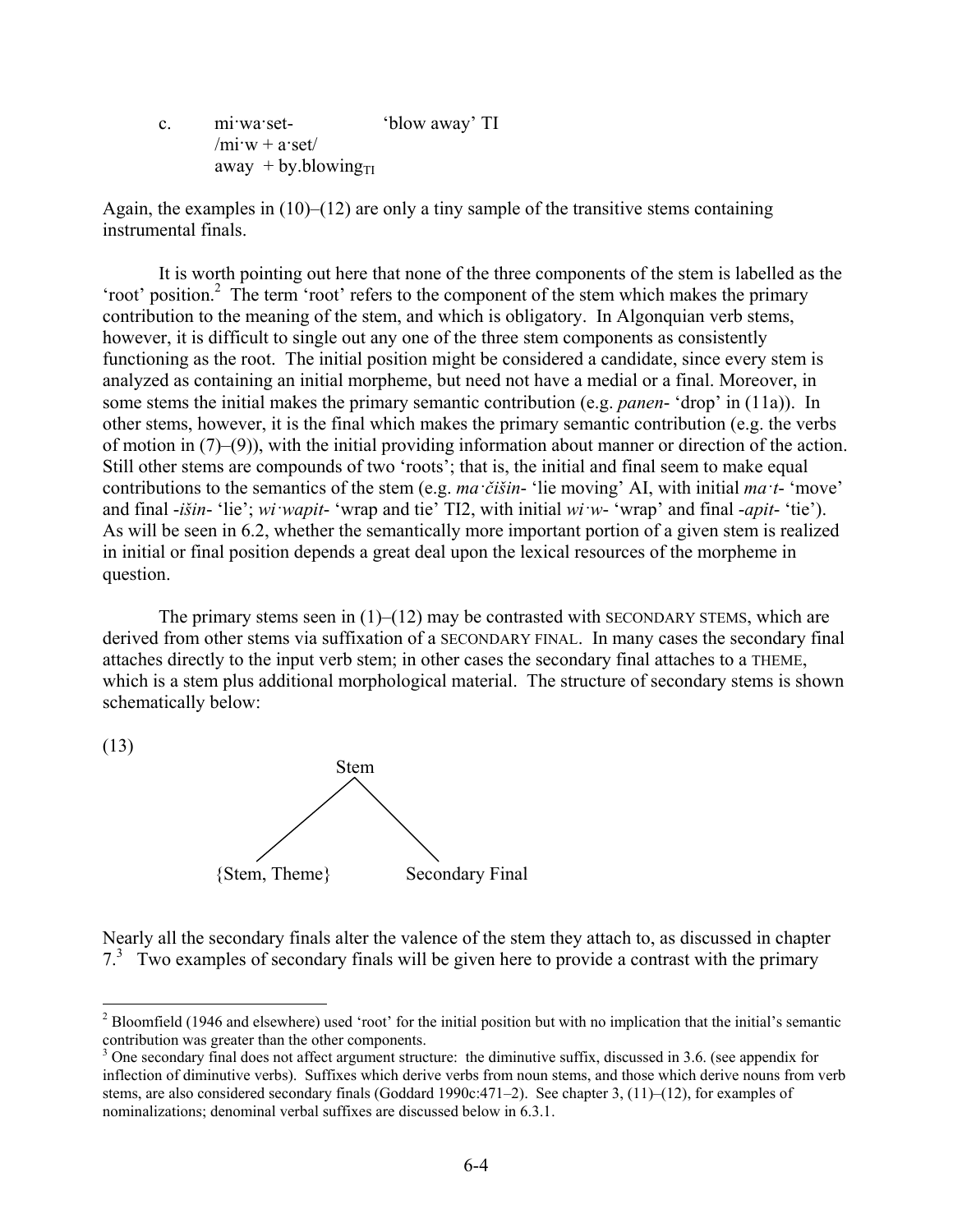finals discussed earlier. The reciprocal suffix *-(e)ti·*- is an example of a valence-decreasing secondary final: it attaches to a Transitive Animate stem to form an Animate Intransitive stem:

| (14) | a.          | pemen-        | 'take care of' TA            |
|------|-------------|---------------|------------------------------|
|      | $b_{\perp}$ | pemeneti -    | 'take care of each other' AI |
| (15) | a.          | te pih-       | 'please' TA                  |
|      | $b_{-}$     | $te$ piheti - | 'please each other' AI       |

See 7.1.1. for discussion of the reciprocal.

An example of a valence-increasing secondary final is the applicative -*aw*-, which adds a new first object to the verb's subcategorizational frame (7.2.1). The thematic role of the new first object is often beneficiary, as in the examples below.

| (16) | a.             | pene hke -   | 'hunt turkeys' AI              |
|------|----------------|--------------|--------------------------------|
|      | $\mathbf{b}$ . | pene hkaw-   | 'hunt turkeys for O' TA        |
| (17) | a.             | pehkwapit-   | 'tie O into a bundle' TI2      |
|      | b <sub>1</sub> | pehkwapitaw- | 'tie O2 into a bundle for O'TA |
| (18) | a.             | pahken-      | 'pluck O off' TI               |
|      | b.             | pahkenamaw-  | 'pluck O2 off for O' TA        |

In (16) the applicative -*aw*- is added to an AI stem (triggering deletion of the stem-final vowel), producing a TA stem. In (17) and (18) the applicative is combined with a TI stem to form a ditransitive TA stem. If the input stem is TI class 2, as in (17), the applicative attaches directly to the stem. If, however, the input stem is TI class 1, as in (18), the applicative attaches to a theme, composed of the stem plus the TI class 1 theme sign -*am*-.

With the distinction between primary and secondary stems in mind, we will now consider some examples of complex primary stems. In our discussion of the internal structure of primary stems, we have been speaking up to now as if the initial, medial, and final positions could only be filled by monomorphemic elements. However, it is possible to have more complex elements functioning as components of a primary stem (Goddard 1990c). In particular, an entire verb stem may be turned into a DERIVED INITIAL or a DERIVED FINAL. 4 Let us first consider examples of derived finals:

| (19) | pematone hw-                             | 'pass by looking for' TA |
|------|------------------------------------------|--------------------------|
|      | /pem + atone $h$ w/                      |                          |
|      | $by + look forTA$                        |                          |
|      |                                          |                          |
|      | (cf. <i>natone</i> $hw$ - 'look for' TA) |                          |

1

<sup>&</sup>lt;sup>4</sup> There are no examples of a verb stem being turned into a derived medial, since the medial position is used for incorporated nouns and classifiers. Examples of other types of morphologically complex medials, however, may be found in Goddard 1990c:467–468.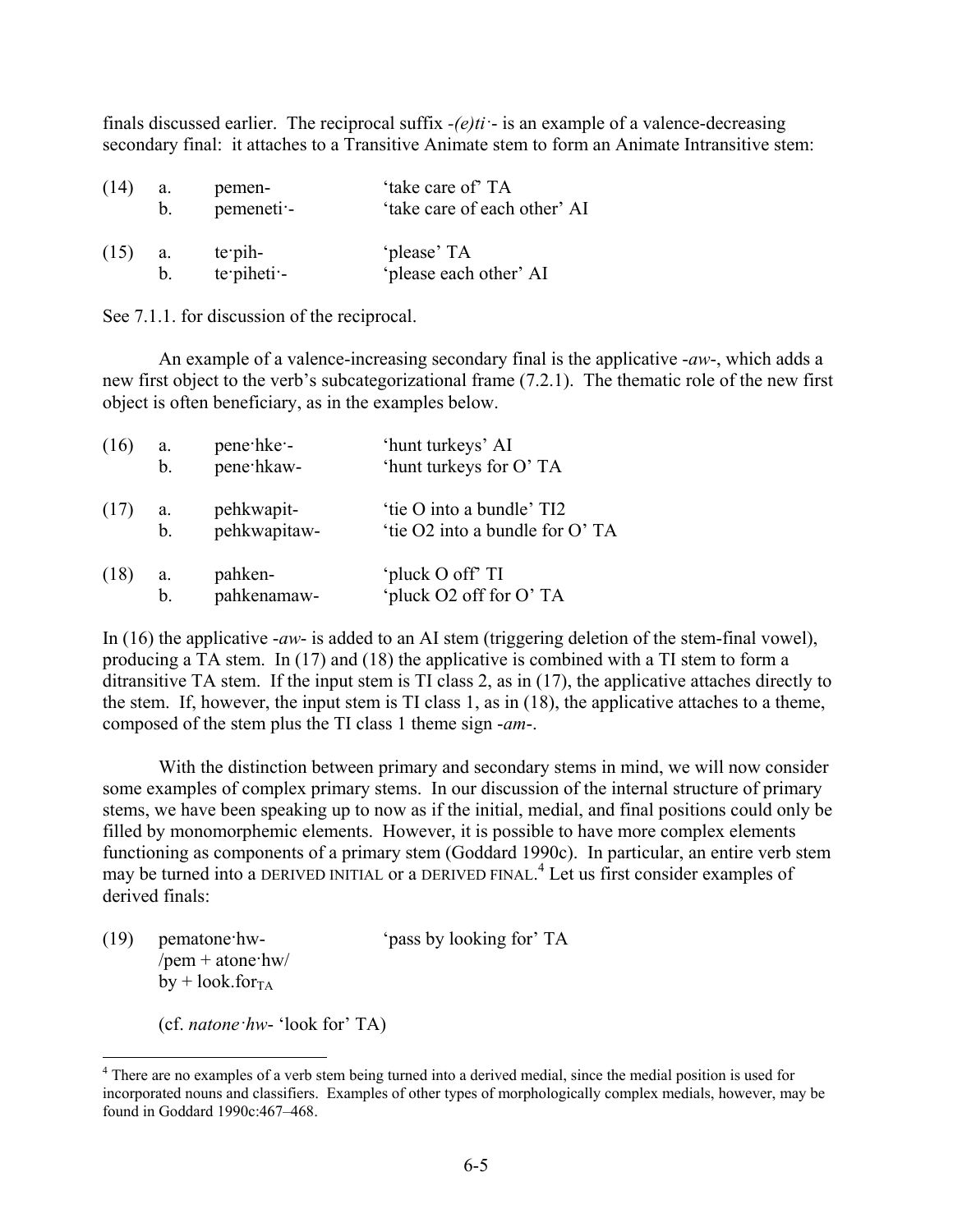(20) pana·pam- 'lose sight of' TA  $/$ pan + a·pam $/$  $miss + look.at<sub>TA</sub>$ 

(cf. *wa·pam*- 'look at' TA)

(21) mya·na·hpawa·- 'have a bad dream' AI /mya·n + a·hpawa·/  $bad + dream_{AI}$ 

(cf. *a·hpawa·*- 'dream' AI)

(22) se·ka·čimo- 'tell a frightening story' AI  $\sqrt{\text{se} \cdot \text{k} + \text{a} \cdot \text{c}}$ imo fright + tell.story $_{AI}$ 

In (19), for example, the initial is *pem*- 'by', a simple initial that we saw above in verbs of motion ((7b), (8b), and (9b)). The final of (19) is -*atone·hw*- 'look for' TA, which has been derived from a full TA verb stem, *natone ·hw*- 'look for', by deletion of the stem-initial consonant. (20) is a similar case: the simple initial *pan*- 'miss' is familiar from the stems in (11); it is here paired with the final -*a·pam*- 'look at' TA, derived from the TA stem *wa·pam*- by deletion of the *w*. The initials in (21) and (22) are also familiar from earlier examples (*mya·n*- 'bad' in (5) and (6); *se·k*- 'fright' in (3) and (4)); they are here paired with finals derived from entire stems. The stems which provide the source for the derived finals in (21) and (22) are vowel-initial stems and each may be used without alteration as a derived final.

The pattern seen in (19) and (20) in which a derived final is formed from a consonant-initial stem by deleting the initial consonant is fairly common in Meskwaki. Other examples include mahkate wi - 'fast' AI  $\rightarrow$  -ahkate wi -; no še - 'give birth' AI  $\rightarrow$  -o še -; wa pan- 'be dawn' II  $\rightarrow$ -*a·pan*-; *mehpo*- 'snow' II → -*ehpo*-. However, many other stems—both consonant-initial and vowel-initial—have suppletive final forms. Examples include  $a$ *·mi* · 'move camp' AI  $\rightarrow$  -*ote* · ; *nakamo-* 'sing' AI  $\rightarrow$  *-ina ·ke* · *; as*- 'place' TA  $\rightarrow$  *-išim*-. Information about derived or suppletive finals must therefore be considered part of a stem's lexical entry; this topic will be discussed in more detail in 6.2.

Now consider the following stem which contains a derived initial. (More examples of derived initials may be found in the discussion of secondary predicate incorporation in 6.3.2.)

(23) mi·hkemehkwe·we·wite·he·- 'think about courting women' AI  $/$ mi·hkemehkwe·we·w + ite·he· $/$  $court. women + think<sub>AI</sub>$ 

 <sup>(</sup>cf. *a·čimo*- 'tell a story' AI)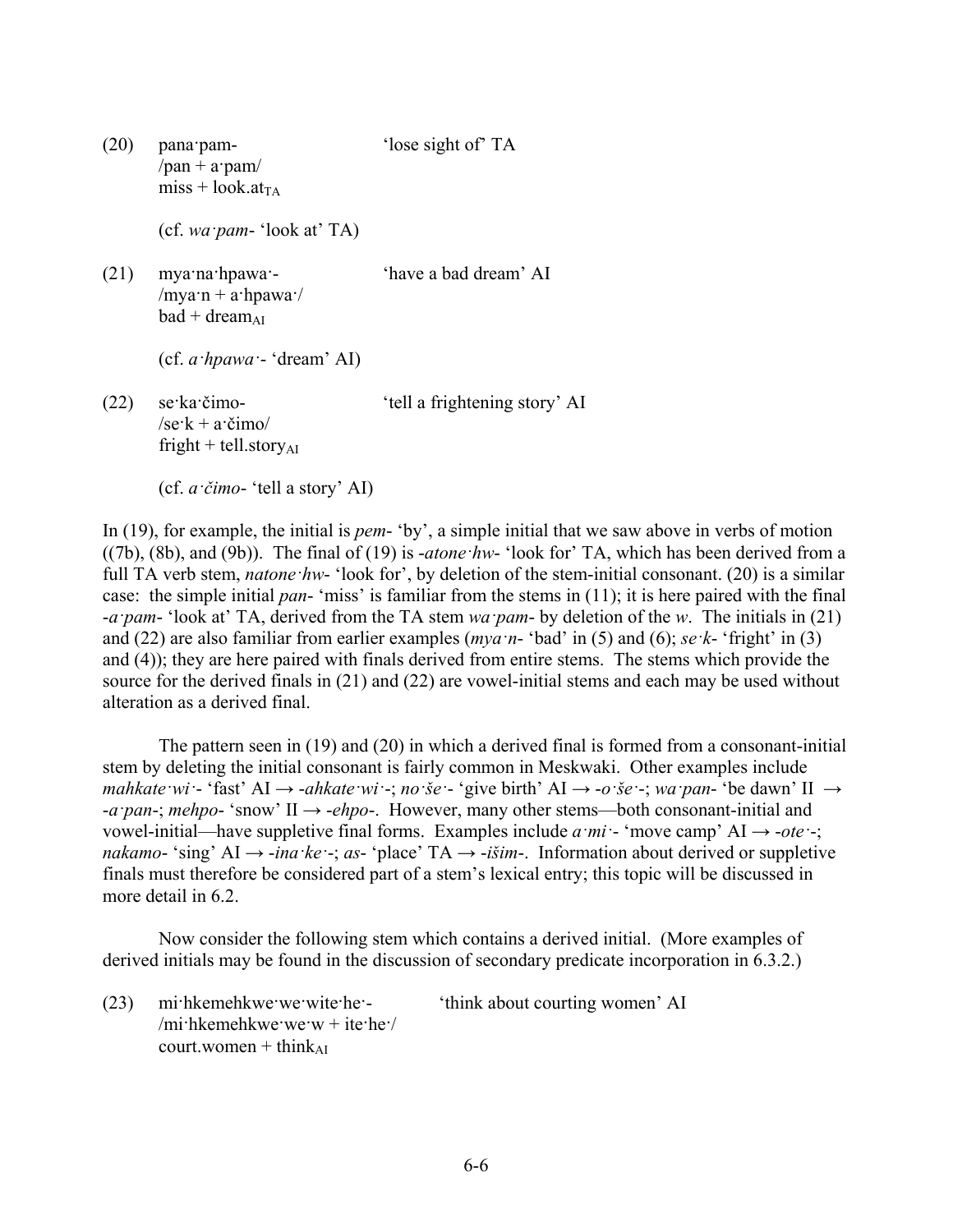The final in (23) is -*ite·he·*- 'think, feel' AI; the initial is *mi·hkemehkwe·we·w*- 'court women'. The initial portion of (23) is derived from the verb stem in (2), repeated below:

(24) mi·hkemehkwe·we·- 'court women' AI <sup>5</sup> /mi·hkem + ehkwe·w +  $e$ ·/  $court + woman + do<sub>AI</sub>$ 

To create a derived initial -*w*- or -*o·w*- is often suffixed to the stem or theme (Goddard 1990c:457ff), as in (23). The hierarchical structure of (23) is given below:



Recall that in the discussion above the term secondary final was applied to suffixes which combine with a stem (or theme) to create a new stem. In (23), however, the final *-ite · he* · · 'think, feel' AI is analyzed as a primary final, not a secondary final (following Goddard 1990c), even though in this example it is paired with a morphological constituent derived from a stem. The reason for labelling -*ite·he·*- a primary stem is that it may also appear with simple (i.e. non-derived) initials such as *mya·n*- 'bad' in *mya·šite·he·*- 'feel bad' ((6), above). Secondary finals, on the other hand, are always suffixed to a full stem or theme, never to a simple initial.

## **6.2. Preverbs and initials**

<u>.</u>

The primary and secondary verb stems described in the previous section may be combined with one or more PREVERBS to form a compound verb stem. The preverb is a separate word phonologically, as will be shown below; however, the compound of preverb(s) plus verb stem is inflected as if it

<sup>5</sup> The initial in (24) is itself a derived initial, from *mi·hkem*- 'court' TA.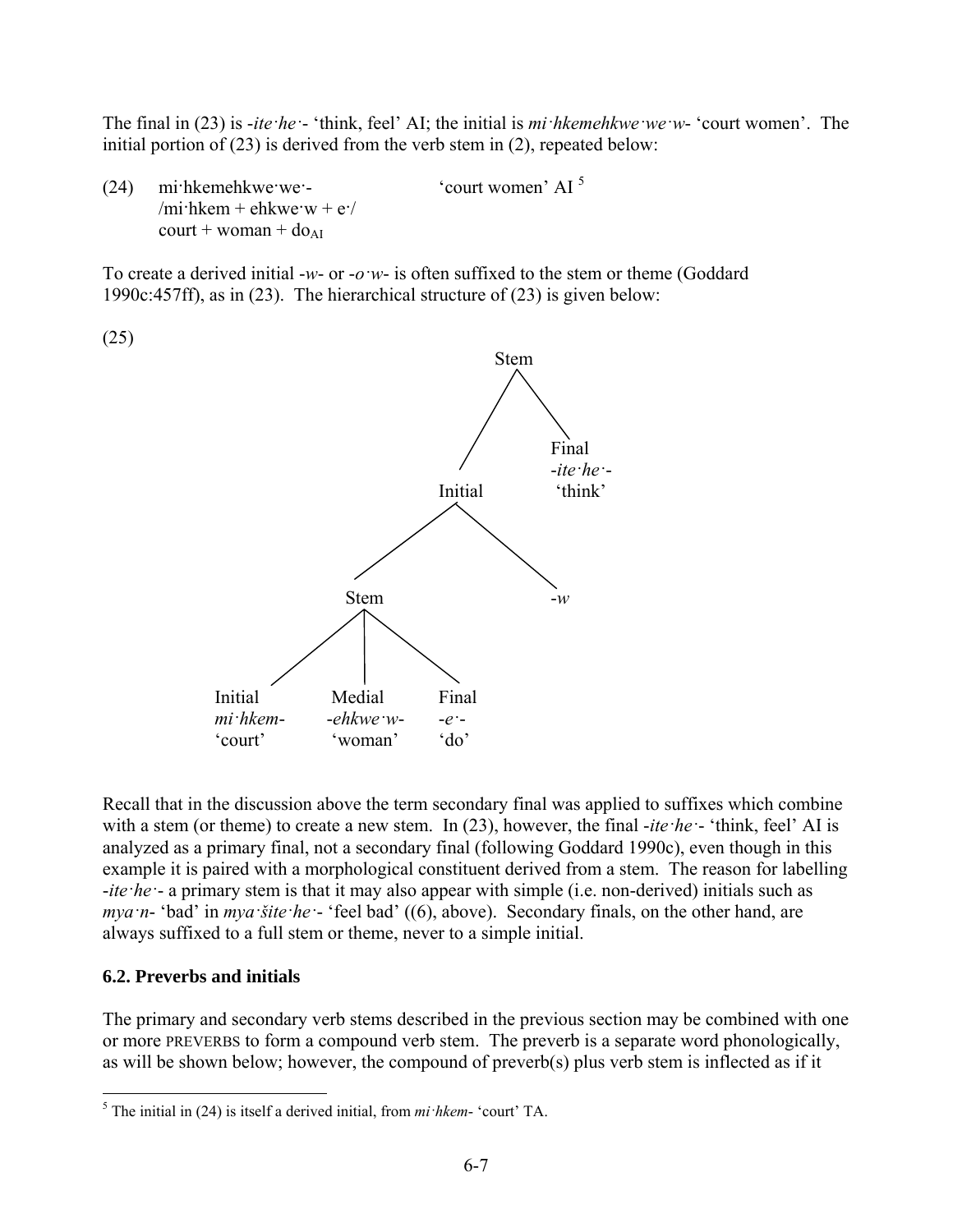were a single grammatical unit. It will be seen below that there is a close association between preverbs and the initial morphemes of primary verb stems. Whether a given morpheme is realized in the initial position or as a preverb depends primarily upon the lexical resources of the item the morpheme is combining with.

The set of preverbs in Meskwaki is extremely large; the chart below gives a sense of the range of functions which may be associated with preverbs. Special attention will be paid in chapter 7 to the preverbs which increase the valence of the verb stem, by adding a requirement for an oblique argument (7.3), or for a second object (7.4).

#### (26) Preverbs which add an oblique argument

| $i\check{s}i-$ | 'thus; thither'               |
|----------------|-------------------------------|
| oči-           | 'from'                        |
| taši-          | 'there' [stationary location] |
| ahpi hči-      | 'to such an extent'           |
| ahkwi-         | 'so long'                     |
| išiwe pi-      | 'meaning thus'                |
| inekihkwi-     | 'so big, so many'             |

#### Preverbs which add a second object

| takwi- | 'together with' |
|--------|-----------------|
| keki–  | 'with; having'  |

#### Aspectual or quasi-aspectual

| $ki\ddot{s}i-$                 | perfective                       |
|--------------------------------|----------------------------------|
| taši-                          | progressive                      |
| we pi-                         | 'begin'                          |
| anemi-                         | 'become'                         |
| po·ni-                         | 'cease'                          |
| nawači-                        | 'stop in order to; take time to' |
| me·hi-                         | 'before; [not] yet'              |
| aye ši-                        | 'still'                          |
| $a^{\dagger}$ $\check{c}$ $i-$ | 'again'                          |

#### Modal or quasi-modal

| $a$ mi- | 'would, could, should, might' <sup>6</sup> |
|---------|--------------------------------------------|
| kaški-  | 'be able to'                               |
| a'nwi-  | 'fail to'                                  |
| $nahi-$ | 'know how to; be in the habit of           |
| natawi- | 'want to, seek to'                         |
| koči-   | 'try to'                                   |

<sup>6</sup> Only used with participles; see 5.3.

<u>.</u>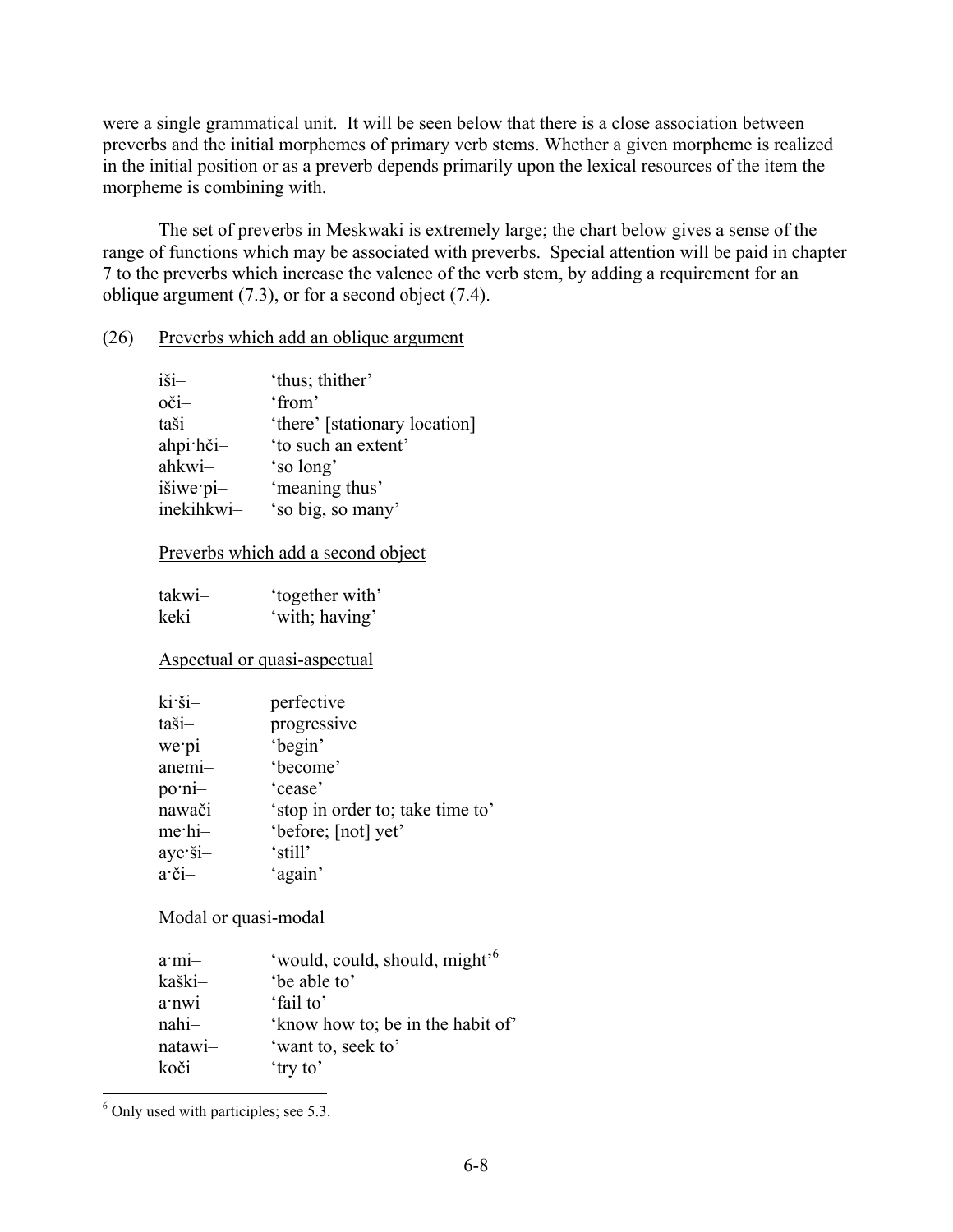otami– 'spend or waste time doing'

Negative

pwa·wi– 'not'7

**Directionals** 

| $pye \cdot \check{c}i-$ | 'toward [speaker]; up until now; come in order to' |
|-------------------------|----------------------------------------------------|
| anemi-                  | 'away from [speaker]; in the future'               |
| $mawi-$                 | 'go in order to'                                   |
| $a$ . pi-               | 'go in order to, and return'                       |
| ki wi-                  | 'around'                                           |
| pemi-                   | 'by; in succession [with units of time]'           |

# Numerals, quantifiers, degree words

| nekoti-         | 'one'                 |
|-----------------|-----------------------|
| ni šwi-         | 'two'                 |
| neswi-          | 'three'               |
| $nye(wi-)$      | 'four'                |
| ča·ki-          | $^{\circ}$ all'       |
| meso te wi-     | 'all together'        |
| asa mi-         | 'too much'            |
| $te$ pi-        | 'enough'              |
| ki ša koči-     | 'as much as possible' |
| $po\text{-}si-$ | 'very; much'          |
| ma·wači-        | 'most' [superlative]  |
| kehči-          | 'greatly'             |
| katawi–         | 'almost, about to'    |

# Other adverbials

| $menw1-$     | 'well'                   |
|--------------|--------------------------|
| mya·ši-      | 'badly; sort of'         |
| nešiwi-      | 'terribly'               |
| aški-        | 'for the first time'     |
| wa paši-     | 'mockingly'              |
| $w$ i ke či- | 'carefully'              |
| mahkwa·či-   | 'quietly, seriously'     |
| kekeni-      | 'quickly'                |
| neši-        | 'alone'                  |
| če wi-       | 'equally'                |
| mehči-       | 'openly, plainly'        |
| mi na wi     | 'attentively, in detail' |
|              |                          |

The Tombers of the certain inflectional paradigms; see chapter 5.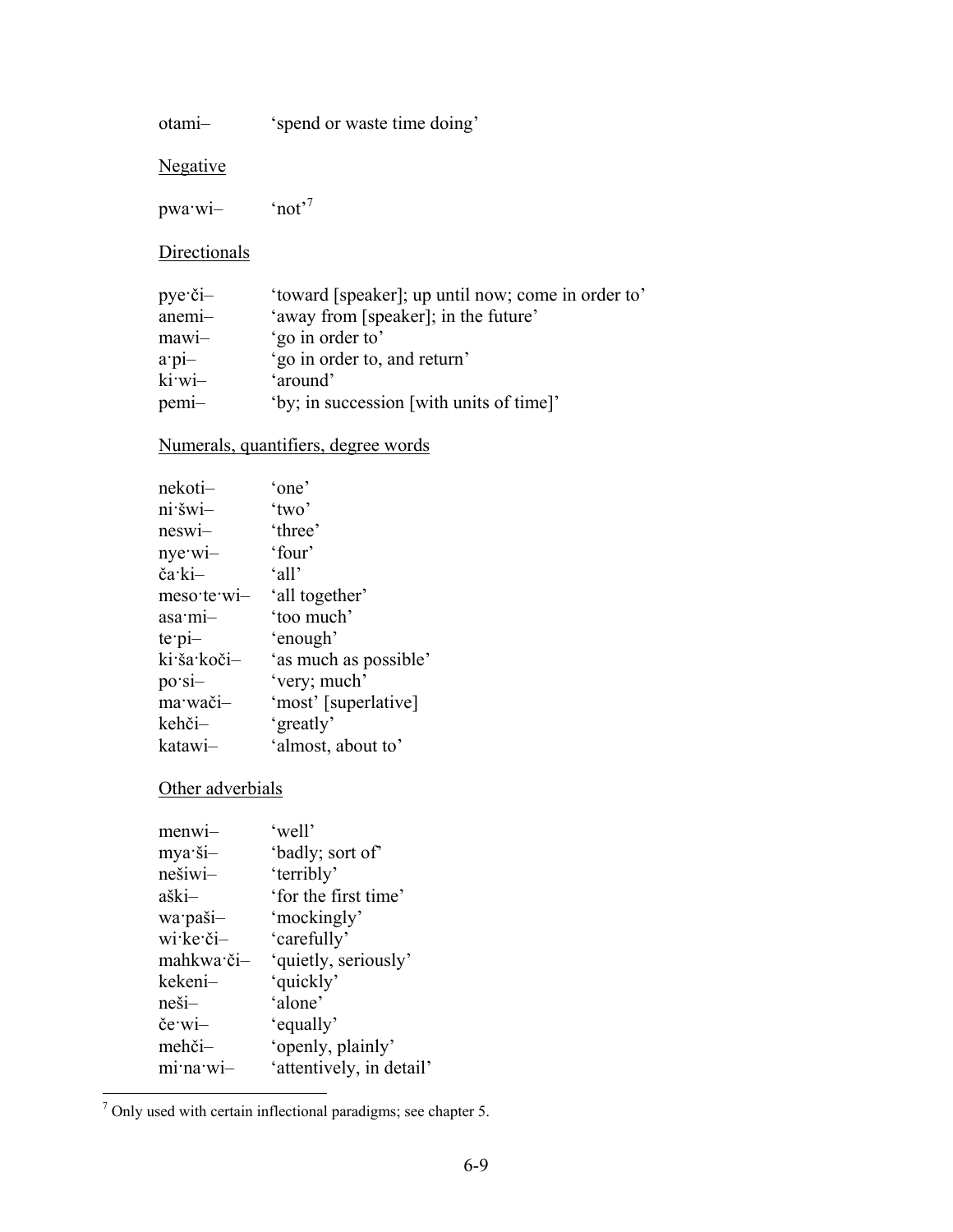The list of preverbs in the chart is not exhaustive. As can be seen from the list, some preverbs increase the valence of the verb stem by adding an oblique or a second object to the verb's subcategorizational frame; others, such as the perfective preverb  $ki \cdot \delta i$ –, add aspectual information;<sup>8</sup> others have a modal function or add a predicate such as *koči*– 'try to'; and one preverb, *pwa·wi*–, is used to negate verbs in certain inflectional paradigms.

Still other preverbs are used to express direction, including motion toward the speaker (*pye* ·*č*i–) and motion away from the speaker (*anemi*–).<sup>9</sup> This pair of preverbs also has a temporal use: *pye*  $\check{c}i$ – is used for 'up till now' and *anemi*– is used for events in or continuing to the future. (Note also the listing of *anemi*– under the quasi-aspectual preverbs; it also has an inchoative sense of 'become'.)

Quantifiers and the lower numbers may also appear as preverbs; they are interpreted as modifying the second object, if the verb is ditransitive, the first object of a transitive verb, or the subject of an intransitive verb. There are also a number of preverbs expressing scalar degrees such as *asa·mi*– 'too much'. Finally, a large number of preverbs express various manners of action, such as *wi·keči*– 'carefully' and *mehči*– 'openly'.

As mentioned above, a compound of one or more preverbs plus a simple verb stem is inflected as a single unit. For example, the prefixes found in the independent indicative and the other independent order paradigms attach to the left of the first preverb, while the inflectional suffixes attach to the right of the verb stem. Likewise, in the aorist conjunct, the aorist prefix *e·h*attaches to the left of the first preverb; in paradigms requiring initial change, it is the initial syllable of the first preverb which undergoes initial change. The inflectional morphology is underlined in the following examples:

(27) nepo·si–wa·pata much–look.at 1–0/ind.ind 'I looked at it hard.' N15R

1

- (28) e·hki·ša·koči–kesi·ya·ki as.much.as.possible–be.cold 0/aor 'It was extremely cold.' N2B
- (29) ke·tawi–wa·paniki almost–be.dawn 0'/ch.conj 'When it was almost dawn, ...' N21P

The compound stem in (29) is *katawi–wa·pan*- 'be almost dawn'.

Another argument for considering the preverb-verb compound stems to be lexical items is that the secondary finals discussed in 7.1. and 7.2. may be attached to a compound stem. For

<sup>&</sup>lt;sup>8</sup> See Appelbaum 1996 for an overview of how aspect is expressed in Meskwaki.

<sup>&</sup>lt;sup>9</sup> See Reynolds 1996 for a discussion of deixis in Meskwaki narratives.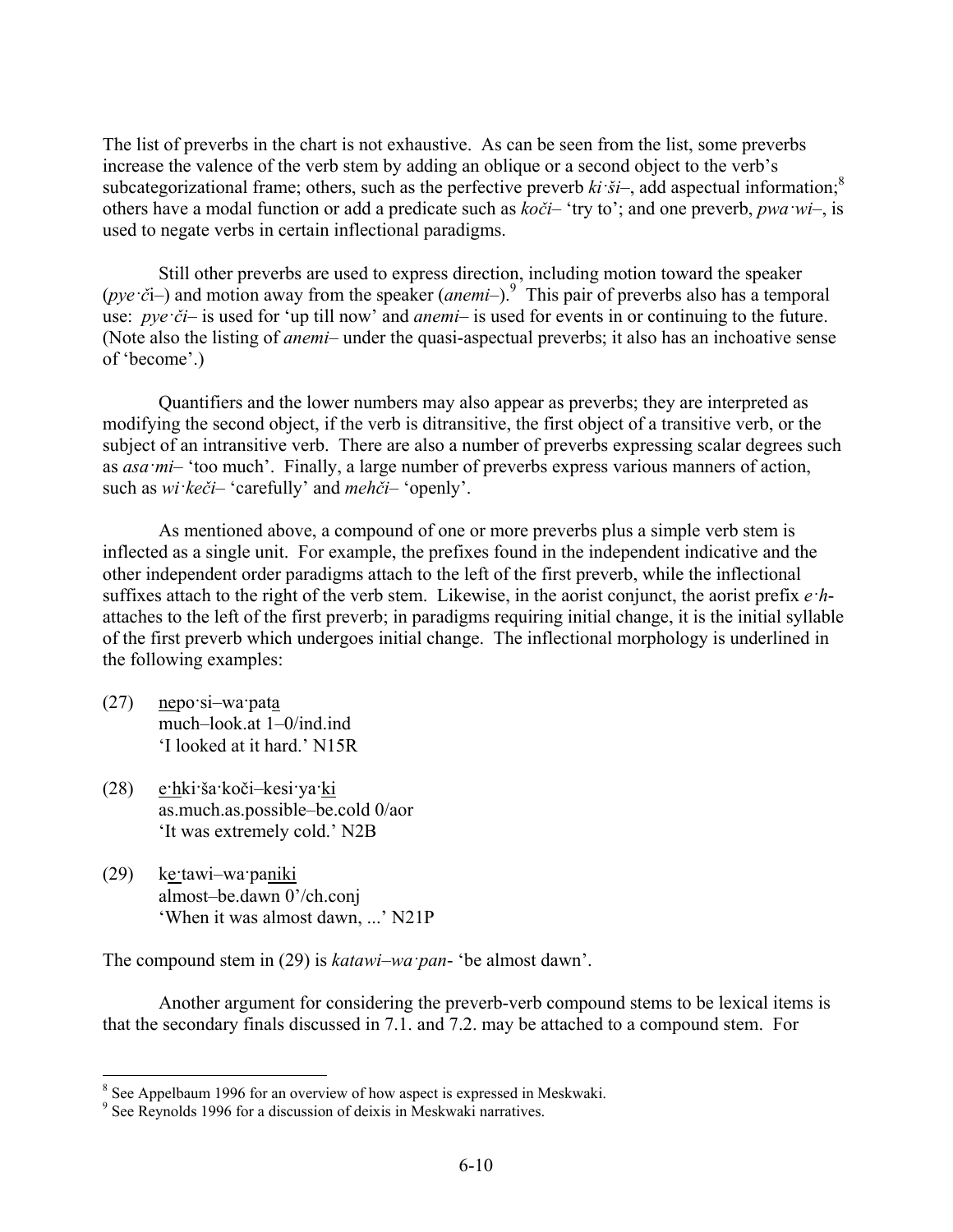instance, in the following example a causative suffix (in boldface) has scope over both the verb stem and the preverb *po·ni*– 'cease':

(30) e·hpo·ni–mehtose·neniwi**ht**o·ye·kwe ki·ya·wa·wi cease–be.alive.**caus** 2p–0/aor yourselves 'when you make yourselves stop living' W1016

(30) is taken from a discussion of suicide. If the causative did not have scope over the preverb, the gloss would be 'when you stop making yourselves be alive.'

Despite the above evidence that a preverb-verb compound functions as a single grammatical unit, however, the preverb itself is a separate phonological word. It is stressed as a separate word (cf. the stress patterns in chapter 5, footnote 16), and the speaker may pause between preverb and verb, with concomitant devoicing of the final vowel in the preverb. (See Goddard 1991 for vowel devoicing.)

A further piece of evidence for its status as a separate phonological word is that the preverb may be a host for enclitics. In the following examples, the enclitic particles have been underlined:

- (31) neki·ši–=meko –anehkawa·wa perf–=emph –get.to.know 1–3/ind.ind 'I have gotten used to him.' N12E
- (32) e·ye·ši–=meko –pwa·wi–nenehke·nema·či wi·hne·wa·či still–=emph –not–think.about 3–3'/ch.conj fut.see 3–3'/aor 'Before he (prox) was expecting to see him (obv)' N9E
- (33) ki·hpo·ni–=ča·h=meko –neškimene fut.cease–=so=emph –scold 1–2/ind.ind 'I will stop scolding you.' N8O

In (31), the emphatic enclitic =*meko* is attached to the right of the perfective preverb *ki·ši*–, the first phonological word of the clause; in (32), =*meko* attaches to *aye·ši*– 'still', which has undergone initial change. (Note that there may be more than one preverb in the compound verb stem, as in (32).) In (33), a string of two clitics attaches to the preverb *po·ni*– 'cease'.

Another consequence of the the phonological word boundary intervening between the preverb and the verb stem is that the morphological process of reduplication may operate upon the simple verb stem (see Dahlstrom 1997 for the two formal types of reduplication in Meskwaki). In the following examples the underlining indicates the reduplicative material on the verb:

(34) wi·hanemi–ma·mi·čiči owi·ya·si fut.away–redup.eat 3–0/part/0 meat 'meat for him to eat on his journey' N22I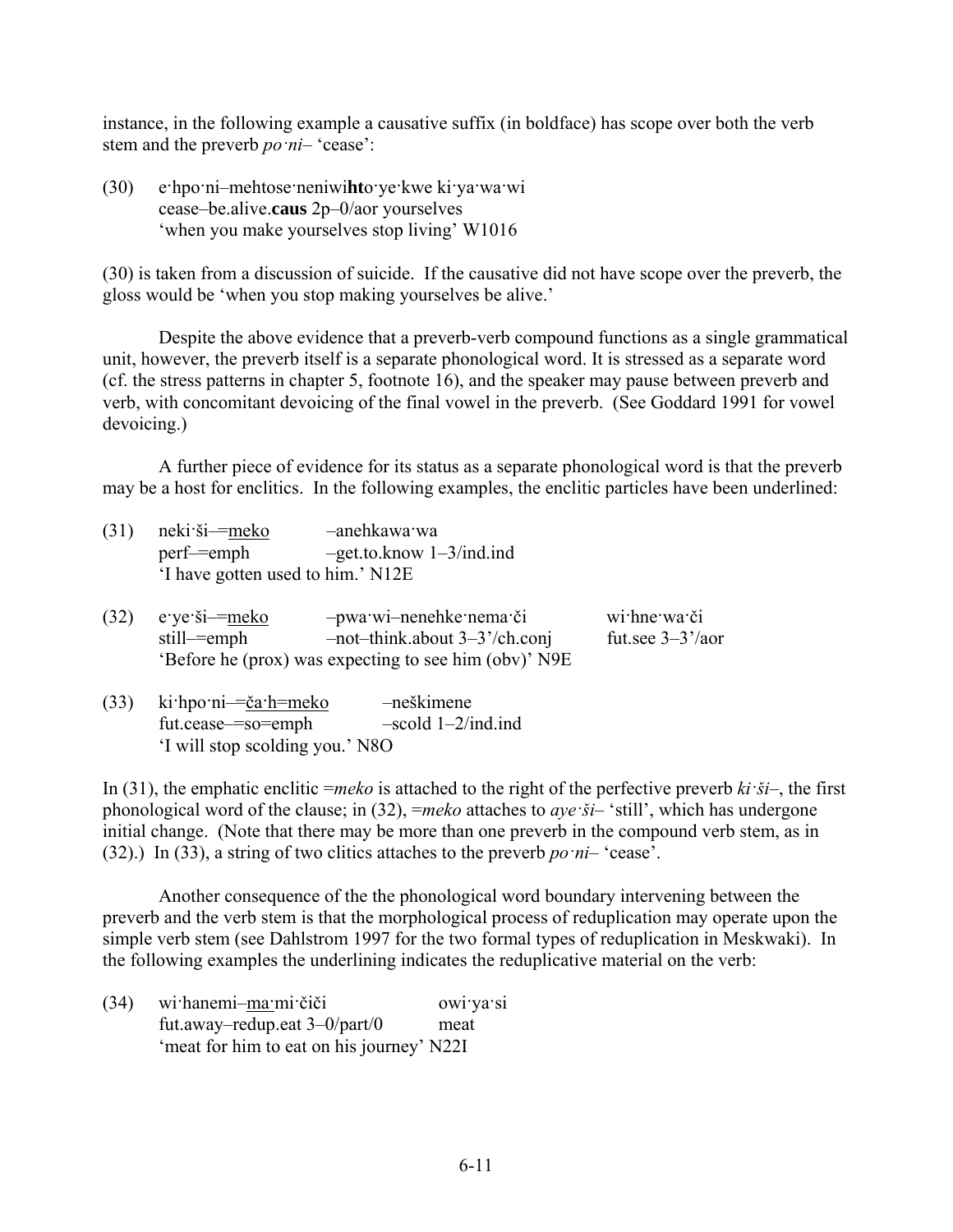- (35) ki·ši–a·ya·čimoči perf–redup.tell.story 3/ch.conj 'After he had finished telling his stories' N26I
- (36) ki·ši–ča·ki–ka·ki·watenikini, perf–all–redup.freeze.around 0'/iter 'Whenever it had completely frozen all around' N1K

(The gloss of 'on his journey' in (34) comes from the preverb *anemi*– 'motion away from speaker' and the continuative sense added by the reduplication to 'eat'.)

The most dramatic evidence of the phonological independence of the preverb from the verb stem may be seen in constructions in which the preverb detaches from the remainder of the verb and appears at or near the left edge of the clause:

(37) nepye·či– keta·nesa –wa·pama·pena come– your.daughter –look.at 1p–3/ind.ind 'We have come to see your daughter' (Michelson 1917:51)

See 9.1. for discussion of this construction and many more examples.

In addition, it should be noted that there is no limit to the number of preverbs which may be combined with a verb stem. Examples of verbs with two preverbs have already been seen in (32) and (36); an example with three preverbs is given below:

| (38) | i:ni=meko | wi hiši-pwa wi-kaški-nesenakwe                    |
|------|-----------|---------------------------------------------------|
|      | that=emph | fut.thus-not-able-kill $3(p)$ -21/aor             |
|      |           | 'They won't be able to kill us in that way.' N25M |

The majority of preverbs in Meskwaki have a corresponding form which appears in the initial position of simple verb stems (Goddard 1988a).<sup>10</sup> Consider the following two sets of examples: first, compound stems containing a preverb, and then simple verb stems.

| (39) | a.             | asa·mi-neškim-<br>too.much-scold              | 'scold O too much' TA          |
|------|----------------|-----------------------------------------------|--------------------------------|
|      | b.             | menwi-pemen-<br>well-take.care.of             | 'take good care of TA          |
|      | $\mathbf{c}$ . | nahi-mi hkečihiwe -<br>know.how-doctor.people | 'know how to doctor people' AI |
|      | d.             | ni šwi-pemen-<br>two-take.care.of             | 'take care of two of O' TA     |
|      |                |                                               |                                |

 $10$  See also Hotta 1996 for a discussion of the morphosyntactic problems raised by the relationship between preverbs and initials in Meskwaki.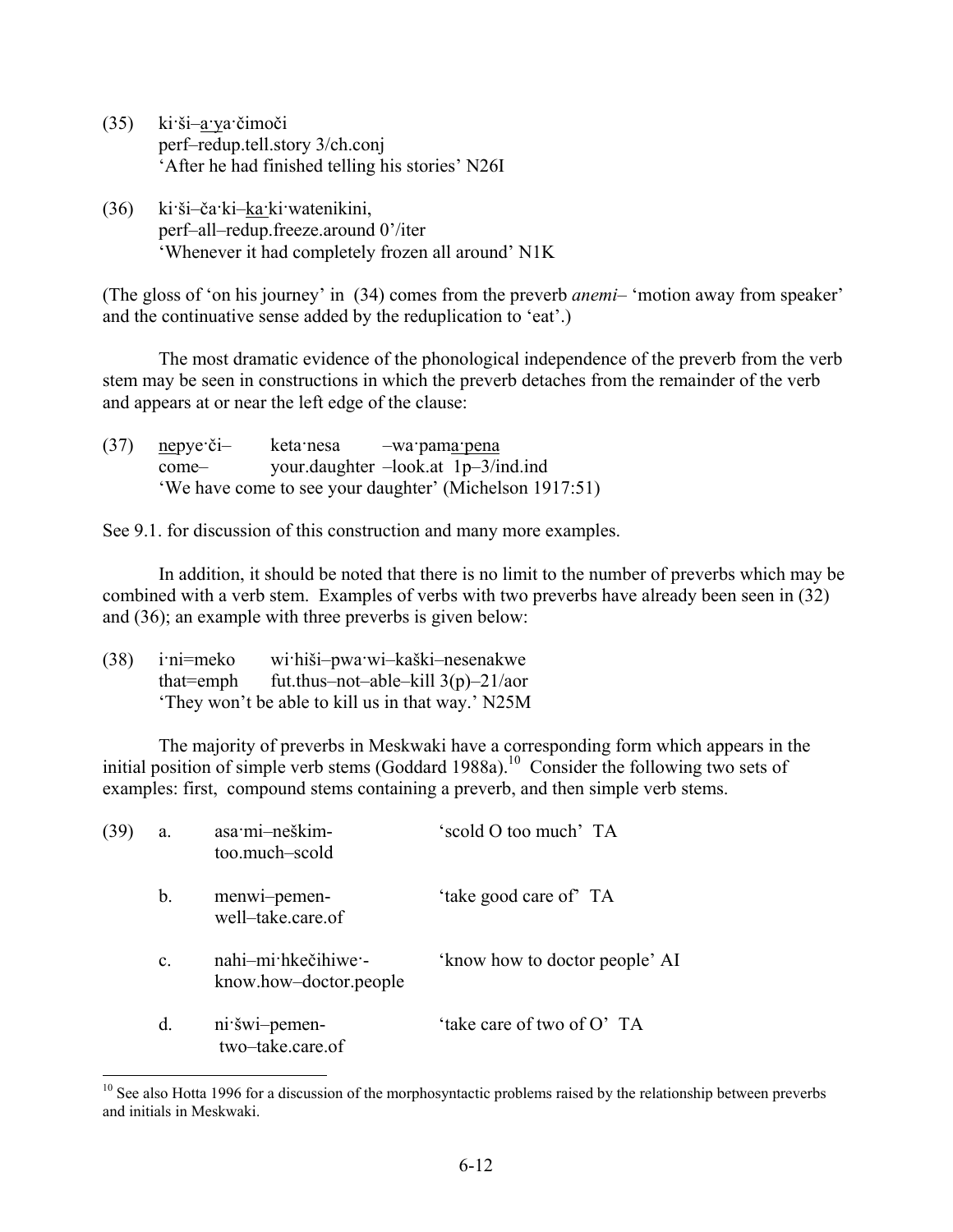|      | e.             | po·ni-anenwi·-<br>cease-swim                                                 | 'stop swimming' AI      |
|------|----------------|------------------------------------------------------------------------------|-------------------------|
|      | f.             | pye či-kehta pam-<br>hither-look.fixedly.at                                  | 'stare hither at O'TA   |
| (40) | a.             | asa·mekwa·m-<br>$\alpha$ sa·m + ekwa·m/<br>$too$ .much + sleep <sub>AI</sub> | 'oversleep' AI          |
|      | b.             | menwisenye -<br>/menw + isenye $\cdot$ /<br>well + eat <sub>AI</sub>         | 'eat well' AI           |
|      | $\mathbf{c}$ . | nahikwa so-<br>$/nah + ikwa$ so<br>know.how + sew <sub>AI</sub>              | 'know how to sew' AI    |
|      | d.             | ni šwih-<br>$/ni \cdot \check{s}w + ih/$<br>two + have <sub>TA</sub>         | 'have, get two of O' TA |
|      | e.             | po·neka·<br>/po·n + eka $\cdot$ /<br>$cease + dance_{AI}$                    | 'stop dancing' AI       |
|      | f.             | pye·ta·mo-<br>/pye·t + $a$ ·mo/<br>hither + flee <sub>AI</sub>               | 'flee hither' AI        |

It is easy to see that the preverbs in (39) are composed of the initial morphemes in (40) plus -*i*, the ending for preverbs. However, the stems in (39) have a phonological word boundary between the preverb and the simple verb stem while in (40) there is no phonological word boundary between the initial and the final. For example, an enclitic cannot follow the initial morpheme in (40), nor can reduplication apply to the portion of the stem following the initial. Moreover, the verb stems following the preverbs in (39) may be used on their own: e.g. *neškim*- 'scold' TA in (39a) may be inflected for a subject and object to form an ordinary verb. However, if the initial portion of the stems in (40) is removed, the remainder cannot function as a verb stem. For example, -*ekwa·m*- 'sleep' AI in (40a) cannot be inflected for a subject; it is not a full stem on its own.

Since it is clear that the same morphemes may appear as preverbs in (39) and as initials in (40), what determines whether a given morpheme is realized as a preverb or as an initial? The determining factor is the morphological constituent that the preverb/initial is combining with. For example, consider the verb 'sleep'. If 'sleep' is used on its own, the form of the stem is *nepa·*- (AI), as in *kenepa·pwa* 'you (pl) sleep' (independent indicative). However, 'sleep' also has a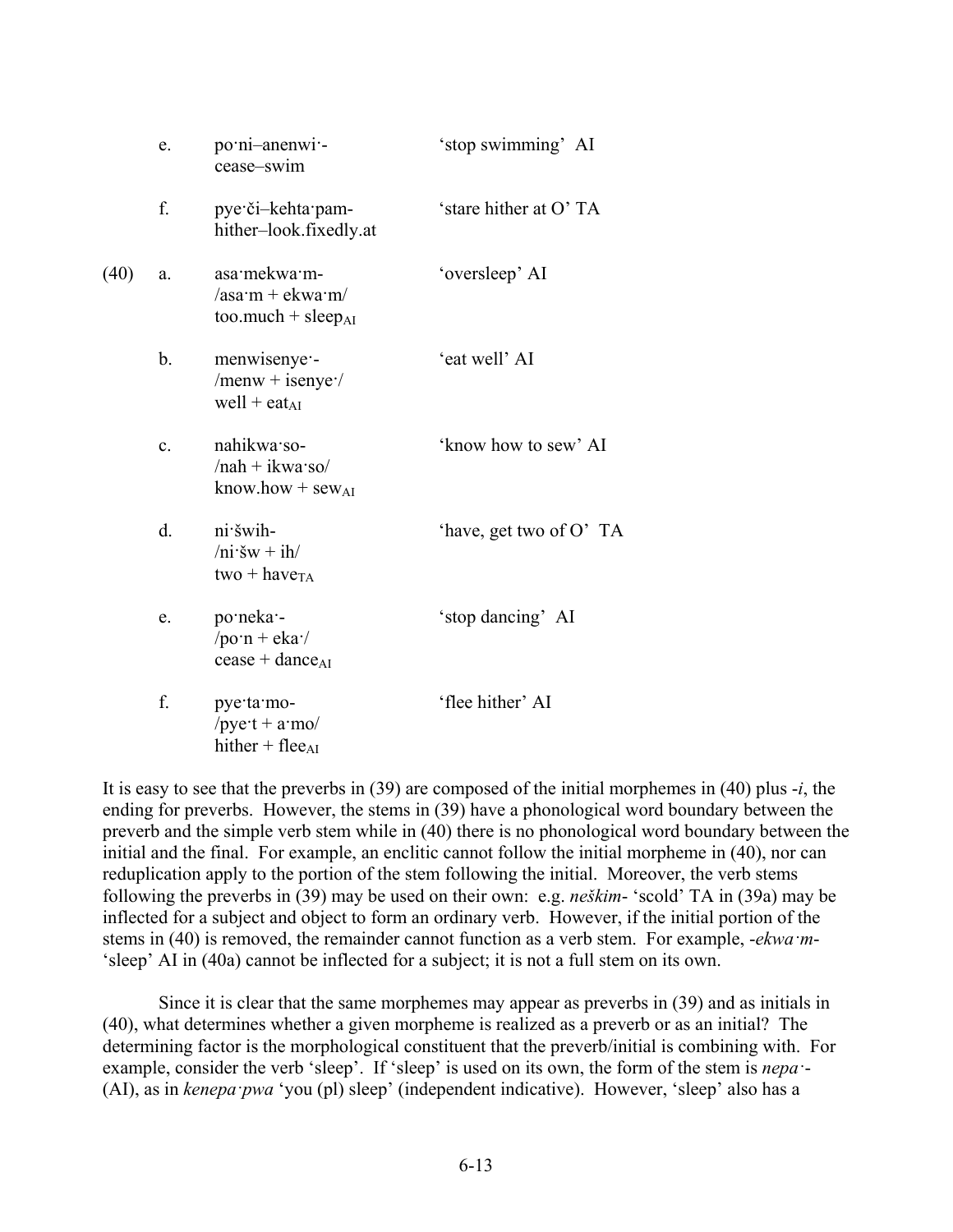suppletive final form, -*ekwa·m*-, which combines with initials such as *asa·m*- 'too much' in (40a): *asa·mekwa·m*- 'oversleep' AI. Other verb stems containing the final -*ekwa·m*- are listed below:

| (41) | a.             | menokwa m-<br>/menw + ekwa $\cdot$ m/<br>well + sleep $_{AI}$                         | 'sleep well' AI              |
|------|----------------|---------------------------------------------------------------------------------------|------------------------------|
|      | $b_{\cdot}$    | ki ša kotekwa m-<br>/ki·ša·kot + ekwa·m/<br>as.much.as.possible + sleep <sub>AI</sub> | 'sleep dead to the world' AI |
|      | $\mathbf{c}$ . | šekikwa m-<br>$\delta$ eki + (e)kwa·m/<br>urinate + sleep $_{AI}$                     | 'wet the bed' AI             |
|      | d.             | wi šasokwa m-<br>/wi·šaso + (e) $kwa·m/$<br>sweat + $sleep_{AI}$                      | 'sweat in one's sleep' AI    |
|      | e.             | inekwa·m-<br>$\sin +$ ekwa $\sin$<br>thus $+$ sleep <sub>AI</sub>                     | 'sleep [thus]' AI            |
|      | f.             | tanekwa m-<br>$/\tan +$ ekwa·m/<br>there $+$ sleep <sub>AI</sub>                      | 'sleep [there]' AI           |
|      |                |                                                                                       |                              |

The forms in (41e–f) contain initials which require an oblique argument of manner or stationary location, respectively.

The final -*ekwa·m*- 'sleep' may also combine with an initial plus a medial, as will be explained in 6.3.1:

(42) mešketone·kwa·m- 'sleep with one's mouth open' AI  $/m$ ešk + etone $+$  ekwa $m/$  $open + mouth + sleep<sub>AI</sub>$ 

The verb stem *neškim*- 'scold' TA, on the other hand, and the other stems combined with preverbs in (39), do not have an associated derived or suppletive final. Compare the following (partial) entries for 'sleep', 'scold', and 'too much':

| (43) | 'sleep'                    | 'scold'                                            | too much'           |  |
|------|----------------------------|----------------------------------------------------|---------------------|--|
|      | <i>nepa</i> $-$ (AI stem)  | <i>neškim</i> - (TA stem) <i>asa m</i> - (initial) |                     |  |
|      | <i>-ekwa m-</i> (AI final) |                                                    | $as a mi$ (preverb) |  |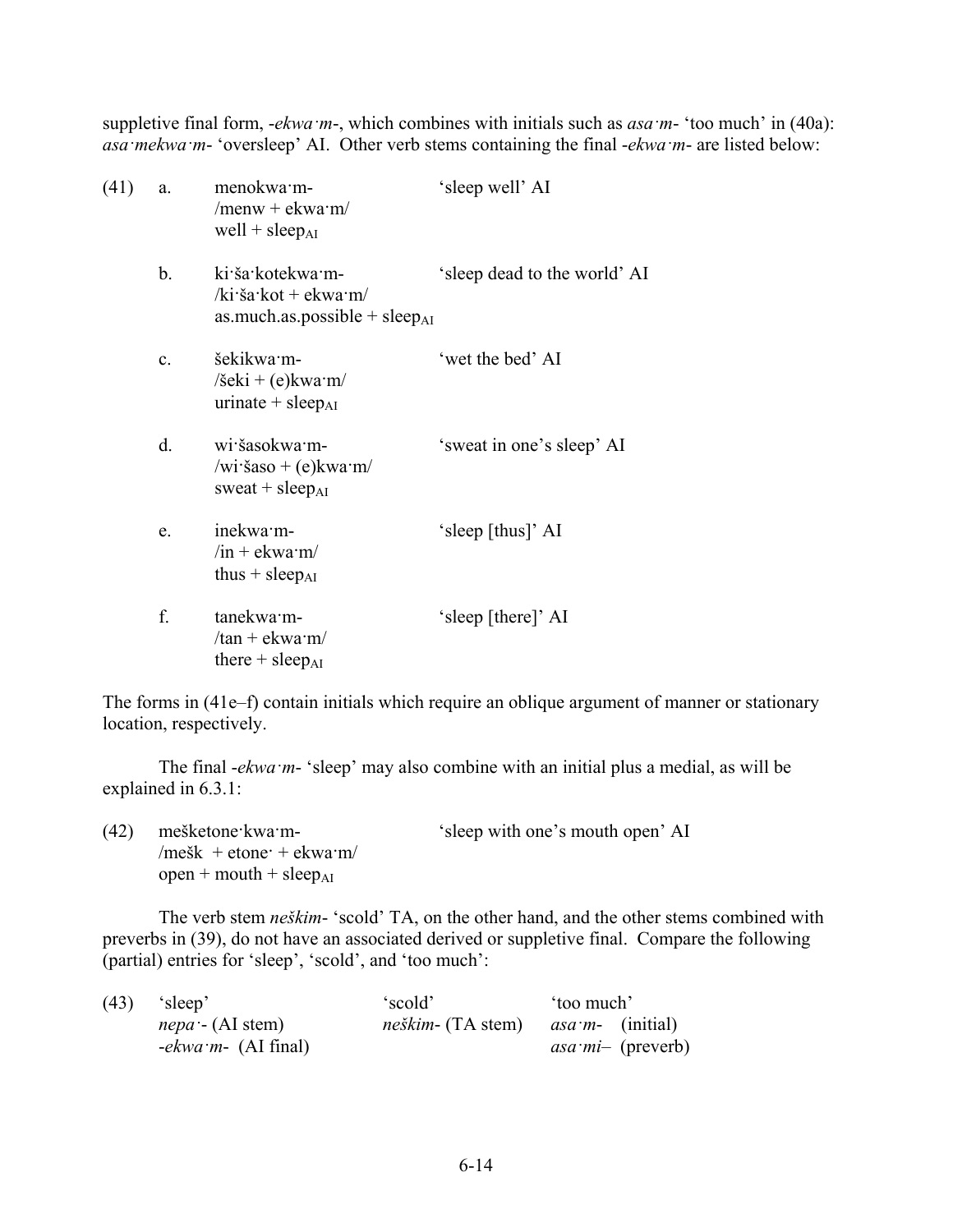Because there is a final form in the lexical entry for 'sleep' it is preferred in stem formation processes.11 Since -*ekwa·m*- is morphologically a final, it must combine with an initial to form a complete stem. The initial form of 'too much', *asa·m*-, is therefore chosen: *asa·mekwa·m*- 'oversleep'. The verb 'scold', however, has only a full stem listed in its lexical entry, with no final form. If one wants to combine 'scold' with 'too much', *asa·mi*– must be realized as a preverb, not as an initial, as in (39a), *asa·mi*–*neškim*- 'scold O too much'. The initial form of 'too much' cannot be used because the initial position of the stem is already filled.

Another compound stem listed in (39f) is worth examining here: *pye·či*–*kehta·pam*- 'stare hither at O'. Partial lexical entries for the stem's components are listed below:

| (44) | 'look at'                    | 'greatly'                  | 'hither'                   |
|------|------------------------------|----------------------------|----------------------------|
|      | <i>wa pam</i> - $(TA stem)$  | <i>keht-</i> (initial)     | <i>pye</i> $t$ - (initial) |
|      | $-a$ <i>pam</i> - (TA final) | $keh\check{c}i-$ (preverb) | <i>pye či</i> – (preverb)  |

The first step in the formation of (39f) is to combine 'look at' with 'greatly'. Since 'look at' has a final listed in its lexical entry, the final -*a·pam*- is chosen; consequently, the initial form of 'greatly', *keht*-, is used to complete the stem. The resulting stem, *kehta·pam*-, is glossed 'stare at, look fixedly at'.

The next step is to combine 'stare at' with the directional 'hither'. 'stare at' has the stem form produced by the steps just described; it does not, however, have an associated final form. The directional 'hither' must therefore be realized as a preverb, *pye* ·*či*–, rather than as an initial.<sup>12</sup>

Now that we have seen how initials and preverbs are compounded with verb finals and verb stems, respectively, we are in a position to reconsider the incorporation of nouns into prepositions described in 3.5.2. Recall that some prepositions, such as *či·ki* 'next to', *ahkwiči* 'on top of', *keki* 'with', and *na·mi* 'under, inside', may be found in what appears to be two different constructions. These prepositions may be followed by a noun inflected for prepositional case, or the object may be incorporated into the preposition, with the result that the entire prepositional phrase is expressed by a single phonological word. Some of the examples given in 3.5.2. are repeated below:

| (45) | a.           | či ki kehčikami we | 'on the shore of the ocean' |
|------|--------------|--------------------|-----------------------------|
|      |              | ahkwiči asenye     | 'on top of a stone'         |
|      | $\mathbf{c}$ | keki či ma ne      | 'with the canoe'            |

1

<sup>&</sup>lt;sup>11</sup> The existence of the final form -*ekwa*  $\dot{m}$ - for 'sleep' does not entirely block the stem  $nepa$  - from forming compounds with preverbs. For example, the following compounds are attested in texts: *kehči–nepa·*- 'sleep soundly', *mehči– nepa·*- 'sleep outdoors', *anemi–nepa·*- 'sleep along the way (on a journey)', *katawi–nepa·*- 'be almost asleep'. The compound with *katawi*– 'almost' can be explained by the absence of a corresponding initial for 'almost', but *kehči*– 'greatly', *mehči*– 'openly, plainly', and *anemi*– 'motion away from speaker' each have initial counterparts. The conclusion must be that there is a strong preference for using the final form of 'sleep' in compounds, but this is not an absolute rule.

<sup>&</sup>lt;sup>12</sup> Here should be mentioned an odd complication of the stem formation processes which Goddard (1988a, 1990c) labels 'preverb bumping'. When the stem *pemose·*- 'walk (by)' is combined with 'begin' (preverb *we·pi*–, initial *we*  $p$ -) the resulting compound puts *we*  $p$ - 'begin' in the initial position and *pemi*– 'by' in the preverb position: *pemi*– *we pose* - 'begin to walk (by)'. Another example of this is *taneška* - 'be retching' W25J (composed of the progressive (preverb *taši*–, initial *tan*-) plus the AI final -*eška·*- 'one's body moves') plus 'thus' (preverb *iši*–, initial *in-*), which results in *taši–ineška·*- 'be retching thus' W25K.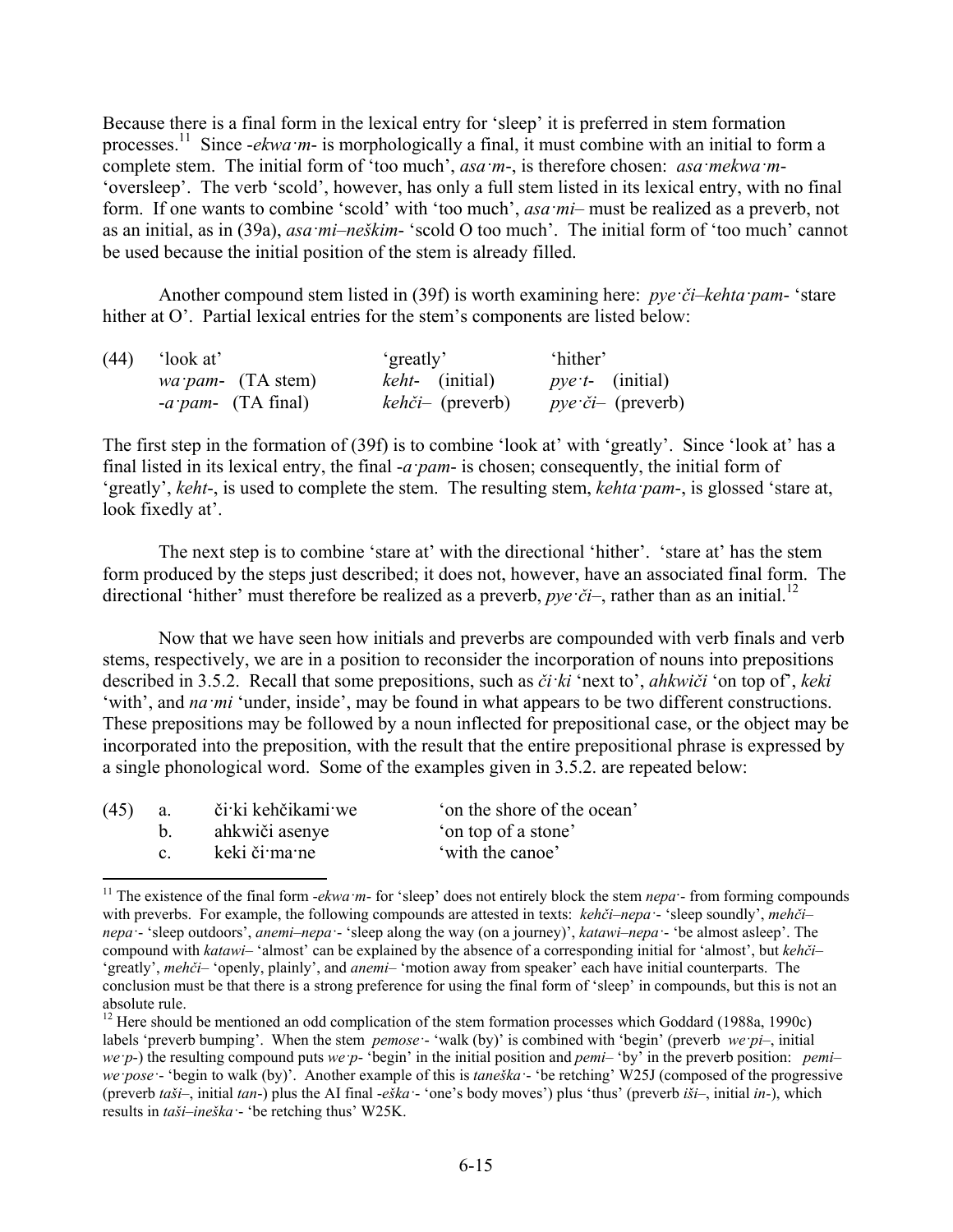|      | d.             | na mi nepye   | 'under the water'               |
|------|----------------|---------------|---------------------------------|
| (46) | a.             | či ka hkwe    | 'next to the tree'              |
|      | b.             | ahkwita naki  | 'at the top of the hole'        |
|      | $\mathbf{c}$ . | ahkwitapahkwe | 'on top of the roof'            |
|      | $d_{\cdot}$    | kekikane      | 'with the bones; bones and all' |
|      | e.             | na mahkamiki  | 'under the earth'               |
|      | $\mathbf{f}$   | na metone     | 'inside the mouth'              |
|      |                |               |                                 |

There are a number of parallels between the phenomenon of initials and preverbs described in this section and the prepositional phrases listed in (45) and (46). In the incorporation construction illustrated in (46) the prepositions have the form *či·k*- 'next to', *ahkwit*- 'on top of', *kek*- 'with', and *na·m*-, while in the forms in (45) all the prepositions end in *i*. Initials of verb stems and preverbs display the same formal relationship. Second, the morphemes expressing the object in (46) are bound forms, which cannot be used on their own as an independent noun stem. (These bound forms are also found as incorporated objects and as classifiers in verbs; see 6.3.1.) The nouns expressing the object in (45), however, are not bound forms; moreover, the majority of nouns in (45) do not have any associated bound forms (e.g., there is no verb-medial morpheme which means 'ocean' or 'canoe').<sup>13</sup>

I suggest that in both (45) and (46) we find incorporation of the object into the preposition; the difference between the realization of (45) as two phonological words and the realization of (46) as a single phonological word has to do with the lexical resources associated with nouns like 'ocean' and 'tree'. The lexical entry for 'tree' includes not only the independent noun stem *mehtekw*- 'tree' (inan), but also the bound form -*a·hkw*-. 'Ocean', on the other hand, contains only the independent noun stem *kehčikami·w*- 'ocean' (inan). The preposition 'next to' has two forms listed in its lexical entry: *či·k*- and *či·ki*–, comparable to the initial/preverb pairs discussed above. When the preposition 'next to' incorporates the object 'tree', the bound form of 'tree' is selected and combines with the initial *či·k*-, giving *či·ka·hkwe* 'next to the tree'. But when 'next to' incorporates 'ocean', the lack of a bound form for the object means that the regular noun stem *kehčikami·w*- must be used. This in turn means that the initial form *či·k*- cannot appear, but instead the phonologically independent word *či·ki*– is used. Though there is a phonological difference between the set of forms in (45) and that in (46), the two constructions may be assumed to have parallel syntax—both involving incorporation—in the same way that the verbs in (39) and (40) have parallel syntax.

#### **6.3. Incorporation**

<u>.</u>

A phenomenon found in many North American languages is NOUN INCORPORATION, in which a noun-like morpheme appears within a verb stem, often corresponding to what would be the object or subject of the verb in an English gloss. There has recently been a controversy over the syntactic status of such morphemes: Sadock (1980, 1986) argues that in some languages (e.g. Greenlandic, Southern Tiwa) the incorporated nominal functions as a true syntactic argument of the verb, while Mithun (1984a, 1986) claims that syntactic processes never have access to word internal structure

<sup>&</sup>lt;sup>13</sup> There is, however, a classificatory medial *-(e)pye*<sup> $\cdot$ </sup> 'water', discussed in 6.3.1; cf. the noun *nepy*- 'water' in (45d).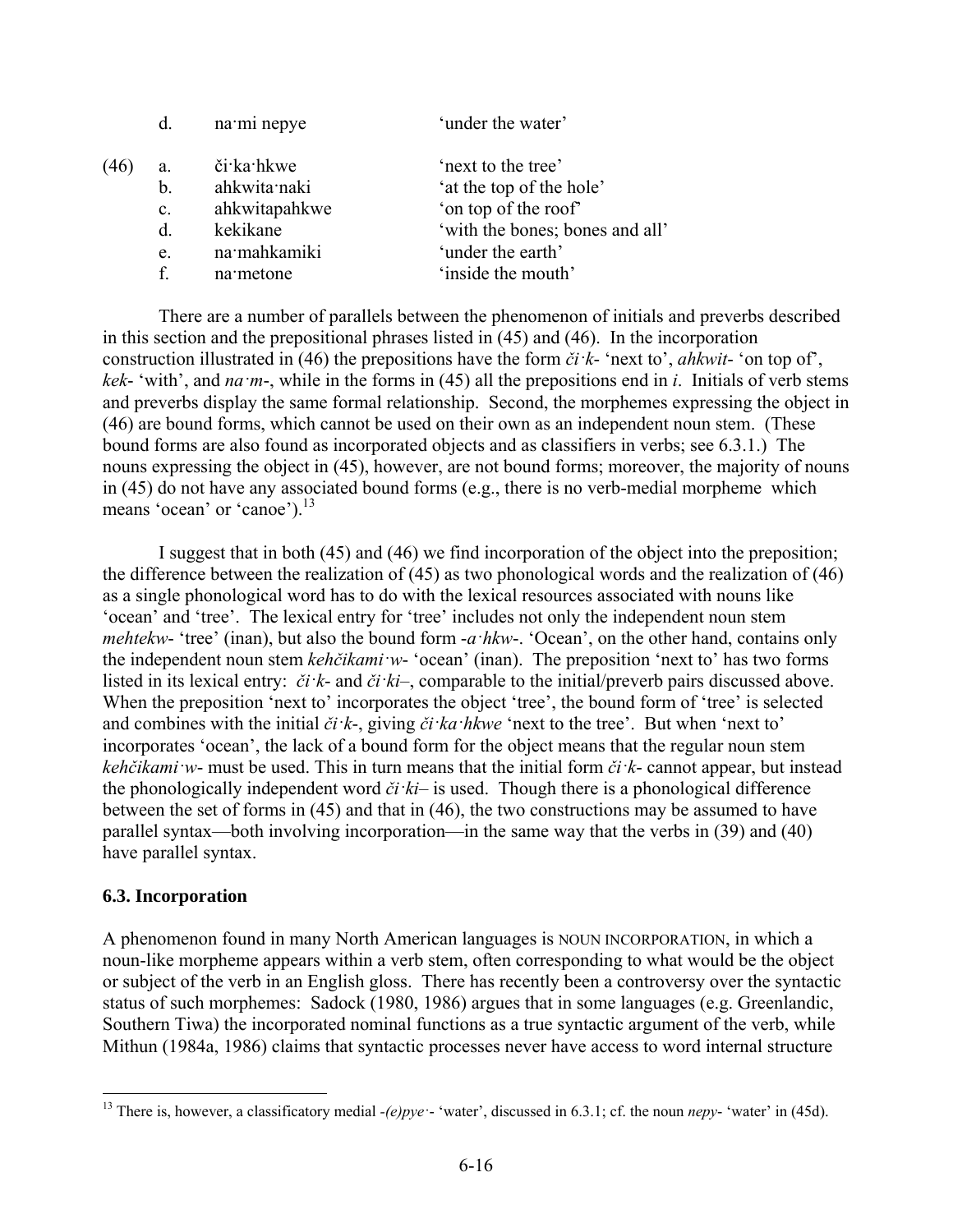and that noun incorporation is a purely morphological phenomenon.<sup>14</sup> 6.3.1. describes noun incorporation in Meskwaki and shows that there is evidence in Meskwaki supporting Sadock's position on incorporation.

6.3.2. describes another type of incorporation in Meskwaki, the incorporation of secondary predicates into the initial position of the verb stem. Here the evidence for the syntactic independence of the incorporated element is even stronger than in the case of noun incorporation; hence at the level of functional structure the initial and final morphemes of the stem will each be represented as separate argument-taking predicates.

## **6.3.1. Noun incorporation**

This section describes, first, compound verb stems which include a noun or classificatory element, and second, derivational affixes which may be added to a noun stem to form a denominal verb. (Denominal verbs are included here since some of Sadock's arguments involve Greenlandic denominal verbs.) We will then review the claims made by Sadock and Mithun and consider the syntactic behavior of incorporated nouns in Meskwaki.

Our description begins with the canonical type of noun incorporation, in which a noun stem is compounded with a verb stem (Mithun 1984a; cf. Sapir 1911). As mentioned in 6.1, incorporated nouns and classificatory elements appear in the medial position of primary stems. For example, the noun 'woman' may be incorporated into a verb:<sup>15</sup>

| (47) | mi hkemehkwe we -<br>/mi·hkem + ehkwe·w + e·/<br>$\text{court} + \text{woman} + \text{do}_{\text{AI}}$ | 'court women' AI  |
|------|--------------------------------------------------------------------------------------------------------|-------------------|
| (48) | natonehkwe we -                                                                                        | 'seek a woman' AI |

 $/$ naton + ehkwe·w + e· $/$  $look.$  for  $+$  woman  $+$  do<sub>AI</sub>

1

The above cases of incorporation have the effect of reducing the valence of the verb. That is, if the verbs *mi·hkem*- 'court' TA or *natone·hw*- 'look for' TA were used without an incorporated noun

 $14$  I will not be discussing Baker's (1988) work on incorporation within the Government and Binding framework. Baker assumes that elements which bear a thematic relation to the verb (e.g. theme, patient, etc.) must be generated in a position external to the verb in order to receive a θ-role at D-structure. In languages with noun incorporation the noun may then move into the verb by the general rule of 'move  $\alpha$ ', constrained by general principles such as the Empty Category Principle. (See Melnar 1996 for an evaluation of Baker's approach applied to Meskwaki.) Baker assumes this account of incorporation both for languages like Mohawk, in which there is no evidence that (other) syntactic processes have access to the internal structure of a compound verb stem (Mithun 1984a), and for the languages cited by Sadock 1986, in which incorporated elements do seem to function as separate syntactic entities. Since the goals of this section are to describe incorporation in Meskwaki and investigate to what degree incorporated elements function as separate syntactic entities, I will not treat Baker's work further here.<br><sup>15</sup> 'Woman' is somewhat unusual in that the incorporated form, *-ehkwe ·w*-, is identical to the independent noun stem

*ihkwe w*-. (/e/ becomes *i* word-initially.) It is more common for there to be only a partial resemblance between the medial form and the noun stem (e.g. medial -*eton(e·)-,* noun stem -*to·n*- 'mouth') or no resemblance at all (e.g. medial *eš(e·)-,* noun stem -*htawakay*- 'ear').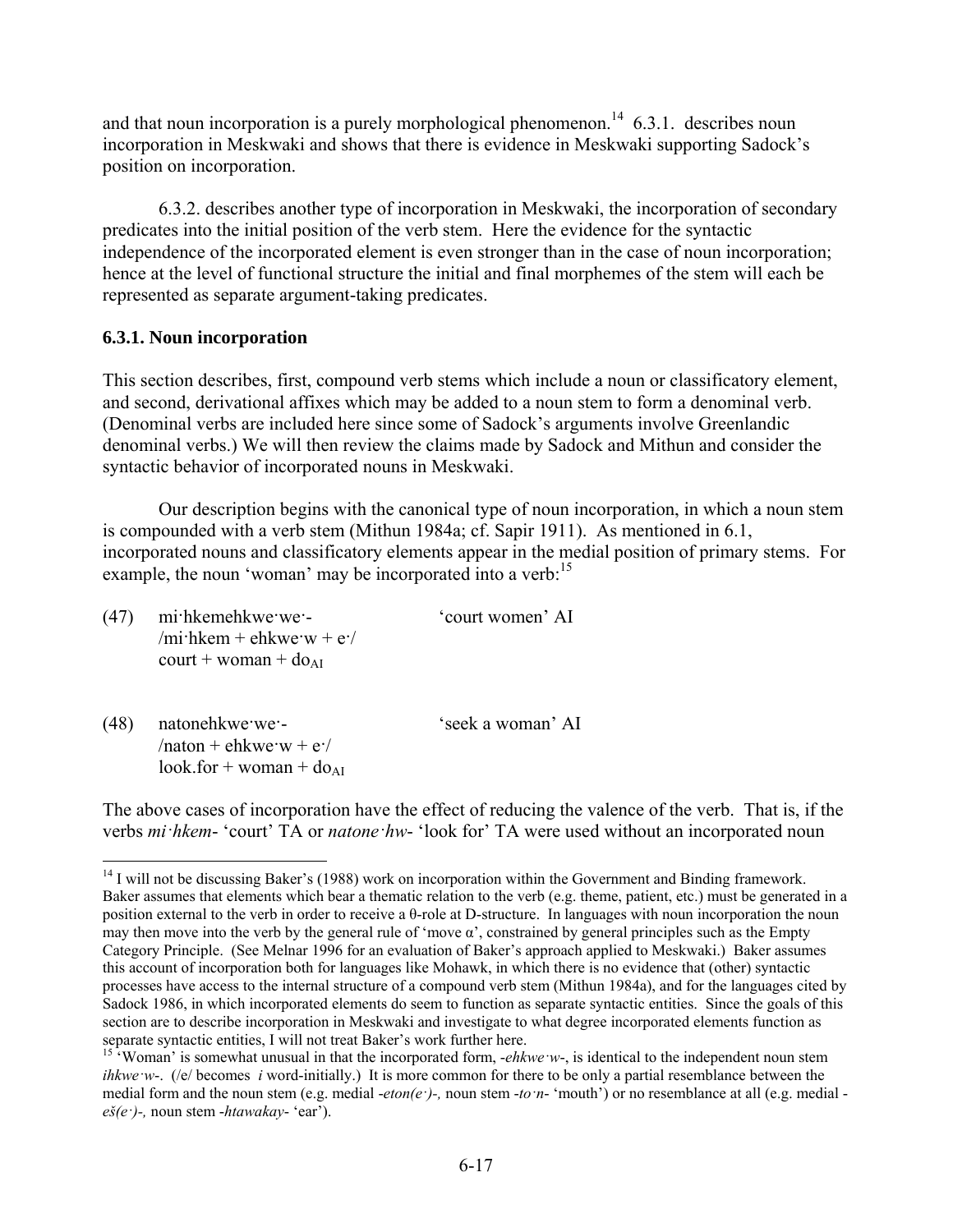they would be regular transitive verbs, with an object expressed by an external NP argument or by the pronominal inflection on the verb. The stems in (47)–(48), however, are intransitive stems, inflected for only a subject.

Additional examples of the detransitivizing type of incorporation may be seen in the following stems, which contain the medial -*ik*- 'house':

| (49) | $a\check{s}$ ike –<br>$an + ik + e^{-}$<br>make + house + $do_{AI}$      | 'build a house' AI           |
|------|--------------------------------------------------------------------------|------------------------------|
| (50) | $a\ddot{c}$ ike -<br>$/ax + ik + e^2/$<br>over.again + house + $do_{AI}$ | 'rebuild one's house' AI     |
| (51) | ki šike -<br>$k\vec{i}\cdot\vec{s} + i\vec{k} + \vec{e}$                 | 'finish building a house' AI |

perfective + house +  $do_{AI}$ 

The detransitivizing type of noun incorporation seen in (47)–(51) is relatively rare in Meskwaki, however. Much more common is incorporation of a possessed noun, especially a body part term, into the verb. In this type of incorporation, the valence of the verb is not reduced; however, the identity of the object or subject of the verb changes. Instead of a transitive verb taking the possessed noun as object, we find a transitive verb inflected for the possessor of the incorporated body part noun. Likewise, when an intransitive verb contains an incorporated body part noun the subject is interpreted as the possessor of the body part. This is the most frequently encountered type of noun incorporation in Meskwaki; we begin by looking at transitive stems with instrumental finals:

| (52) | paseše naw-<br>$\gamma$ pas + eše + enaw<br>$graze + ear + by. shootingTA$                                          | 'graze O's ear by a shot' TA         |
|------|---------------------------------------------------------------------------------------------------------------------|--------------------------------------|
| (53) | ki škeše šw-<br>$k$ i šk + eše + ešw<br>sever + ear + by cutting $_{TA}$                                            | 'cut off O's ear' TA                 |
| (54) | ki škikome hpw-<br>$k_i$ is $k + i$ kome $\cdot + i$ hpw/<br>sever + nose + by mouth $_{TA}$                        | 'bite O's nose off' TA               |
| (55) | kepetone n-<br>$\frac{\text{kep} + \text{etone} + \text{en}}{\text{MeV}}$<br>closed + mouth + by hand <sub>TA</sub> | 'cover O's mouth with one's hand' TA |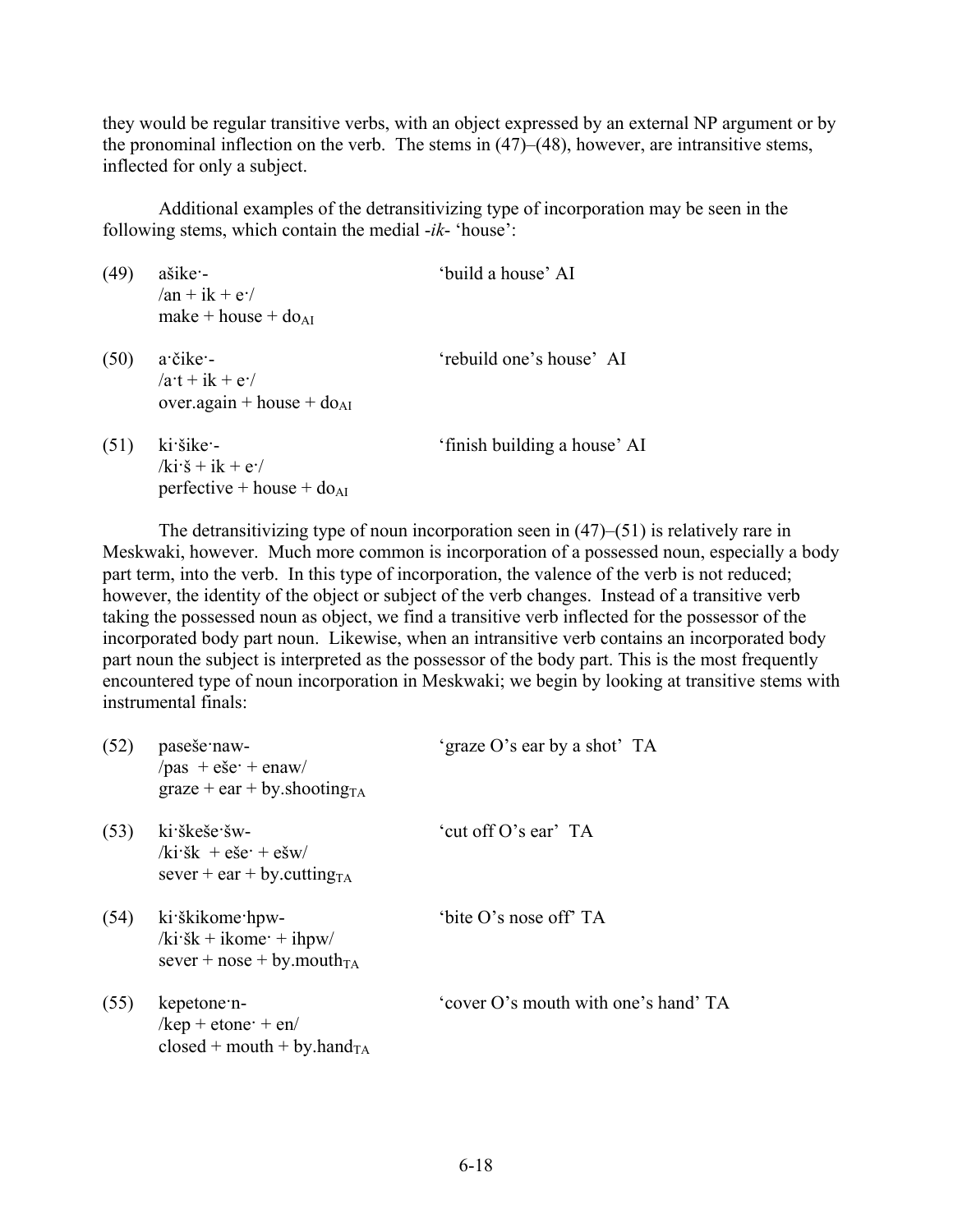| (56) | mešketone n-<br>/mešk + etone + en/<br>open + mouth + by.hand <sub>TA</sub>   | 'open O's mouth' TA          |
|------|-------------------------------------------------------------------------------|------------------------------|
| (57) | po hkeče šw-<br>$\gamma$ po·hk + eče· + ešw/<br>$hole + belly + by.cuttingTA$ | 'cut a hole in O's belly' TA |

(52)–(57) all have TA finals expressing the means by which the action was accomplished. The initial of each stem expresses the type of action or the resulting state; the medial names the body part affected by the action.

In intransitive stems the most common final found with incorporated nouns is  $-e^z \sim \emptyset$ 'have, do' AI:

| (58) | we we pese-<br>/we we $p + e \check{s} + e$ .<br>swing + ear + $do_{AI}$                 | 'flap one's ears' AI   |
|------|------------------------------------------------------------------------------------------|------------------------|
| (59) | pi činehke -<br>/pi·t + inehk + $e$ ·/<br>inside + hand + $do_{AI}$                      | 'put one's hand in' AI |
| (60) | mehtanasite -<br>/meht + anasit + $e$ .<br>$bare + bottom.$ of.foot + have <sub>AI</sub> | 'be barefoot' AI       |

(61) mi·seton- 'have a moustache' AI  $/mi\cdot s + \text{eton} + \varnothing$  / hairy + mouth + have $_{AI}$ 

1

Notice that the medials preceding the instrumental finals in  $(52)$ – $(57)$  all end in *e*<sup>*·*</sup>, while the medials in (58)–(60) (and (47)–(51)) end in consonants, followed by an -*e·* final. The status of the final in examples like (58)–(60) has been controversial among Algonquianists: Voorhis 1983:81– 83, for example, analyzes comparable Kickapoo forms as having medials which end in *e·* (matching those seen in transitive stems) and a zero final. Granted, (61) shows that in at least some cases we must posit a zero morpheme as the final; at the same time, however, comparison of -*eton*- 'mouth' in (61) with -*etone·*- 'mouth' in (55) and (56) shows that medials do in fact show variation between a consonant-final form and a form ending in *e·*. Goddard 1990c:466–467 argues, from comparative evidence, that the *e·* in forms like (58)–(60) cannot be analyzed as part of the medial and therefore must be taken to be a final.<sup>16</sup> Bloomfield 1962:305 analyzes the cognate final in

<sup>&</sup>lt;sup>16</sup> The argument is that comparative evidence forces us to reconstruct Proto-Algonquian as having two AI finals used with incorporated nouns: \*-*e* and \*-*a*<sup>*\**</sup>. The choice of final was sensitive to the particular initial used in the stem. Additionally, certain medials (such as 'mouth') require a zero final in AI stems. However, no variation is seen in the 'postmedial extension' (the final vowel of the medials in stems like (52)–(57)): here the evidence leads us to reconstruct only \* *e·*.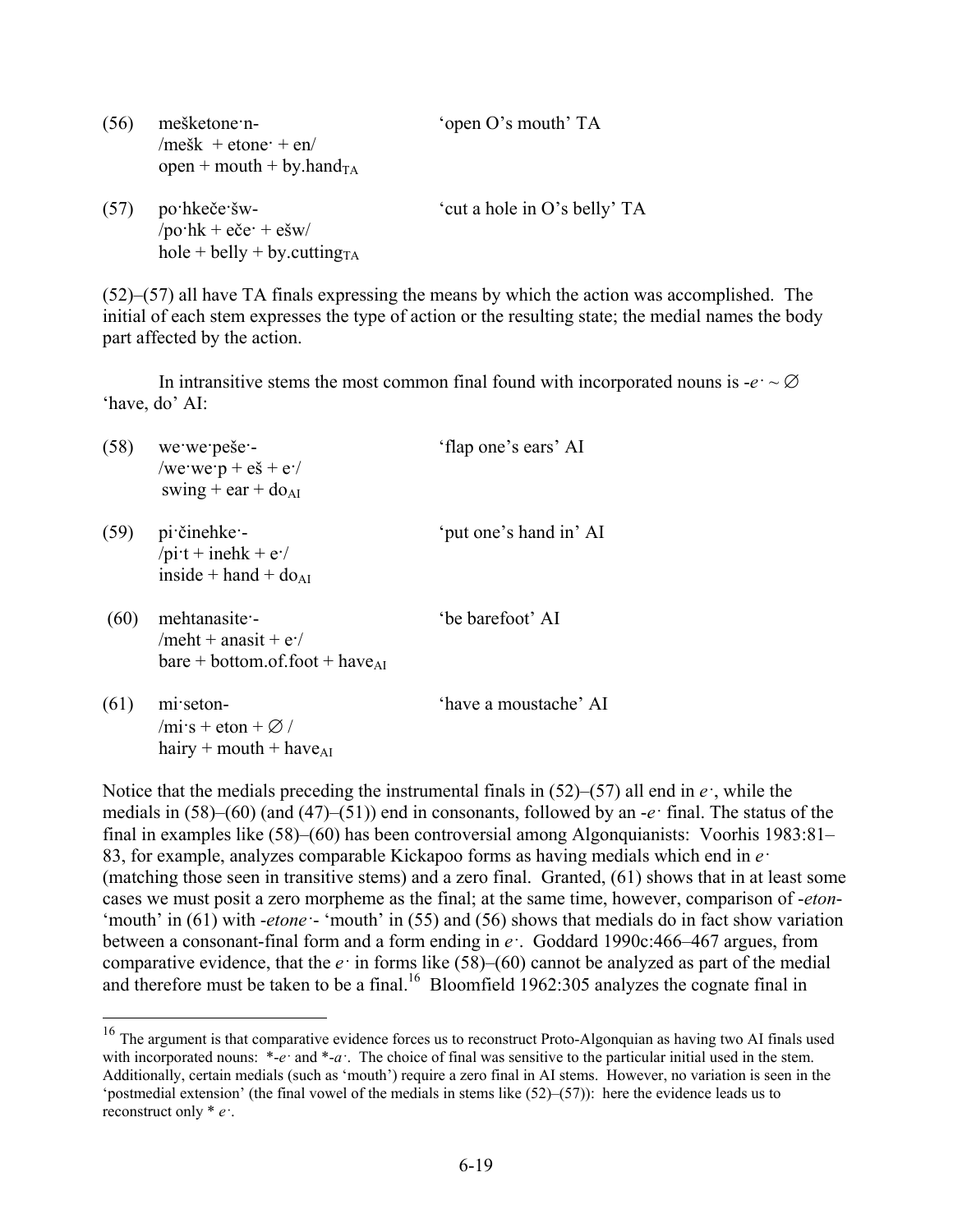Menomini in the same way; I will follow this practice here as well. This has the welcome consequence of reducing the number of zero morphemes that must be posited for verb stem morphology.

Additional examples of intransitive verbs containing incorporated body part nouns are given below:

| (62) | mešketone kwa m-<br>/mešk + etone + ekwa m/<br>open + mouth + sleep <sub>AI</sub>          | 'sleep with one's mouth open' AI            |
|------|--------------------------------------------------------------------------------------------|---------------------------------------------|
| (63) | mehčinameške pi-<br>/meht + inameške $+$ api/<br>$bare + skin + sit_{AI}$                  | 'sit naked' AI                              |
| (64) | me neši kwe ka pa -<br>/me·neš + i·kwe· + ika·pa·/<br>ashamed + face + stand <sub>AI</sub> | 'stand shamefaced' AI                       |
| (65) | sa kitepe šin-<br>$/sa$ ·k + itepe· + išin/<br>partly visible + head + lie <sub>AI</sub>   | 'lie with one's head out' AI                |
| (66) | po hkwihpike šin-<br>/po·hkw + ihpike· + išin/<br>$broken + rib + fall_{AI}$               | 'fall and break one's rib' AI <sup>17</sup> |

In (62)–(66) the final predicates a state or change of state of the subject of the verb (e.g. 'sleep', 'fall') while the initial plus medial functions as a secondary predicate (6.3.2): 'with one's mouth open', in (62), 'with one's skin bare', in (63), and so on. In each case the subject is understood as the possessor of the incorporated body part.

The examples given so far of verbs containing incorporated body part nouns have all been AI or TA stems, reflecting the animacy of the understood possessor of the body part. A few body part terms have been metaphorically extended to refer to parts of inanimate objects (e.g., nose  $\rightarrow$ point; tooth  $\rightarrow$  blade of axe). If and TI stems containing these medials show the same syntactic pattern as the AI and TA stems do: the incorporated noun is possessed by the subject of the II stems and by the object of the TI stems.

 $/ahkan + ikome + es/$ hard + nose + by.heat<sub>TI</sub>

<u>.</u>

(67) ahkanikome·s- 'harden O's point in the fire' TI

<sup>&</sup>lt;sup>17</sup> The AI final *-išin* indicates either a state ('lie', as in (65)) or a change of state ('fall', as in (66)).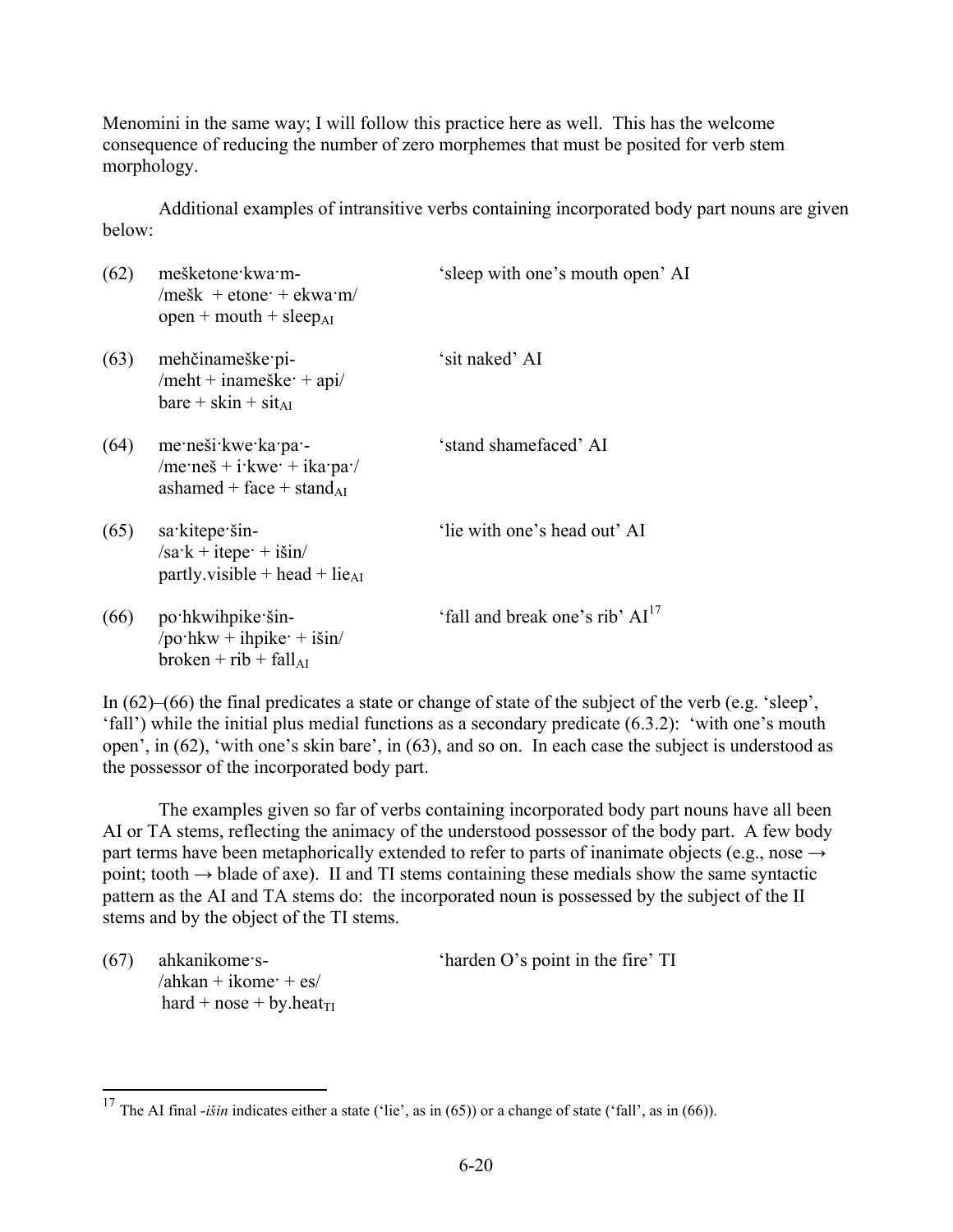| (68) | wa siki nikome ya -<br>/wa·siki·n + ikome· + ya·/<br>sharp + $nose + be_{II}$    | 'be sharp at the point' II                 |
|------|----------------------------------------------------------------------------------|--------------------------------------------|
| (69) | meškwa pite n-<br>/meškw + a·pite· + en/<br>red + tooth + by.hand $_{\text{TI}}$ | 'paint O's blade red' TI<br>$[O = an axe]$ |

It is worth pointing out that in primary verb stems subcategorized for a subject and second object, but no first object, an incorporated noun is understood as possessed by the subject. In other words, this is another syntactic difference between first objects and second objects (see 1.2.2. for other differences). As we saw above, in transitive stems containing an incorporated noun the first object is always the possessor of the incorporated noun.

| (70) | kekineče ka pa -<br>/kek + ineče $\cdot$ + ika $\cdot$ pa $\cdot$ /<br>with $O2 +$ hand + stand <sub>AI</sub>        | 'stand with O2 in one's hand' AI <sup>18</sup> |
|------|----------------------------------------------------------------------------------------------------------------------|------------------------------------------------|
| (71) | ahpanasite ka pa -<br>$\lambda$ ahp + anasite + ika pa $\lambda$<br>on. $O2 + bottom.$ of.foot + stand <sub>AI</sub> | 'stand with feet on O2' AI                     |

(See 7.4. for the syntax of the initials *kek*- 'with' and *ahp*- 'on'.) The generalization that second objects are not the possessors of incorporated nouns holds only for primary stems, however. The secondary finals discussed in chapter 7 which alter the valence of the verb may create a stem in which a second object is understood to be the possessor of an incorporated noun. (See, for example, 7.2.1. on applicatives.)

It is possible, of course, to refer to a part of the body with an external NP, instead of incorporating the noun into the verb. One motivation for using an external NP is to place the NP in Focus position before the verb (8.4), as in the following example:

|                                               | (72) ote hwa wani ki hanemi-ketešamawa waki            | ki či škwe haki |
|-----------------------------------------------|--------------------------------------------------------|-----------------|
|                                               | their.hearts fut.future-cut.out.O's.O2 $2-3p/ind$ .ind | your enemies    |
| 'You will cut out your enemies' hearts.' N10P |                                                        |                 |

1

(72) is part of instructions a young man is receiving from a spirit; by placing the NP *ote·hwa·wani* 'their hearts' in Focus position, it is contrasted with other possible targets of cutting. (The verb in (72) has undergone possessor raising (7.2.2), making the possessor *ki·či·škwe·haki* 'your enemies' the first object and the body part NP the second object.) It is much more common, however, for 'heart' to be expressed as an incorporated noun, as in the following example from later in the same text:

 $18$  Incorporated nouns in Meskwaki usually express the theme or patient of the verb; (70) is an example where the incorporated noun expresses location.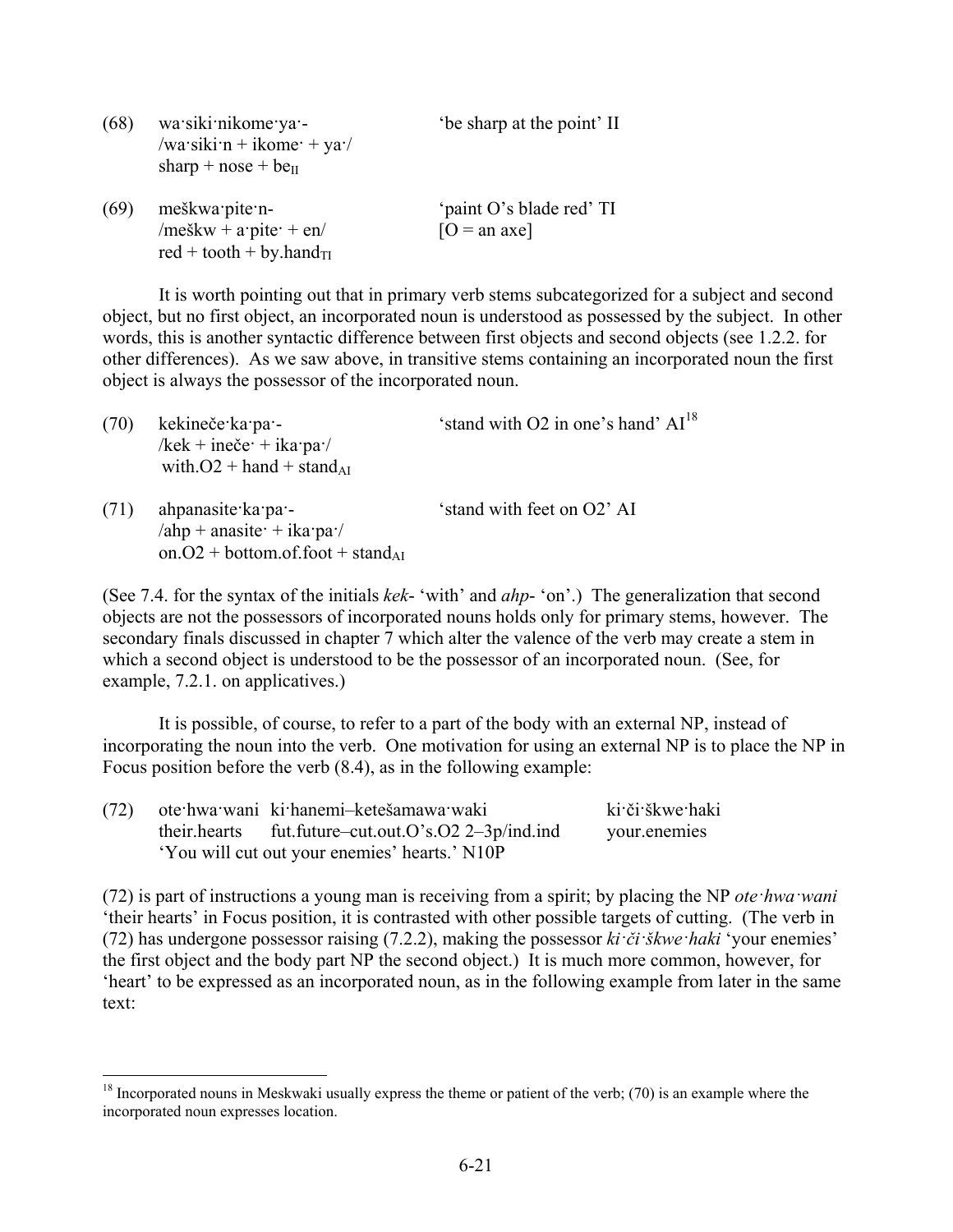(73) kekimesi=meko e·hkečite·he·na·či everyone=emph pull.out.O's.heart 3–3'/aor 'He pulled out each one's heart.' N19N

The stems in (72) and (73) have the same initial: *ket*- 'out'; the (primary) final in (72) is –*eš* 'by cutting' TI and the final in (73) is -*en* 'by hand' TA. In (73) 'heart' is expressed by the medial *ite*  $h(e^-)$ -, while in (72) it is expressed by a noun.

Meskwaki also has medial elements which function as classifiers.<sup>19</sup> That is, they either limit the class of elements to which the subject or object of the verb may belong, or indicate that the action of the verb involves an instrument or material of a particular sort. The classificatory element, however, does not block the appearance of an external subject or object referring to the same item. This is illustrated by the following textual example, in which the verb stem contains the medial -*a·hkw*- 'wood, solid'.

| (74) | mehteko $\text{ni}=\text{pi}$          | e hmama ka hkwateniki      |
|------|----------------------------------------|----------------------------|
|      | trees=quot                             | redup.be.big.[wood] 0'/aor |
|      | 'The trees were large, it's said.' W1B |                            |

The verb stem in (74) is a reduplicated form of the stem *maka·hkwat*- 'be big [wood]' II. (The reduplication here functions distributively, reflecting the fact that the verb is predicated of a plural subject.) The internal structure of this stem is given below.

| $(75)$ maka hkwat-       | 'be big' II  |
|--------------------------|--------------|
| $/$ mak + a·hkw + at $/$ | $[S = wood]$ |
| $big + wood + be_{II}$   |              |

As can be seen from (75) the classifier -*a·hkw*- occupies the same medial position as the incorporated nouns seen in  $(47)$ – $(71)$  above. However, the medial in  $(75)$  does not function as subject of the verb; an external NP subject, such as *mehteko·ni* 'trees' may appear with the verb, without being redundant. The function of the classificatory medial in (75) is simply to restrict the domain of entities of which the verb may be predicated.

Other classificatory medials in Meskwaki include -*a·mehk(w)*- 'earth', -*a·po·k*- 'liquid', *epye·*- 'water', -*a·pehk*- 'metal', -*a·pye·(k)*- 'string or string-like', and -*e·k*- 'cloth':

| (76) | aškipaka mehkwiset-<br>$a\{\text{skipak} + a\}$ mehkw + iset<br>$green + earth + placeT12$ | 'make O green' TI2<br>$[O = \text{earth}]$ |
|------|--------------------------------------------------------------------------------------------|--------------------------------------------|
| (77) | matakwa mehkahw-<br>$/$ matakw + a·mehk + ahw<br>$cover + earth + by.toolTA$               | 'cover O with earth' TA                    |

1

<sup>&</sup>lt;sup>19</sup> See Denny 1981 for a discussion of classificatory medials in Algonquian, and Mithun 1984a for classifiers within a general typology of noun incorporation.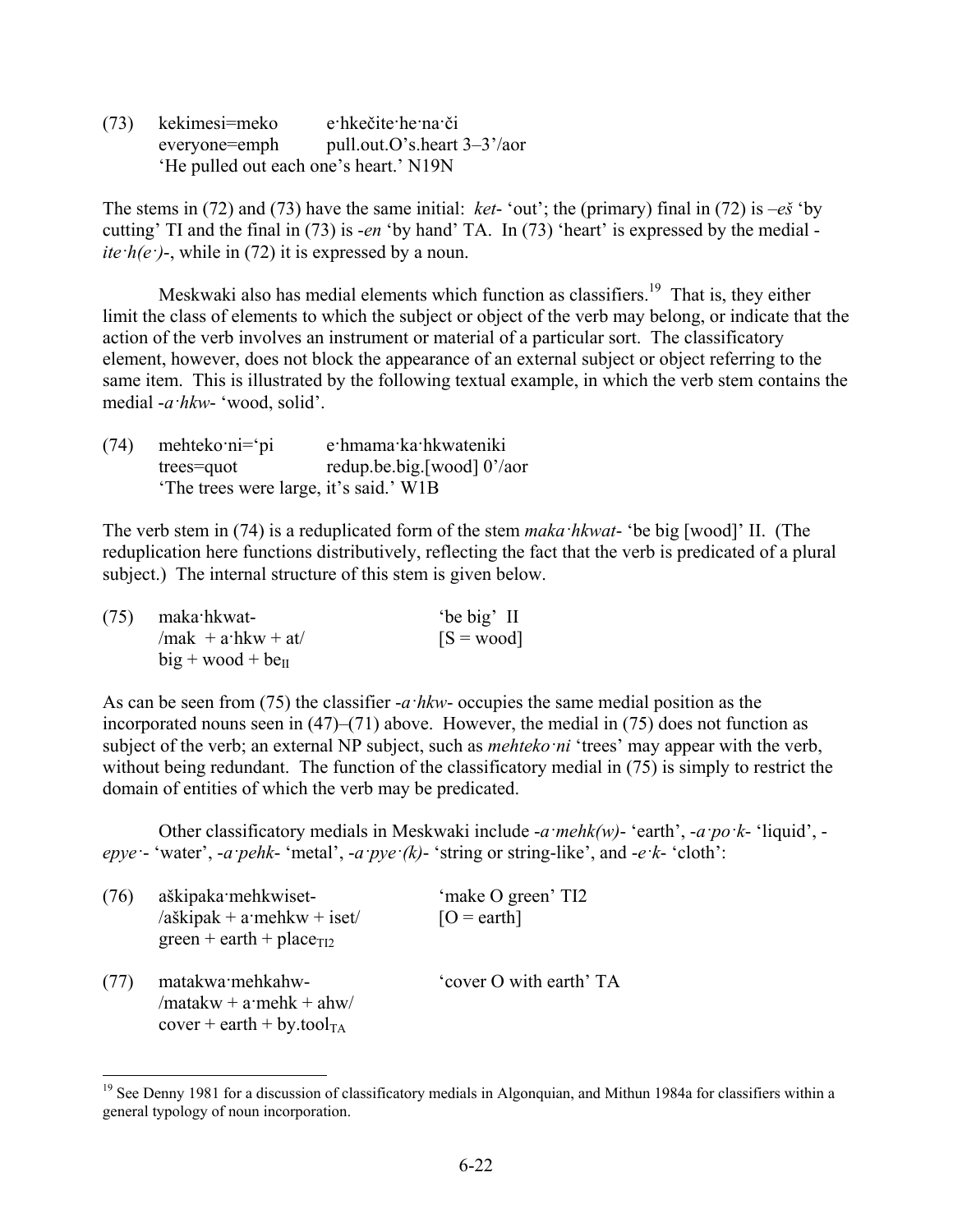| (78) | wa se ya po kat-<br>$/wa \text{·se·} + a \text{·po·k} + at/$<br>shine + liquid + $be_{II}$                       | 'be bright and clear liquid' II                       |
|------|------------------------------------------------------------------------------------------------------------------|-------------------------------------------------------|
| (79) | mesepye ya -<br>$/mes + epye + ya'$<br>$big + water + be_{II}$                                                   | 'be a flood, be water all over' II                    |
| (80) | aniwa pehkeso-<br>$/$ aniw + a·pehk + esw + o/<br>extreme + metal + by.heat <sub>TA</sub> + middle <sub>AI</sub> | 'have a metallic sheen' AI                            |
| (81) | šo ška pye -<br>$\sin(kx) + a'py + e'$<br>straight + string + $be_{II}$                                          | 'be straight' II<br>$[S = string, road, river, etc.]$ |
| (82) | saka pye n-<br>$/sak + apye + en/$<br>$hold + string + by. handTA$                                               | 'lead O by a rope' TA                                 |
| (83) | mi še kat-<br>$/mi$ s + e k + at/<br>hairy + cloth + be $\mu$                                                    | 'be fuzzy' II<br>$[S = \text{cloth}]$                 |

Notice that in some stems the classifier restricts the class of subjects or objects (e.g. in (81) the subject must be string or string-like; in (83) the subject must be cloth), while in others the classifier provides information about the instrument used, not about the subject or object (e.g. earth in (77); rope in (82)).

The classifier for 'wood, solid', -*a·hkw*-, has been extended to an adverbial function of 'all over' (Goddard 1990c:453.n13).

| (84) | meškwa hkono-                                                 | 'paint oneself red' AI |  |
|------|---------------------------------------------------------------|------------------------|--|
|      | /meškw + $a$ ·hkw + en + o/                                   |                        |  |
|      | red + all.over + by.hand <sub>TA</sub> + middle <sub>AI</sub> |                        |  |
|      |                                                               |                        |  |

| $(85)$ nepiwa hkosi-        | 'be wet all over' AI        |
|-----------------------------|-----------------------------|
| /nepiw $+ a$ ·hkw $+ e$ si/ | [i.e., dripping with sweat] |
| wet + all.over + $be_{AI}$  |                             |

Another medial, -*we ·we*  $\cdot$ *(k)*-, indicates that the action of the verb involves sound or noise:

| (86) anemwe we paho-      | 'run away noisily' AI |
|---------------------------|-----------------------|
| /anem + we we $+$ paho /  |                       |
| away + noise + $run_{AI}$ |                       |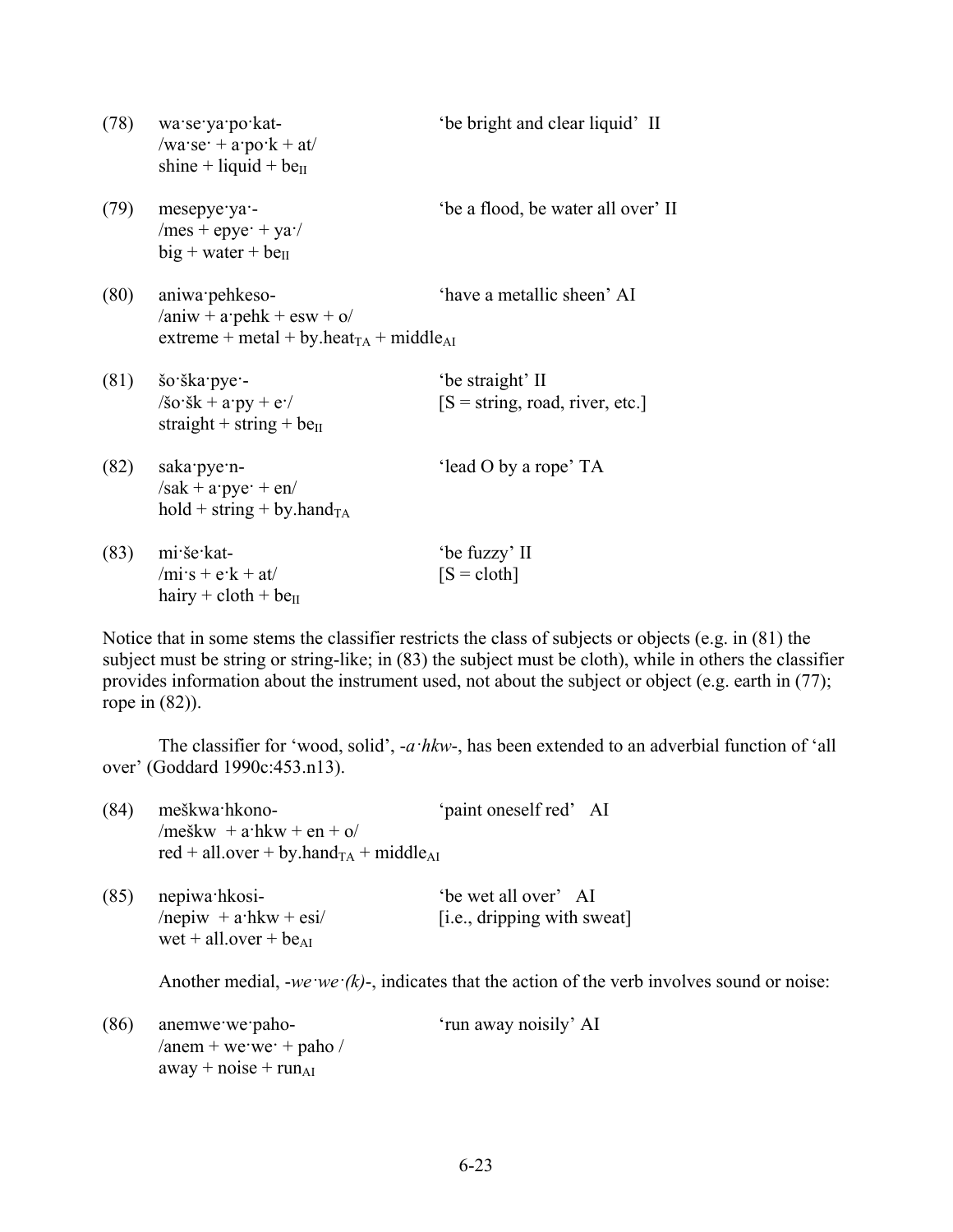| (87) | kotwe we h-<br>$/$ kot + we·we· + ah $/$<br>$try + noise + by.toolTI$                    | 'try O's sound by hitting' TI<br>$[O = a$ hollow tree] |
|------|------------------------------------------------------------------------------------------|--------------------------------------------------------|
| (88) | nepe we we kahw-<br>/nepe $+$ we we $k +$ ahw /<br>sleep + noise + by.tool <sub>TA</sub> | 'put O to sleep by beating<br>on a drum' TA            |

The final case of incorporation to be described is unusual in that the incorporated noun is not in medial position. The stem is *nepina·t*- 'go after water', a transparent compound of the inanimate noun *nepi* 'water' and the verb stem *na·t*- 'go after' TI3. This is the only example of this type of compounding and is undoubtedly due to *nepi* 'water' being the most frequently used object of 'go after'. If *nepi* often occurred in the preverbal Focus position (8.4) followed by a verb form with no inflectional prefixes, the two words could easily be reanalyzed as a single compound verb stem. For example, in the following sentence the inflectional suffixes indicating third person singular subject acting on an inanimate object are underlined:

(89) nepi na·twa water go.after 3–0/ind.ind 'He went after water.'

The following examples of inflectional forms requiring a prefix show that *nepina·t*- can now be used as a compound stem:

- (90) nenepina·te go.after.water 1/ind.ind 'I went after water.'
- (91) e·hnepina·teki go.after.water 3/aor 'He went after water.'

The compound form is not obligatory, however: one can also say *nepi nena·te* 'I went after water' and *nepi e·hna·teki* 'He went after water.'

In (90) and (91) I have glossed the inflected forms of *nepina·t*- 'go after water' as if it were an intransitive verb, based on the meaning of the compound. However, the inflection of the verb is ambiguous: *na*<sup>*t*</sup>- 'go after' is one of the few class 3 Transitive Inanimate stems, characterized by a  $\varnothing$  theme sign (4.4). The inflection of TI3 stems is thus identical to that of Animate Intransitive stems. In other words, we cannot tell from the inflection on the verb whether *nepina·t*- 'go after water' is an example of the detransitivizing type of incorporation. Another possibility is that the compound stem is transitive, with *nepi*- 'water' functioning like the classifiers seen in (75)–(83).

We now turn to a description of denominal verb stems; that is, derivational suffixes added to noun stems to form a verb stem. There are four patterns of denominal verb formation in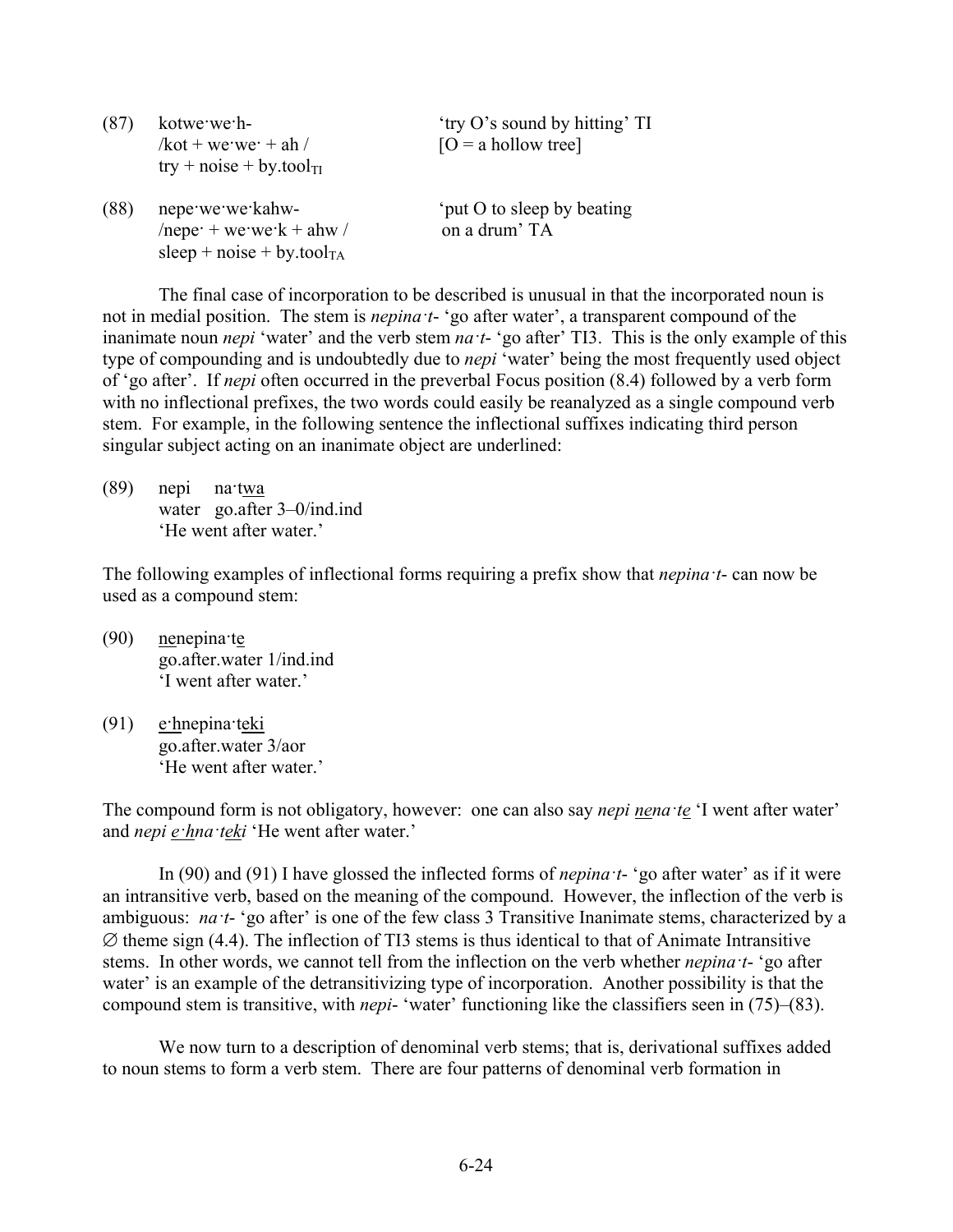Meskwaki. First, a noun stem may be suffixed with the secondary final -*i*, producing a verb stem glossed 'be a [noun]':

| (92) | a. | mahwe w-        | 'wolf'          |
|------|----|-----------------|-----------------|
|      | h. | mahwe wi-       | 'be a wolf' AI  |
| (93) | a. | $\sin$ po $w$ - | 'river' (inan)  |
|      | b. | si po wi-       | 'be a river' II |

The gender of the noun determines the stem class of the denominal verb; (92b) is AI, because *mahwe·w*- 'wolf' is animate, and (93b) is II, reflecting the inanimate gender of *si·po·w*- 'river'.

Another denominal suffix is -*iwi*, which may form either verbs glossed 'be a [noun]' or verbs expressing an adjectival quality:

| (94) | a.            | oškinawe h-    | 'young man'             |
|------|---------------|----------------|-------------------------|
|      | $\mathbf b$ . | oškinawe hiwi- | 'be a young man' AI     |
| (95) | а.            | nepis-         | 'lake' (inan)           |
|      | b.            | nepisiwi-      | 'be a lake' II          |
| (96) | a.            | mi kon-        | 'feather' (anim)        |
|      | b.            | mi koniwi-     | 'be feathered' AI or II |

The final -*iwi* forms either AI or II verbs. If the gloss of the derived verb is 'be a [noun]', as in (94b) and (95b), the gender of the noun stem determines the stem class of the verb. For adjectival verbs, as in (96b), -*iwi* forms both an AI and an II stem.

Another denominal suffix is -*ehke·* 'make, obtain' AI, illustrated in the following forms:

| (97)  | a. | ahte himin-               | 'strawberry' (inan)             |
|-------|----|---------------------------|---------------------------------|
|       | b. | ahte himinehke -          | 'gather strawberries' AI        |
| (98)  | a. | nenosw-                   | 'buffalo; cow'                  |
|       | b. | nenosohke -               | 'hunt buffalo' AI               |
| (99)  | a. | pene w-                   | 'turkey'                        |
|       | b. | pene hke -                | 'hunt turkeys' AI               |
| (100) |    | aškote w-<br>aškote hke - | 'fire' (inan)<br>'make fire' AI |

Coalescence of  $Cw + e$  to  $Co$  has occurred in (98), while in (99) and (100) there is contraction of  $Vw + e$  to a long V.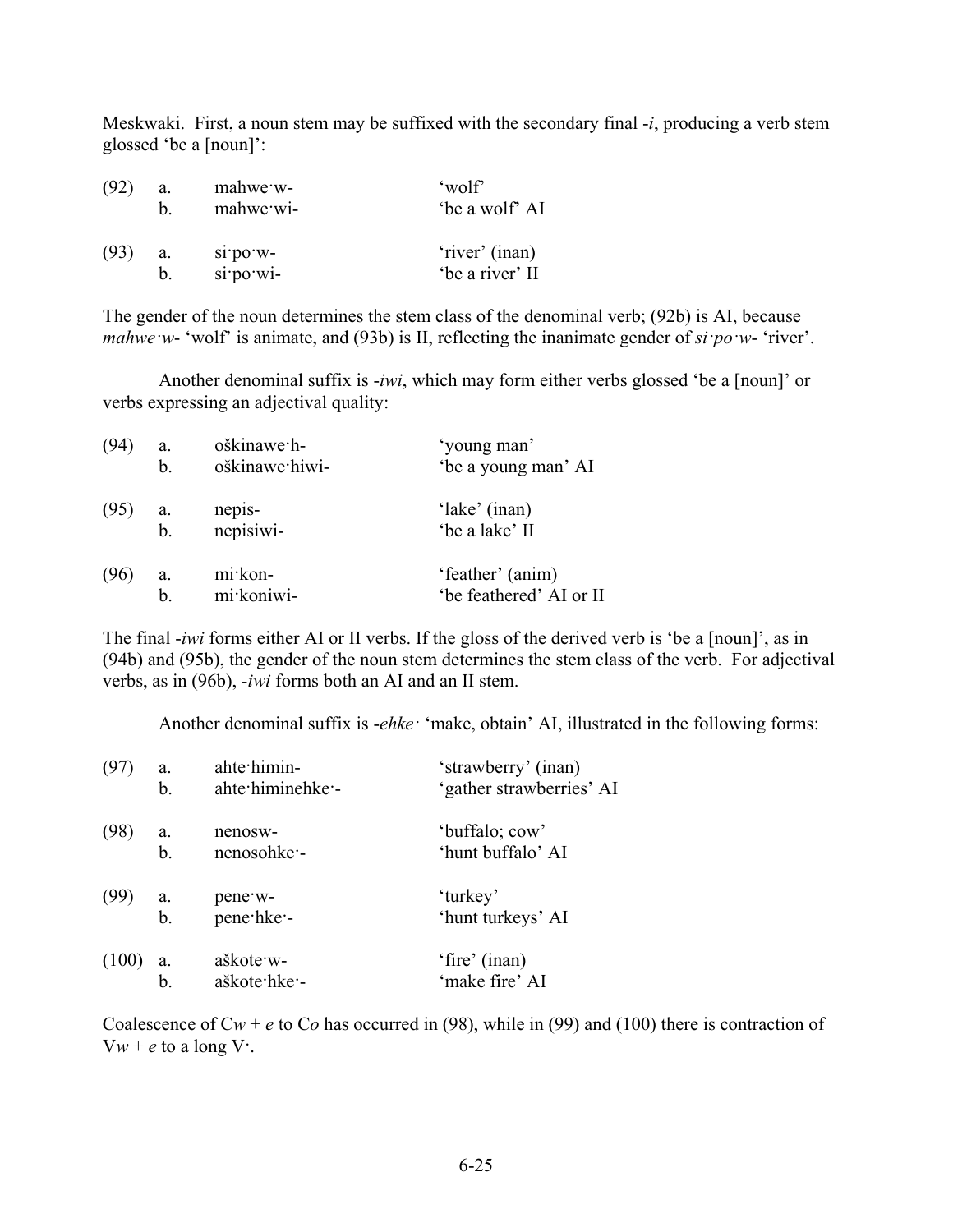A final type of denominal verb formation (mentioned already in 1.2.2) creates verbs of possession from the third person form of possessed nouns.20 To see how this works, consider the following noun stem, possessed noun forms, and the verb of possession derived from the noun:

| $(101)$ a. |                | -ta·nes-   | 'daughter'                         |
|------------|----------------|------------|------------------------------------|
|            |                | neta nesa  | 'my daughter'                      |
|            | $\mathbf{c}$ . | ota nesani | 'his daughter' (obv)               |
|            | d.             | ota nesi-  | 'have a daughter' AI <sup>21</sup> |

The verb stem in (101d) consists of the third person possessive prefix *o*-, the noun stem -*ta·nes*-, and the secondary final -*i*. The *o*, however, has lost its function as an inflectional prefix, as can be seen in the following verbs inflected in the independent indicative paradigm:

| (102) | a.    | netota nesi | I have a daughter.'    |
|-------|-------|-------------|------------------------|
|       | $b$ . | ketota nesi | 'You have a daughter.' |
|       |       | ota nesiwa  | 'He has a daughter.'   |

The underlined inflectional prefixes in (102a) and (102b) express first person singular subject and second person singular subject, respectively; the verb stem in each case is *ota·nesi*-. The steminitial *o* is simply part of the derived verb stem, rather than an inflectional prefix referring to a third person.

More examples of derived verbs of possession are given below:

| (103)      | a.             | -ni·ča·nes-                | 'child'                     |
|------------|----------------|----------------------------|-----------------------------|
|            | b.             | oni ča nesi-               | 'have a child' AI           |
| (104)      | a.             | $-ko$ te $h$ -             | 'skirt' (inan)              |
|            | $\mathbf{b}$ . | oko te hi-                 | 'have a skirt' AI           |
| $(105)$ a. | b <sub>1</sub> | $-i$ hka n-<br>owi hka ni- | 'friend'<br>'have a friend' |
| (106)      | a.<br>b.       | -tay-<br>otayi-            | 'pet'<br>'have a pet'       |

1

With this background on noun incorporation and denominal verbs in Meskwaki, we may now consider the controversy over the syntactic status of incorporated nouns. Mithun 1984a is a

 $20$  3.4. described three classes of noun stems with regard to the syntax of possession: dependent noun stems, such as  $$ *i·w*- 'wife', which require possessive inflection; independent noun stems, such as *matete·h*- 'legging' (inan), which optionally take possessive inflection; and independent noun stems which cannot be inflected directly for possession, requiring instead the possessed theme suffix -*em* to be added (e.g. *okima·w*- 'chief', *oto·kima·mani* 'his chief'). Noun stems of all three types form verbs of possession: *owi·wi*- 'have a wife' AI, *omatete·hi*- 'have leggings' AI, *oto ·kima ·wi*- 'have a chief' AI.

 $21$  The verbs of possession have two subcategorization frames. They may be used as one place verbs (e.g. 'have a daughter') or as two place verbs ('have O2 as a daughter'). Some possessed nouns also form TA verbs of possession: e.g. *ota·nesem*- 'have O as a daughter'.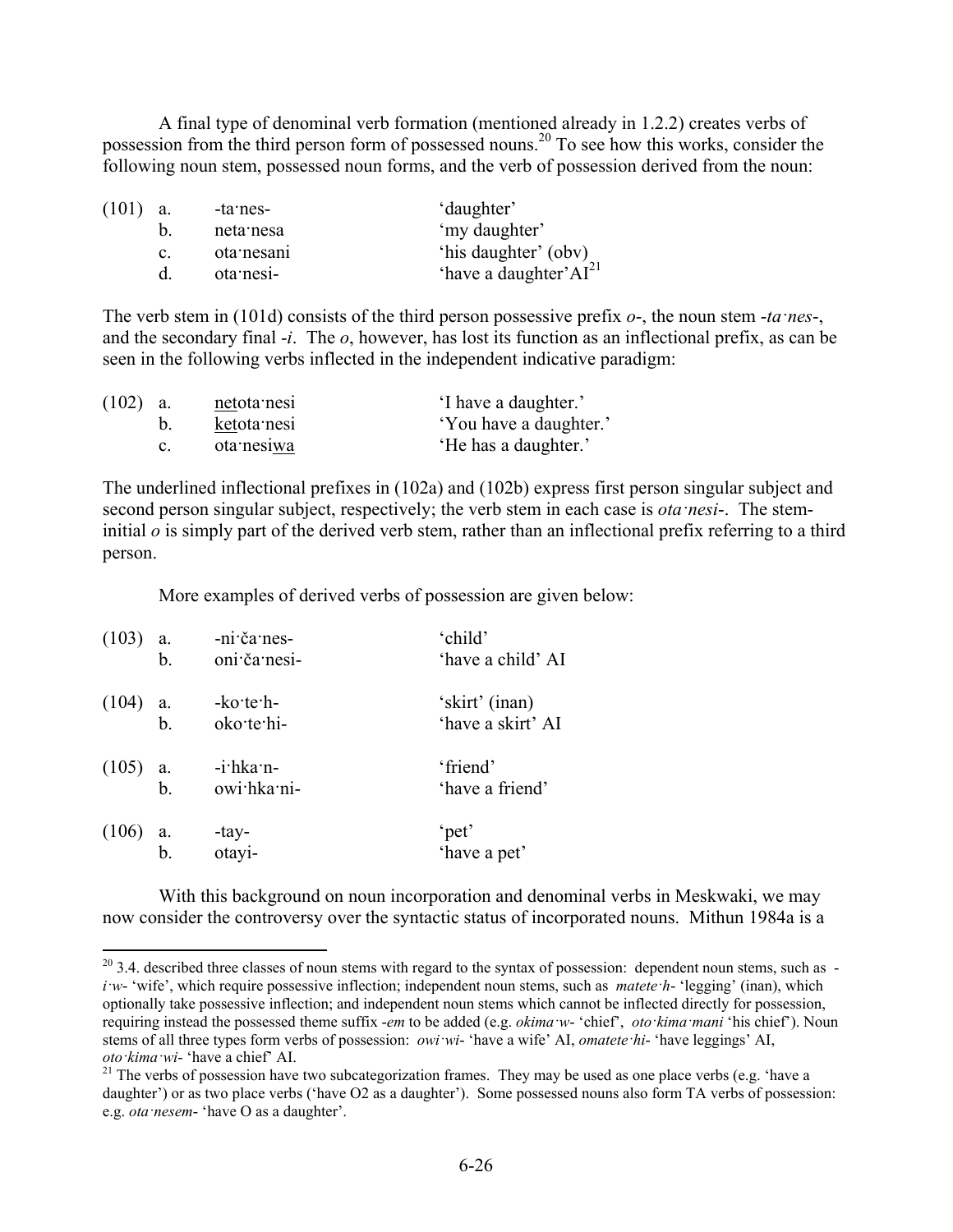long crosslinguistic study of the canonical, compounding, type of noun incorporation. She begins by stating that languages with noun incorporation also have a syntactic paraphrase with no incorporation; one goal of her paper is to discover the functional difference between the two constructions. In many languages she finds that the function of incorporation is to name an activity (e.g. *berry-picking*); consequently, the incorporated noun does not refer to a specific referent and cannot be modified by external modifiers. She therefore argues for a strict separation between syntax and morphology: if a noun is contained within a verb stem, it cannot be treated as a separate entity by syntactic processes. On this issue, Mithun's position is consistent with the Lexical Integrity Hypothesis of Chomsky 1970, that syntactic processes do not have access to the internal structure of words. Sadock 1986 responds to Mithun 1984a with several objections. While conceding that noun incorporation in most languages may be a purely morphological phenomenon in the way that Mithun claims, he draws attention to Greenlandic incorporation (Sadock 1980) as a counterexample to Mithun's proposed universal. There are several syntactic processes in Greenlandic which treat an incorporated noun as a distinct element in the syntax, separate from the incorporating verb. For example, there may be an external modifier of an incorporated noun; a verb may be gapped, leaving a stranded incorporated noun; question words may be incorporated; and an incorporated noun may be the antecedent for a predicate nominal or for subsequent pronominal reference. In other words, the strict separation of syntax and morphology which Mithun defends cannot be maintained for Greenlandic. Moreover, Sadock cites examples from Southern Tiwa, described by Allen, Gardiner, and Frantz 1984, in which incorporation is obligatory in many contexts and which also allows external modification of an incorporated noun. For a language in which incorporation is obligatory Mithun's functional argument will not work: an incorporated noun must be able to refer to a specific referent in such languages, since there is no other way to express the utterance. $2^2$ 

Let us begin by looking at one of Sadock's arguments for the syntactic nature of noun incorporation in Greenlandic. An incorporated noun may be modified by an external possessor:

(107) tuttup neqitorpunga reindeer-rel meat-eat-indic-1sg. 'I ate reindeer meat.' (Greenlandic; from Sadock 1980:309, ex. (33))

1

The verb in (107) contains 'meat' as an incorporated noun; the NP 'reindeer' is inflected for the relative, or ergative, case, which marks subjects of transitive verbs and possessors. In this example the relative case cannot be expressing subject of a transitive verb (the verb is intransitive, inflected for a first person singular subject), so the NP must be interpreted as a possessor. However, it is not possible to use an NP marked for possession with just any verb: it is only possible if the verb contains an incorporated noun which is understood to be modified by the possessor.

<sup>&</sup>lt;sup>22</sup> Mithun 1986 points out that the Greenlandic examples are not canonical incorporation but rather denominal verbs; they thus are not within the scope of her 1984a article, which specifically dealt with the compounding type of incorporation. However, Southern Tiwa does have incorporation of the compounding type and appears to be a serious problem for Mithun's generalization. In addition, Sadock 1986 observes that in terms of the larger issue of the separation of syntax from morphology, evidence from denominal verbs is as damaging to Mithun's claims as that from the compounding type of incorporation.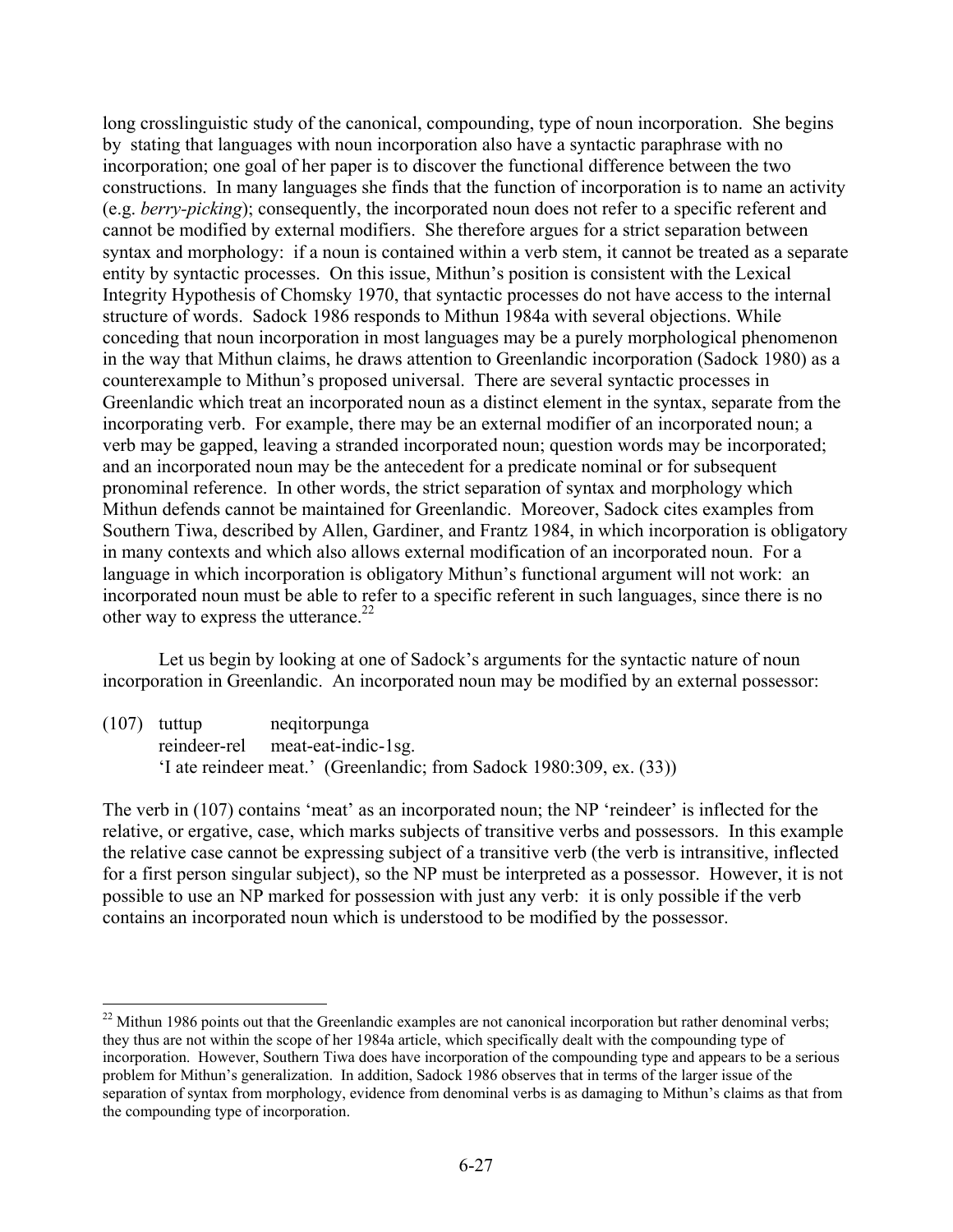An example from Southern Tiwa in which an incorporated noun is modified by an external element is given below:

(108) wisi ibi-musa-tuwi-ban two B:B-cat-buy-past 'They bought two cats.' (S. Tiwa; Allen, Gardiner, and Frantz 1984:297, ex. (36))

In (108) the object -*musa*- 'cat' appears inside the verb, preceded by the inflectional prefix for subject/object agreement. (Southern Tiwa has a rather complex system of inflection sensitive to number and three gender classes of nouns (Allen, Gardiner, and Frantz 1984:293.n5). The inflectional prefix in (108) glossed 'B:B' here indicates an animate plural subject acting on an animate plural object.) The object is modified by *wisi* 'two', which appears outside the verb.

Let us now consider whether incorporated nouns in Meskwaki may be modified by external modifiers. First of all, in my survey of Meskwaki texts I have found no examples of constructions similar to the Greenlandic and Southern Tiwa sentences cited above. In elicitation, however, the following sentences were accepted as possible.

- (109) kotakani e·hwe·pehkwe·we·či other.obv take.woman 3/aor 'He took another girl with him.'
- (110) mi·hkemehkwe·we·wa we·wenesiničini court.woman 3/ind.ind be.pretty 3'/part/3' 'He's courting a pretty girl.'
- (111) e·hnepina·teki te·hkepye·ya·niki go.after.water 3/aor be.cool.[water] 0'/part/0 'He went and got cold water.'
- (112) če·wi·šwi nepo·hkwinehke·šine both fall.&.break.arm 1/ind.ind 'I fell and broke both my arms.'
- (113) neswi nepo·hkwihpike·šine three fall.& .break.rib 1/ind.ind 'I fell and broke three ribs.'

The verbs in (109) and (110) are examples of the detransitivizing type of incorporation, each containing the medial -*ehkwe·w*- 'woman'. (111) contains the compound stem *nepina·t*- 'go after water', which may also be an instance of the detransitivizing type of incorporation, as discussed above.23 (112) and (113) contain incorporated body parts, -*inehk(e·)*- 'hand, arm' and -*ihpik(e·)*- 'rib', respectively. In (109) *kotakani* 'other' is interpreted as modifying the incorporated noun

<sup>1</sup> <sup>23</sup> As explained above, it is impossible to tell from the inflection of the verb whether the compound *nepina*  $\iota$ *t*- is transitive or intransitive. If it is transitive (with 'water' functioning as a classifier) then (111) is not an example of an external element modifying an incorporated noun.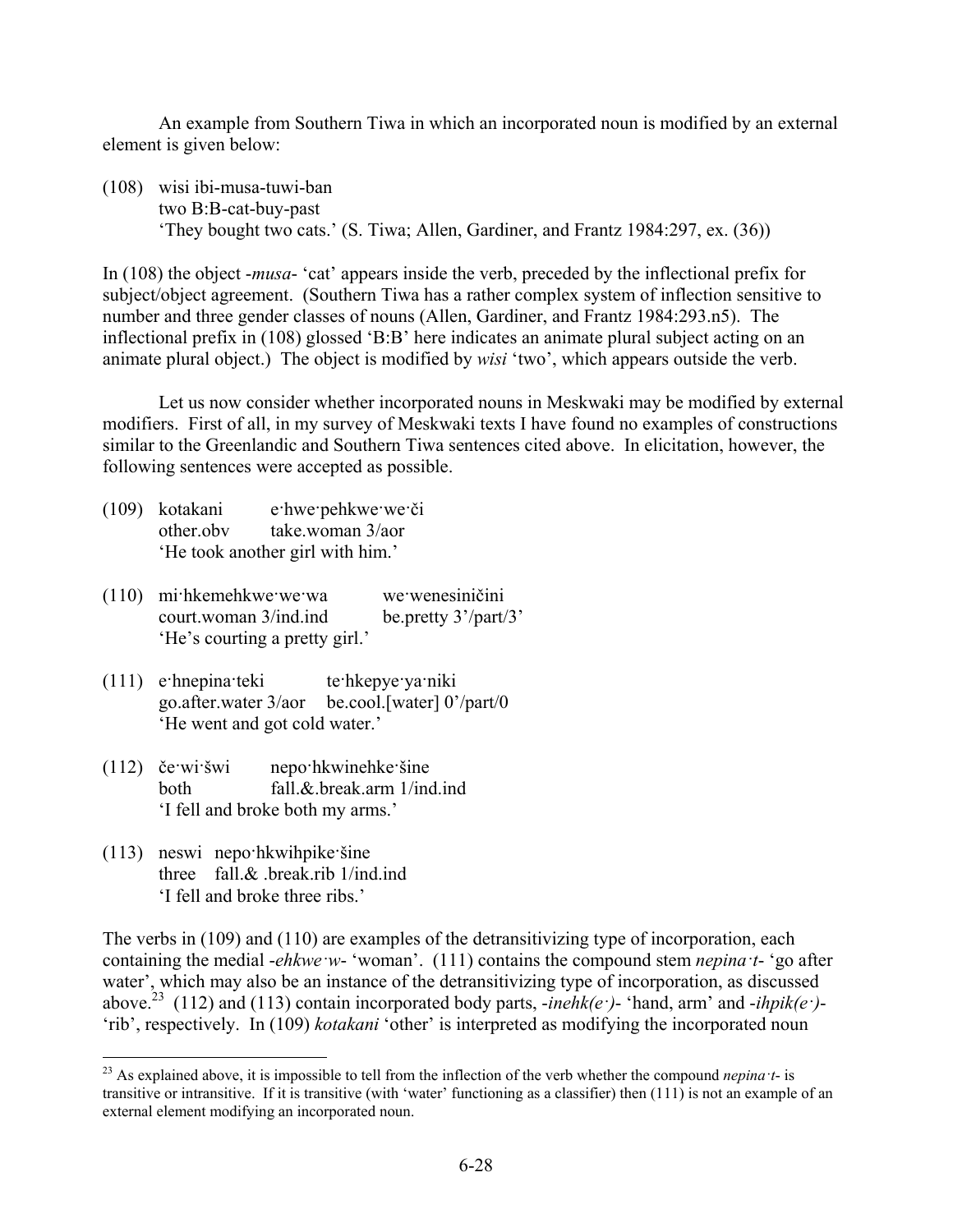'woman'; likewise, in (110) the participle *we·wenesiničini* '(one) who is pretty' is understood to refer to the woman who is being courted. (111) also contains a participle, here understood to modify the incorporated noun 'water'. (The stem of the participle is *tahkepye·ya·*- 'be cool [water]', which contains the classificatory medial for water *-epye* · .) In (112) and (113) a quantifier modifies the incorporated body part.

A denominal verb may marginally be used with an element which modifies the noun stem inside the verb:

(114) ? ma·ne=meko e·hahte·himinehke·či many=emph gather.strawberries 3/aor 'She gathered very many strawberries.'

An objection that may be raised here, however, is that in each of (109)–(114) the external modifier could function on its own as a full NP. That is, what makes Sadock's argument from Greenlandic so compelling is that the possessor in examples like (107) is not possible as an NP argument of verbs in general; such a possessor must either be in construction with a head N, or occur with a verb containing an incorporated noun.

Mithun 1984a specifically discusses a sentence which is parallel to the Meskwaki examples in (109)–(114):

| (115) Kanekwarúnyu | wa'-k-akya'tawi'tsher-ú:ni.                                         |
|--------------------|---------------------------------------------------------------------|
| it.dotted.dist     | past-I-dress-make                                                   |
|                    | 'I dress-made a polka-dotted one.' ('I made a polka-dotted dress.') |
|                    | (Mohawk; from Mithun 1984a:870, ex. (106))                          |

In (115) the verb contains 'dress' as an incorporated noun, which is modified by an external element. As in the Meskwaki examples above, the modifier in (115) can function on its own as a full NP. Mithun claims that the modifier is indeed a full NP; moreover, the external modifier represents the true syntactic argument of the verb, with the incorporated element within the verb functioning merely as a classifier.

Could we give a comparable analysis for the Meskwaki examples above? It is perhaps possible for (111), since it is not clear whether the compound stem *nepina·t*- 'go after water' should be analyzed as transitive or intransitive. However, the stems in (109), (110), and (112)–(114) are intransitive stems. Analyzing the modifiers in these examples as object NPs would be problematic, since the verb is not subcategorized for an object.

Let us now turn to another controversial point regarding noun incorporation. Mithun 1984a:866 says that incorporated nouns, being nonreferential, are not used to introduce a new discourse referent in texts. Sadock 1986 disagrees, providing numerous counterexamples from Greenlandic, and goes on to argue that this is further evidence of the syntactic nature of incorporated nouns. One of Sadock's examples is reproduced below.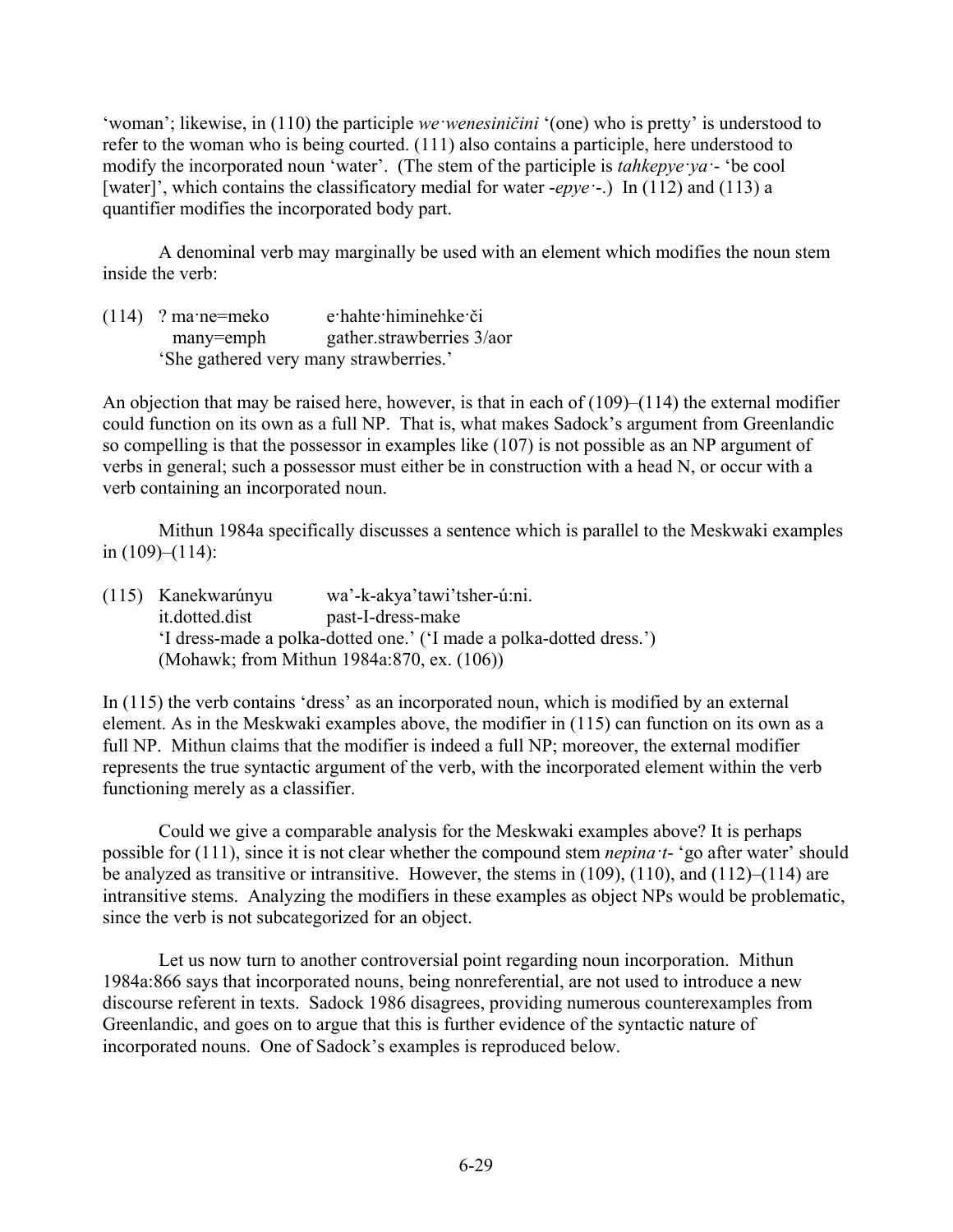(116) *Ernertaarput, atserlugulu Malamik*.

erneq-taar-put, atser-lugu-lu Mala-mik son-get.a.new-indic.3pl name-contemp.3sg-and M.-inst 'They had a son and called him Mala.' (Greenlandic; from Sadock 1986:23, ex. (1))

In (116) the first verb contains the morpheme *erneq*- 'son' inside the verb. The second verb is inflected for a third singular object, which is coreferential to 'son'. In other words, the new character is introduced by an incorporated noun, and this noun may function as an antecedent for later pronominal reference.

The phenomenon of denominal verbs introducing a referent is found in Meskwaki texts as well.<sup>24</sup> In fact, the following Meskwaki example is very similar to Sadock's Greenlandic example above:

(117) ki·ši–oni·ča·nesiwa·čini perf–have.child 3p/iter

1

| i <sup>ni</sup> |                | ki ši- kotwa šika | -taswipepo nwe ničini         |
|-----------------|----------------|-------------------|-------------------------------|
|                 | then perf- six |                   | -be.so.many.years.old 3'/iter |

'After they (prox) have children, then after they (obv) are six years old, ...' R556.29

In (117) the first verb is a denominal verb of possession, built on the noun stem -*ni·ča·nes*- 'child' (cf. (103b)). In the next line the verb is inflected for an obviative subject, which is understood to refer to 'children'. Again, as in Sadock's example, a referent is mentioned for the first time with a denominal verb, which permits subsequent pronominal reference to the introduced character. (See 9.1. for the position of the perfective preverb *ki·ši*–.) Another textual example of this anaphoric phenomenon involves a denominal verb containing the suffix -*ehke·* 'make, obtain':

| $(118)$ o'ni |          | e hpene hke niči=wi na=meko,                                                         | e hnesa niči |
|--------------|----------|--------------------------------------------------------------------------------------|--------------|
|              | and then | hunt.turkeys $3'/\text{aor}$ =contr=emph kill $3'-3''/\text{aor}$                    |              |
|              |          | 'And then they (obv) hunted turkeys indeed, and killed them (further obv).' R162.10. |              |

The stem of the first verb in (118) is *pene·hke·*- 'hunt turkeys' (cf. (99b)); in the second clause the object inflection on the verb refers to the turkeys. (The contrastive enclitic following the first verb reflects the fact that, in this context, it is unusual to be hunting turkeys rather than deer.)

The above examples from Greenlandic and Meskwaki make it clear that the claim in Mithun 1984a is wrong; that is, it is not necessary to use an external NP to introduce a new discourse referent. However, a separate question remains: does this phenomenon provide evidence for the syntactic status of incorporated nouns? In her response to Sadock, Mithun 1986 counters that this phenomenon is just due to pragmatics. For example, if a complex verb such as *berry-picking* is

<sup>&</sup>lt;sup>24</sup> No textual examples have been found with incorporated body parts serving as antecedents for later pronominal reference. A body part is often mentioned for the first time in the discourse with an incorporated form, but subsequent mentions are again with incorporated nouns inside verbs, not with pronominal inflection.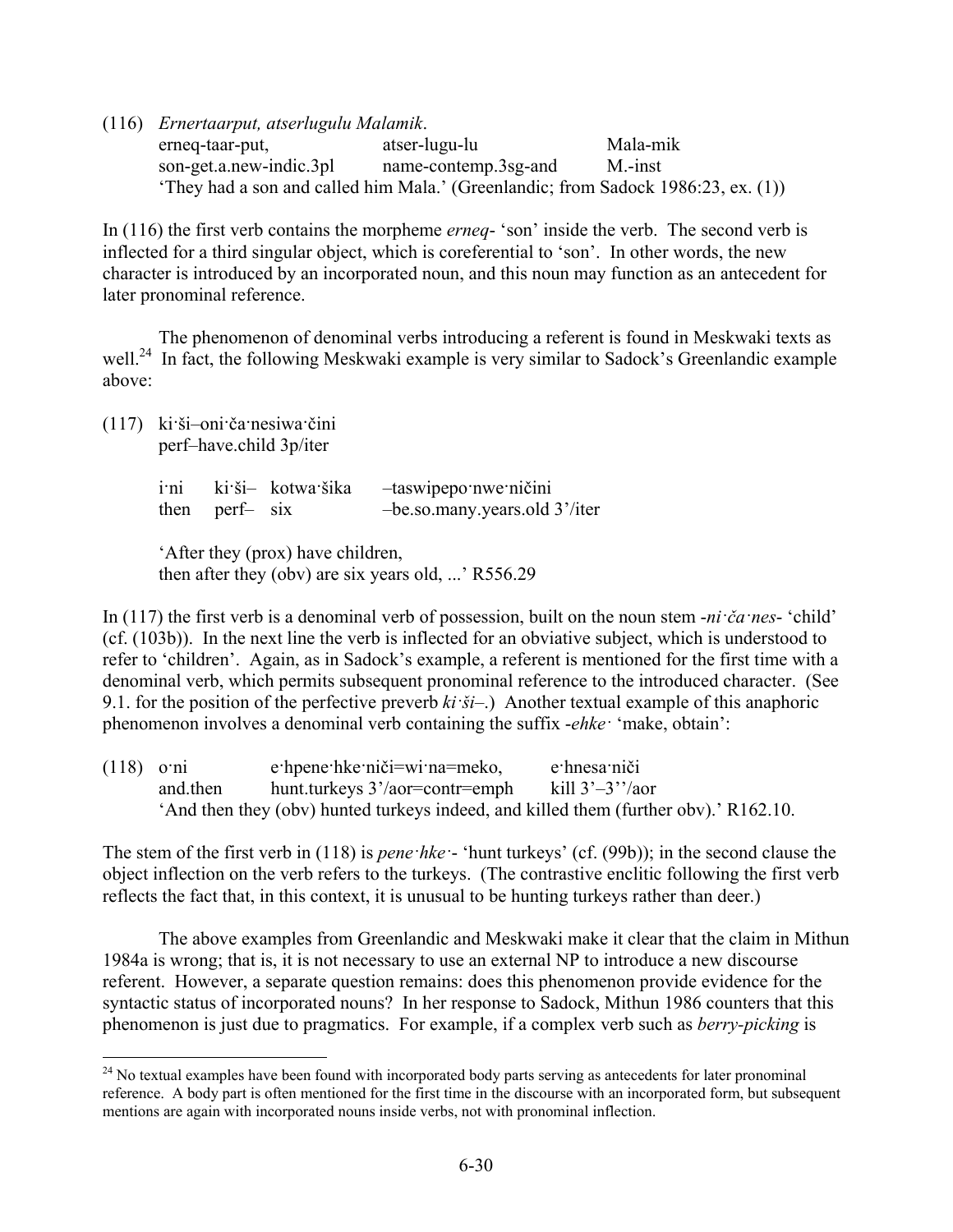used in the discourse, further discussion of berries is not surprising, she says. Sadock himself acknowledges (1986:25–26) that definite pronouns may have pragmatic, extralinguistic, antecedents but points to Postal 1969, who shows that morphologically complex words in English generally do not allow a part of a word to function as an antecedent for a pronoun. Sadock concludes that the syntax of word-formation in English is different from that seen in polysynthetic languages; pragmatics alone cannot be the explanation.

For Meskwaki, the examples of anaphora in (117)–(118) together with the examples of external modifiers in (109)–(114). suggest that Meskwaki should be classed with Greenlandic and Southern Tiwa as languages in which noun incorporation is syntactic. The case for Meskwaki would be strengthened, however, if textual examples confirming the elicited examples of (109)–  $(114)$  can be found.<sup>25</sup>

#### **6.3.2. Secondary predicate incorporation**

<u>.</u>

We now turn to a different type of incorporation, the incorporation of secondary predicates, for which there is even stronger evidence that syntactic processes may have access to the internal structure of words.<sup>26</sup> Secondary predicates are expressed as an initial in the verb stem, followed by a final expressing the main predicate. The final -*e·nem* 'think of, consider' TA, or its TI counterpart -*e·net*, is the most productive final found in this construction. Some examples of verb stems containing these finals are listed below:

| (119) | a.          | pešeke net-          | 'consider O cute' TI               |
|-------|-------------|----------------------|------------------------------------|
|       | b.          | wine net-            | 'consider O dirty' TI              |
|       | $c_{\cdot}$ | ašenowe net-         | 'think O is gone' TI               |
|       | d.          | nepwa hka we nem-    | 'consider O smart' TA              |
|       | e.          | pašitowe we nem-     | 'consider O a liar' TA             |
|       | f.          | a hkwamatamo we nem- | 'think O is sick' TA               |
|       | g.          | asa mehkonowe nem-   | 'think O overate' TA               |
|       | h.          | ayi hkwe nem-        | 'think O is tired' TA              |
|       | i.          | nepo we nem-         | 'think O is dead' TA               |
|       | j.          | ne se we nem-        | 'think O is alive' TA              |
|       | k.          | kehke netamo we nem- | 'think O is conscious' TA          |
|       |             | anehka we we nem-    | 'think O is acquainted with O2' TA |

Morphologically, the incorporated secondary predicate may be a simple initial, such as *wi·n*- 'dirty' in (119b), or a derived initial, as in (119c), where the initial *ašenow*-is derived from the verb stem *ašeno*- 'be missing' II. The stems in (119) are thus all primary stems, as argued in 6.1.

 $25$  Sadock's other arguments regarding Greenlandic are not applicable to Meskwaki noun incorporation: there is never gapping of part of a word, nor can there be an external predicate nominal which is controlled by an incorporated noun. (Secondary predicates are themselves incorporated, as will be seen in the next section.) Question words may sometimes appear in the initial position of verb stems (cf. 6.3.2), but never in the medial position, where incorporated nouns are found.

 $26$  For other treatments of this construction in Meskwaki see Michelson 1917:52, who speaks of 'a sentence within a verbal compound', and Goddard 1988a, who labels this phenomenon 'post-transformational stem derivation'.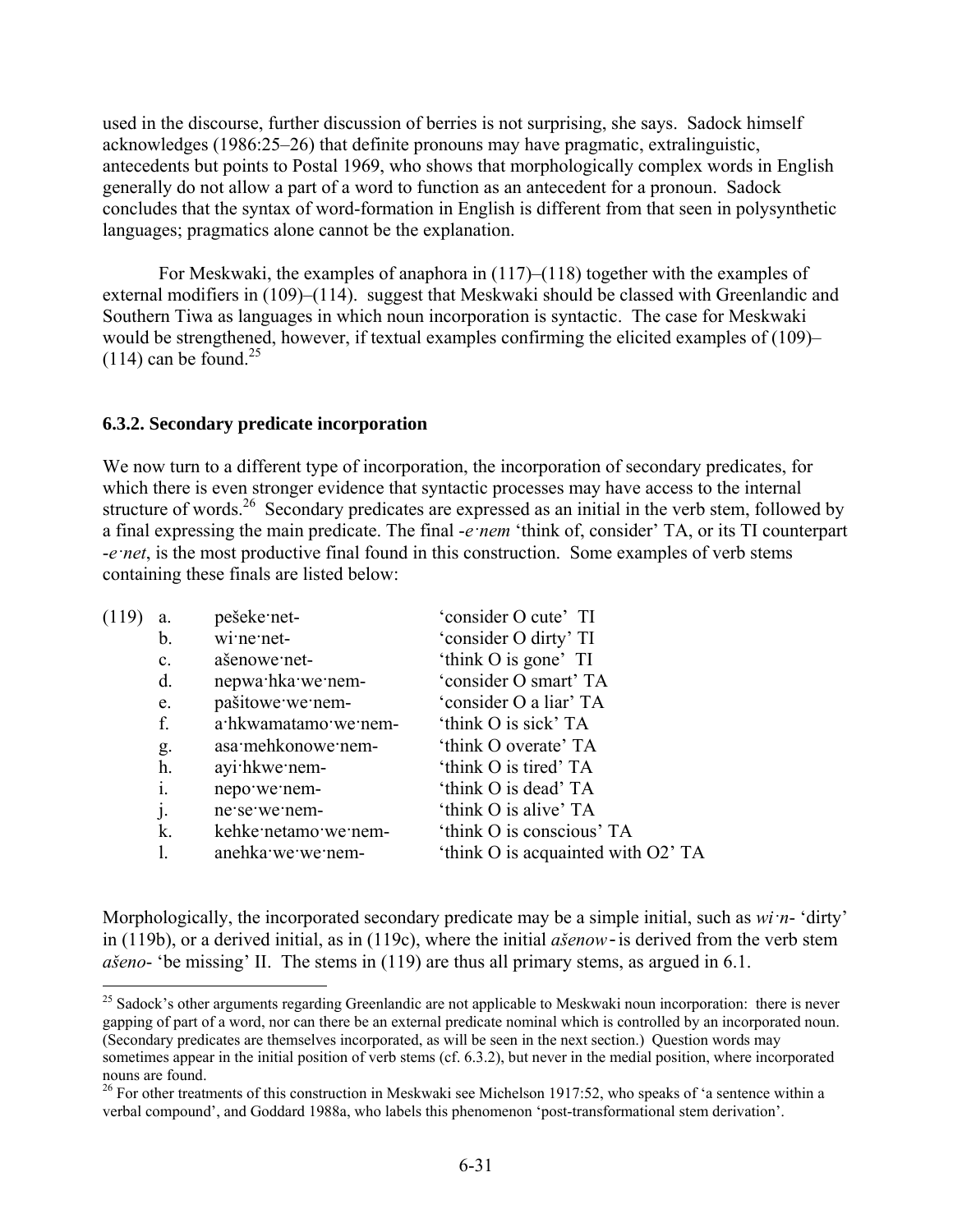Other finals which may be paired with an initial expressing a secondary predicate include the final -*ite* ·*he* · 'think, feel',<sup> $27$ </sup> the finals -*a* ·*čim* TA, -*a* ·*tot* TI 'report, tell about O', -*ina* ·*kosi* AI, *ina·kwat* II 'appear', -*hka·no* 'pretend' AI, and -*a·pam* TA, -*a·pat* TI, 'see'. Examples of stems containing these finals are given below.

| (120 | a.             |                      | mi hkemehkwe we wite he - 'think about courting women' AI |
|------|----------------|----------------------|-----------------------------------------------------------|
|      | b.             | ni miwite he -       | 'feel like dancing' AI                                    |
|      | $\mathbf{c}$ . | koškoškwa tot-       | 'report O to be dangerous' TI                             |
|      | $d_{\cdot}$    | sanakina kwat-       | 'appear difficult' II                                     |
|      | e.             | a·hkwamatamo·hka·no- | 'pretend to be sick' AI                                   |
|      | f.             | ašenowa pam-         | 'see O disappear' TA                                      |
|      | g.             | mehtose neniwa pam-  | 'see O as a human being' TA                               |

The context for the stem in (120g), *mehtose·neniwa·pam*- 'see O as a human being', is that a young man sees a spirit in a vision; the spirit has assumed the form of a human being.

Although the incorporation of secondary predicates is extremely productive in Meskwaki, not every stem containing the finals listed above should be analyzed as having a secondary predicate as an initial. For example, the finals -*e·nem* and -*e·net* 'think of' appear in the basic verbs for 'know' and 'think': *kehke·nem*- 'know' TA; *kehke·net*- 'know' TI; *nenehke·nem*- 'think of' TA; *nenehke·net*- 'think of' TI. They are also found with aspectual or adverbial initials; that is, initials which modify the predicate 'think', rather than expressing a secondary predicate. Examples include *po ne nem*- 'stop thinking of' TA, *mi na we nem*- 'think seriously of' TA. They are also found in the verb stems for 'remember', *mehkwe·nem*- TA, *mehkwe·net*- TI; the initial *mehkw*means 'find', so here the finals function like instrumental finals (6.1): 'find by thinking'.

However, for the productive pattern in which the initial does receive an interpretation as a secondary predicate, a syntactic question arises: is the morphologically complex verb stem a single argument-taking predicate in the syntax, or does the incorporated secondary predicate constitute a separate argument-taking predicate? The functional structure for each alternative is sketched below, using an inflected form of (119d), *nepwa·hka·we·nem*- 'consider O smart' TA. as an example.

(121) nenepwa·hka·we·nema·wa consider.O.smart 1–3/ind.ind 'I consider him smart.'

1

<sup>&</sup>lt;sup>27</sup> This final is the AI counterpart to the transitive finals  $e$ *·nem/-e*·*net* 'think'; it is derived from the body part medial *ite·h(e·)*- 'heart'. A semantically parallel extension of a body part term may be seen with -*eše·*-, which means 'ear' when used in medial position, but which also functions as the AI final 'hear'.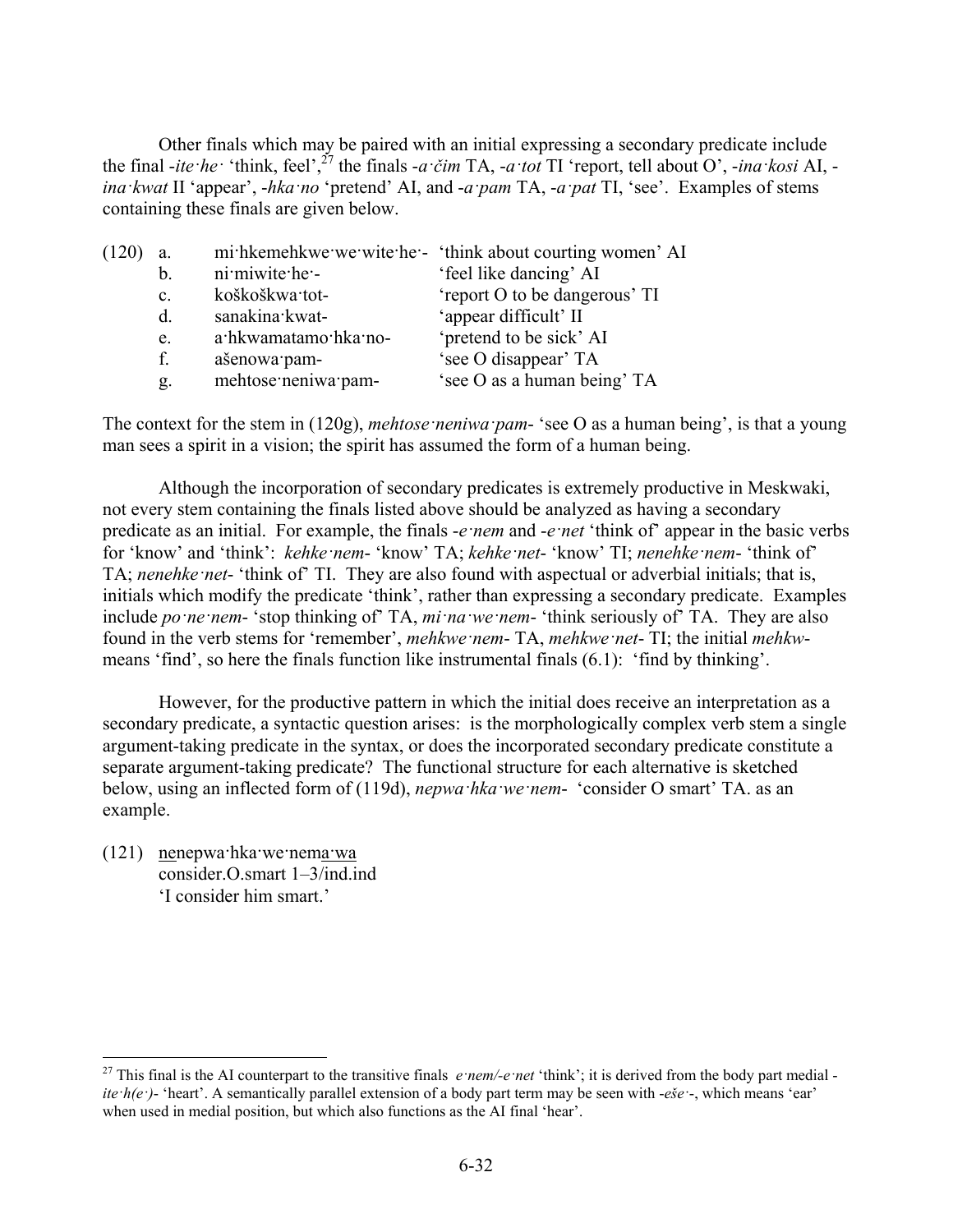(122) Only one argument-taking predicate.

| <b>PRED</b> | 'nepwa hka we nem- consider-smart <subj obj="">'</subj> |
|-------------|---------------------------------------------------------|
| <b>SUBJ</b> |                                                         |
| <b>OBJ</b>  | 'him'                                                   |

(123) Two argument-taking predicates.

1



In (122) the morphologically complex verb stem is analyzed as a single argument taking predicate, glossed 'consider smart' and subcategorized for a subject and an object. The verb inflection for first person singular subject acting on a third person proximate animate singular object satisfies the requirements for a subject and object.28 The alternative hypothesis that we want to consider is sketched in (123). Here there is a matrix predicate –- the final -*e·nem*- 'think of, consider'—which is subcategorized for three arguments: a subject, an object, and an  $XCOMP<sup>29</sup>$  As explained in 1.2.5, the term XCOMP is used in LFG for a subcategorized grammatical function which contains an argument taking predicate, but in which there is no specification of the subject. The subject of the XCOMP must instead be coreferential to an argument of the matrix predicate. In (123) the predicate of the XCOMP is *nepwa·hka·w*- 'smart', subcategorized for a subject. The subject of the XCOMP is understood to be coreferential to the object of the matrix predicate, indicated in (123) by the curved line connecting the values of the two grammatical functions.

The representation in (123) is obviously more complex than that of (122) and should not be adopted unless there is independent motivation for analyzing the secondary predicate as a separate entity in the syntax. The remainder of this section will present a variety of arguments to support the analysis in (123).

<sup>&</sup>lt;sup>28</sup> The values of SUBJ and OBJ in (122) and (123) are given as simply 'I' and 'him', respectively; in a more detailed representation there would be a subsidiary f-structure as the value for each grammatical function, listing the values of the attributes PRED, PERS, NUM, GEND, and OBV. See 1.3. for examples.<br><sup>29</sup> OBJ is written outside the angled brackets because it need not be associated with a thematic role. For example, the

incorporated secondary predicate may be an impersonal II verb which takes an expletive subject: *nekemiya·nwe·neta*  'I think it is raining' with stem *kemiya·nwe·net*-. Here the matrix OBJ must be nonthematic, to control the subject of 'rain'.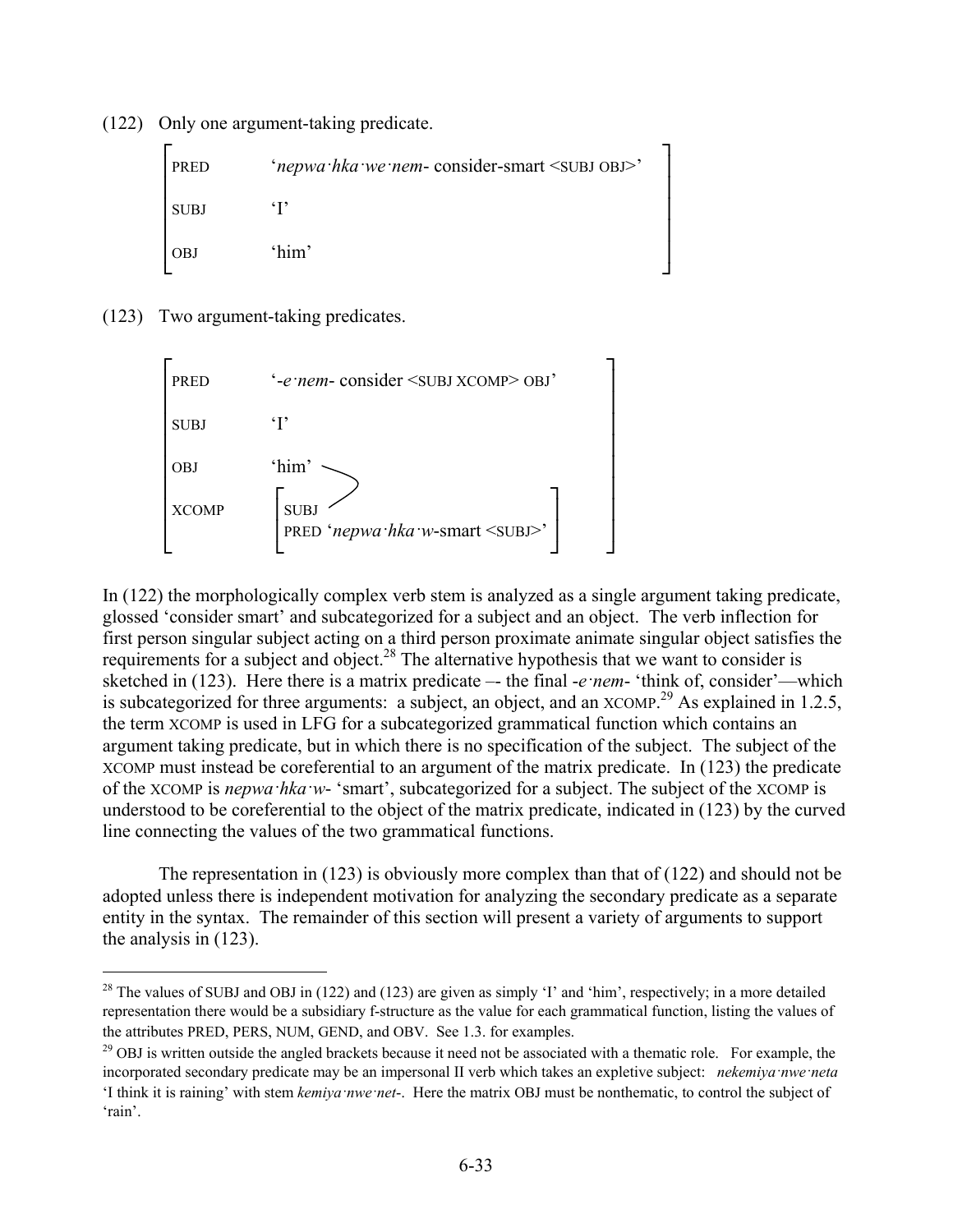The first argument that secondary predicates are visible to the syntax is that a secondary predicate may be questioned:

(124) kewe·ne·he·nema·wa=ča·hi ne·se·hiyana=ki·na? consider.O.what? 2–3/ind.ind=so kill.dim 2–3/part/3=you 'What do you think about the one you killed?' WYB43H

The stem of the verb in (124) is *we·ne·he·nem*-, in which the final is -*e·nem* 'think, consider' TA and the initial is *we ·ne*  $\cdot$ *h*-, the stem for the interrogative pronoun 'who?' (3.9). If the secondary predicate can be questioned it must be considered a separate syntactic argument; this is compatible with the f-structure in (123), but not that of (122), in which the secondary predicate is not represented in the syntax. $30^{3}$ 

The argument structure of secondary predicates also argues in favor of a representation like (123), in which there are two argument-taking predicates in the functional structure. For example, a secondary predicate may require an oblique argument. The initial *tan*-, when used as a secondary predicate, is glossed 'be [there]' and subcategorized for a subject and an oblique of stationary location. The following sentences all contain verb stems with the initial *tan*-:

|       |                                                                   |                    | (125) i nahi ni či-neniwaki tana čime waki<br>there my.fellow-men report.O.be.[there] 3p-3'/ind.ind<br>'My fellow men said a Kaw Indian was there.' R382.17 <sup>31</sup> |               | aka sani<br>Kaw.obv |
|-------|-------------------------------------------------------------------|--------------------|---------------------------------------------------------------------------------------------------------------------------------------------------------------------------|---------------|---------------------|
|       | far.off=emph someplace                                            |                    | $(126)$ penoči=meko meše = nahi e hka ki wi-tana čimoniči<br>redup.around-report.being.[there] 3'/aor                                                                     |               |                     |
|       | o šisemahi<br>her.grandchildren.obv                               |                    |                                                                                                                                                                           |               |                     |
|       |                                                                   |                    | Her grandchildren always tell about travelling around some far-off place' W97G                                                                                            |               |                     |
| (127) | ayo h=mani<br>right.here                                          | tane neta kosiwaki | be thought to be [there] 3p/ind.ind                                                                                                                                       | ni šwi<br>two |                     |
|       | wi:hketema:kihenakwiki<br>fut.make.O.miserable $3(p)$ –21/part/3p |                    |                                                                                                                                                                           |               |                     |

'Two [people] who will make us miserable are thought to be right here' W153H

1

<sup>&</sup>lt;sup>30</sup> The question word *ke swi* 'how many?' may also appear in stem-initial position, but this questions an oblique argument, not a secondary predicate. For example, in *keke swipepo nwe?* 'How old are you?', the verb stem is *ke·swipepo·nwe·*- 'be how old?' AI, inflected for a second person singular subject. See 7.3. for why the argument expressing number in such examples bears the grammatical function of oblique.

<sup>&</sup>lt;sup>31</sup> The published version of this sentence is incomplete; it has been corrected from the original manuscript. This sentence is also discussed in Goddard 1988a:72, ex. (64).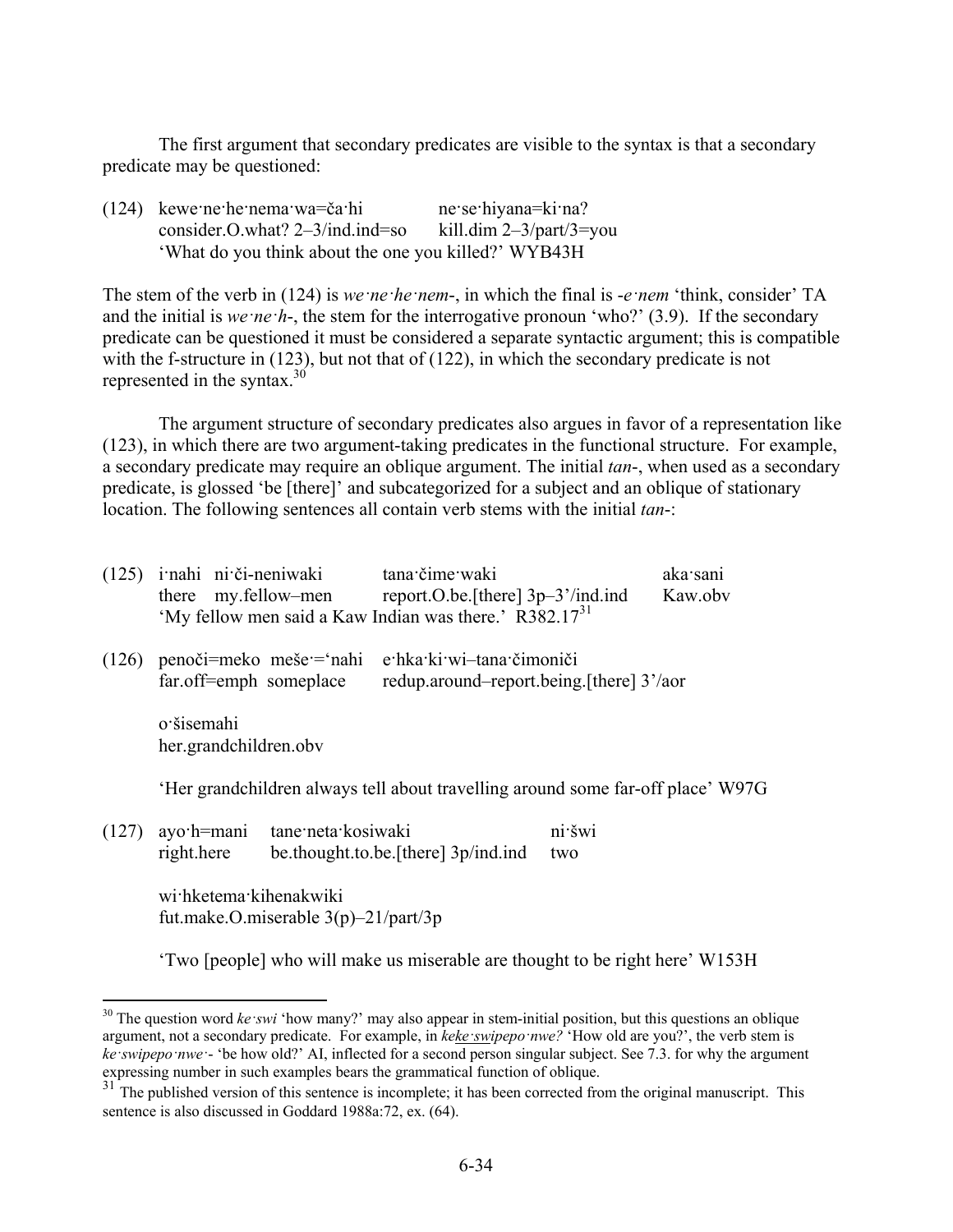In the verb stem of (125), *tan*- is combined with -*a·čim* 'report' TA, in (126), with -*a·čimo* 'report' AI, and in (127), with *e·neta·kosi* 'be thought of' AI (see 7.1.5. for discussion of derivational passives). In each sentence the oblique argument is construed with the secondary predicate, not the matrix predicate. For example, in (125) the oblique expresses the location of the Kaw Indian, not the location at which the story about him was told. The f-structure in (123), which represents these complex verbs as having two argument taking predicates, can be explicit about which predicate takes an oblique argument; the representation of (122), with a single argument taking predicate, cannot:

(128)

| <b>PRED</b>  | '-a čim-report <subj xcomp=""> OBJ'</subj>                                                                                  |
|--------------|-----------------------------------------------------------------------------------------------------------------------------|
| <b>SUBJ</b>  | 'my fellow men'                                                                                                             |
| <b>OBJ</b>   | 'a Kaw'                                                                                                                     |
| <b>XCOMP</b> | <b>SUBJ</b><br>'tan-be[there] $\langle$ SUBJ OBL <sub>loc</sub> $\rangle$ '<br><b>PRED</b><br>'there'<br>OBL <sub>loc</sub> |

Similar arguments can be made for (126) and (127). (The scope of the preverb and reduplication in (126) will be discussed below.)

Additional evidence that secondary predicates warrant a separate representation in the syntax is that the scope of modifiers may extend over just one of the two predicates in the verb. For example, in the following sentence the preverb *katawi*– 'almost' modifies the initial *nepo·w*- 'dead', but not the final -*e·nem* 'think':

(129) e·hkatawi–nepo·we·nemakwe almost–think.O.dead 21–3(p)/aor 'We consider them almost dead.' O113A

Likewise, a negative preverb may have scope over only the secondary predicate:

(130) ke·htena=či·hi e·hpwa·wi–ma·čišiniči surely=exclam not–lie.moving 3'/aor 'Surely he (obv) was lying without moving.' W987

In (130) the negative *pwa·wi*– negates the initial *ma·t*- 'move' but not the final -*išin* 'lie'.

A modifier external to the verb may also have scope over the incorporated secondary predicate, as in the following elicited example: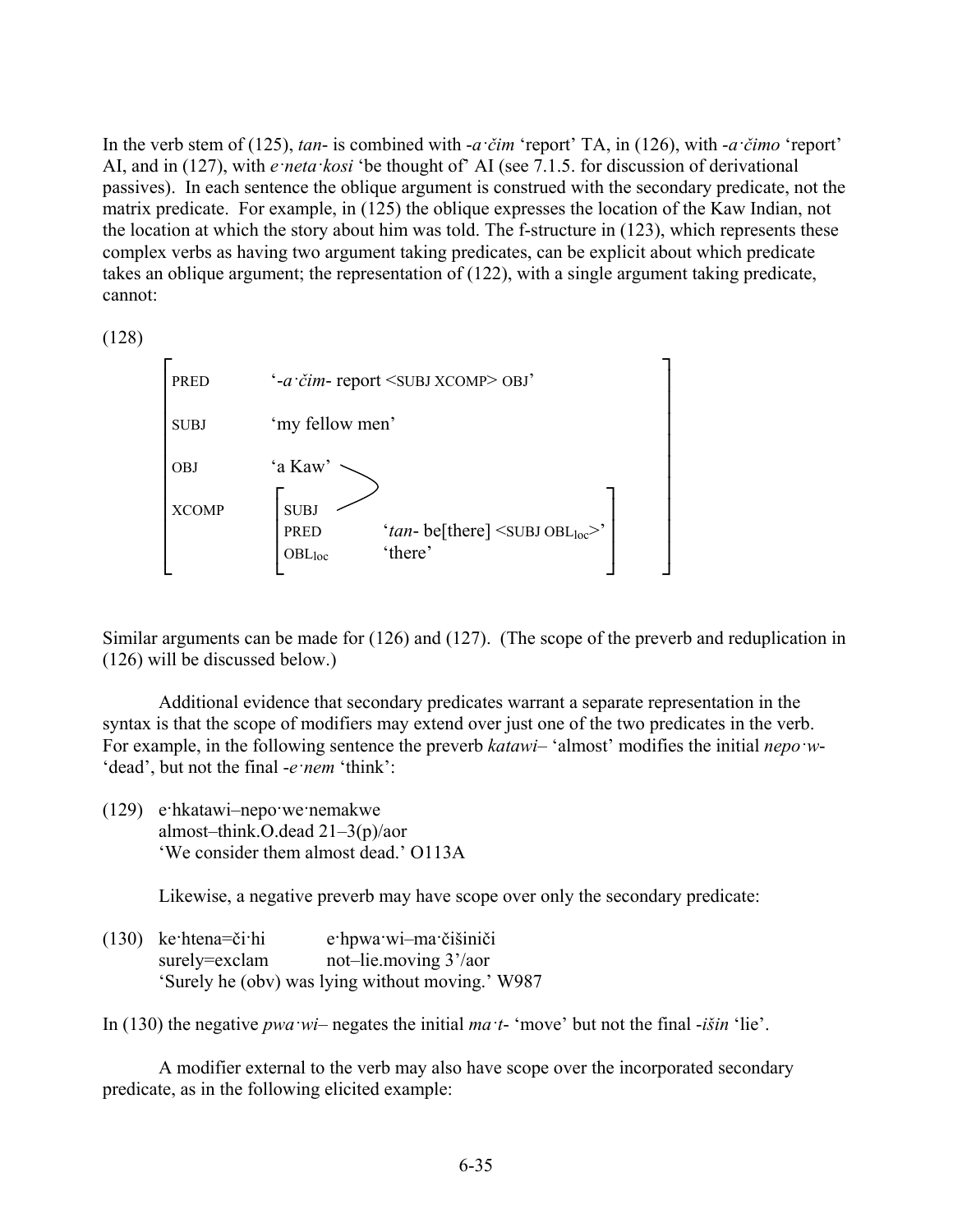(131) a·kwi pe·hki a·hkwamatamo·we·nemakini not really think.O.sick 1–3/neg 'I don't think he was really sick.'

In (131) *pe·hki* 'really' modifies the secondary predicate 'sick'.

The same phenomenon may be observed with the various morphological indications of aspect. An aspectual preverb may have scope over the secondary predicate only:

(132) ki·ši–ki·ke·nowe·nemaki perf–think.O.celebrate.clan.feast 1–3(p)/ch.conj 'When I thought they were finished celebrating the clan feast,' R134.45

This example is discussed in Goddard 1988a:71, as well as in Michelson 1917:53. Notice that the perfective preverb *ki·ši*– modifies the initial *ki·ke·now*- 'celebrate clan feast', but not -*e·nem*- 'think'.

However, it is not always the case that a preverb is construed only with the secondary predicate. In the next example, the perfective aspect of the preverb is associated with the matrix predicate:

| $(133)$ e hki ši = meko | -maneto we nema wa či                                             | a neta i nini |               |
|-------------------------|-------------------------------------------------------------------|---------------|---------------|
| perf—=emph              | $-consider.O.a.spirit 3p-3' / aor$                                |               | some that.obv |
|                         | 'Some of them finally believed that person to be a spirit.' W178F |               |               |

The perfective preverb *ki·ši*– does not apply to the initial *maneto·w*- 'spirit', but only to the final *e·nem* 'think'.

In the following elicited example, the preverb *po·ni*– 'cease' can only be construed with the matrix predicate, not the secondary predicate:

(134) nepo·ni–a·hkwamatamo·we·nema·wa cease–think.O.sick 1–3/ind.ind 'I stopped believing he was sick.' (not 'I believe he stopped being sick.')

Aspect in Meskwaki may also be expressed by reduplication of the verb stem or of a preverb. Bisyllabic reduplication generally indicates iterative aspect (Dahlstrom 1997); the following elicited example allows two different readings:

(135) neta·hkwaha·hkwamatamo·we·nema·wa redup.think.O.sick 1–3/ind.ind 'Every day, I thought that she was sick.' (or, 'I think she gets sick over and over.')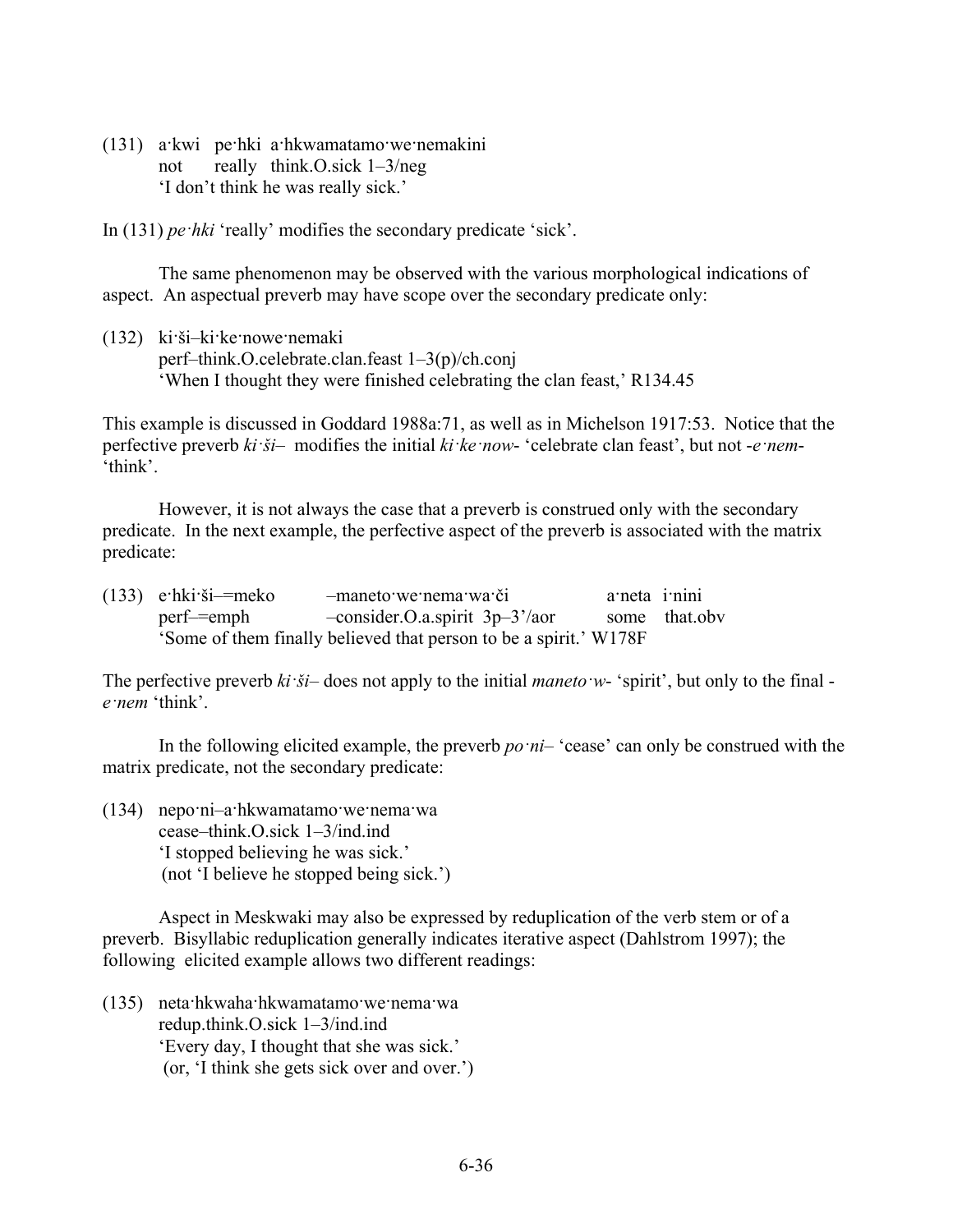The unreduplicated form of the verb stem is *a·hkwamatamo·we·nem*- 'think O is sick' TA. The preferred, volunteered, reading of the reduplicated form in (135) associates the iterative aspect with the matrix predicate 'think': for example, if I see a certain woman every day, each time I think, 'She's sick'. The second reading, in which the iterative aspect applies to the secondary predicate 'sick' and not to 'think', was then suggested, and accepted as a possible meaning as well.

While bisyllabic reduplication usually indicates iterative aspect, monosyllabic reduplication typically marks continuative aspect. A textual example of this was seen above in (126), repeated below:

| far.off=emph someplace              | $(136)$ penoči=meko meše = nahi e hka ki wi-tana čimoniči<br>redup.around-report.being.[there] 3'/aor |
|-------------------------------------|-------------------------------------------------------------------------------------------------------|
| o šisemahi<br>her.grandchildren.obv |                                                                                                       |

'Her grandchildren always tell about travelling around some far-off place' W97G

In (136) the directional preverb  $ki$ *·wi*– '[go] around' must be construed with the secondary predicate: the subjects were travelling around at the place which they are now telling about. However, the aspect marked by the reduplication on the preverb has scope over the matrix predicate, -*a·čimo* 'tell about'.

The interaction of 'tough movement' (10.2) and secondary predicates also warrants a syntactic representation like (123), in which a morphologically complex verb corresponds to two argument-taking predicates in the syntax. 10.2. shows that verbs like 'be difficult' are associated with two different subcategorizational frames. They may either take an impersonal subject and a Comp clause expressing what is difficult, or (in an analog to 'tough movement' in English) an argument from the Comp clause may be promoted to the matrix clause, becoming the subject of 'be difficult'. As will be seen in 10.2, the secondary predicate *sanak*- 'difficult' has the same syntax as the matrix verb 'be difficult', allowing optional tough movement. As a result, in a stem like *sanake·nem*- 'consider O difficult' TA tough movement feeds the control relation holding between the object of 'consider' and the subject of the secondary predicate 'difficult':

|          | $(137)$ ina neniwa                    | nesanake nema wa                                          | wi hkano neči |
|----------|---------------------------------------|-----------------------------------------------------------|---------------|
| that man |                                       | think, O, difficult $1-3$ /ind.ind fut.talk.to $X-3$ /aor |               |
|          | I think that man is hard to talk to.' |                                                           |               |

The final point regarding the syntax of secondary predicates involves the absence of reflexive pronouns where they might otherwise be expected to appear. Consider the following example:

(138) ketanehka·we·we·nemekowa·toke owiye·ha think.O.acquainted.with.O2 3–2p/dub someone 'Someonei must think you are acquainted with himi.' W104